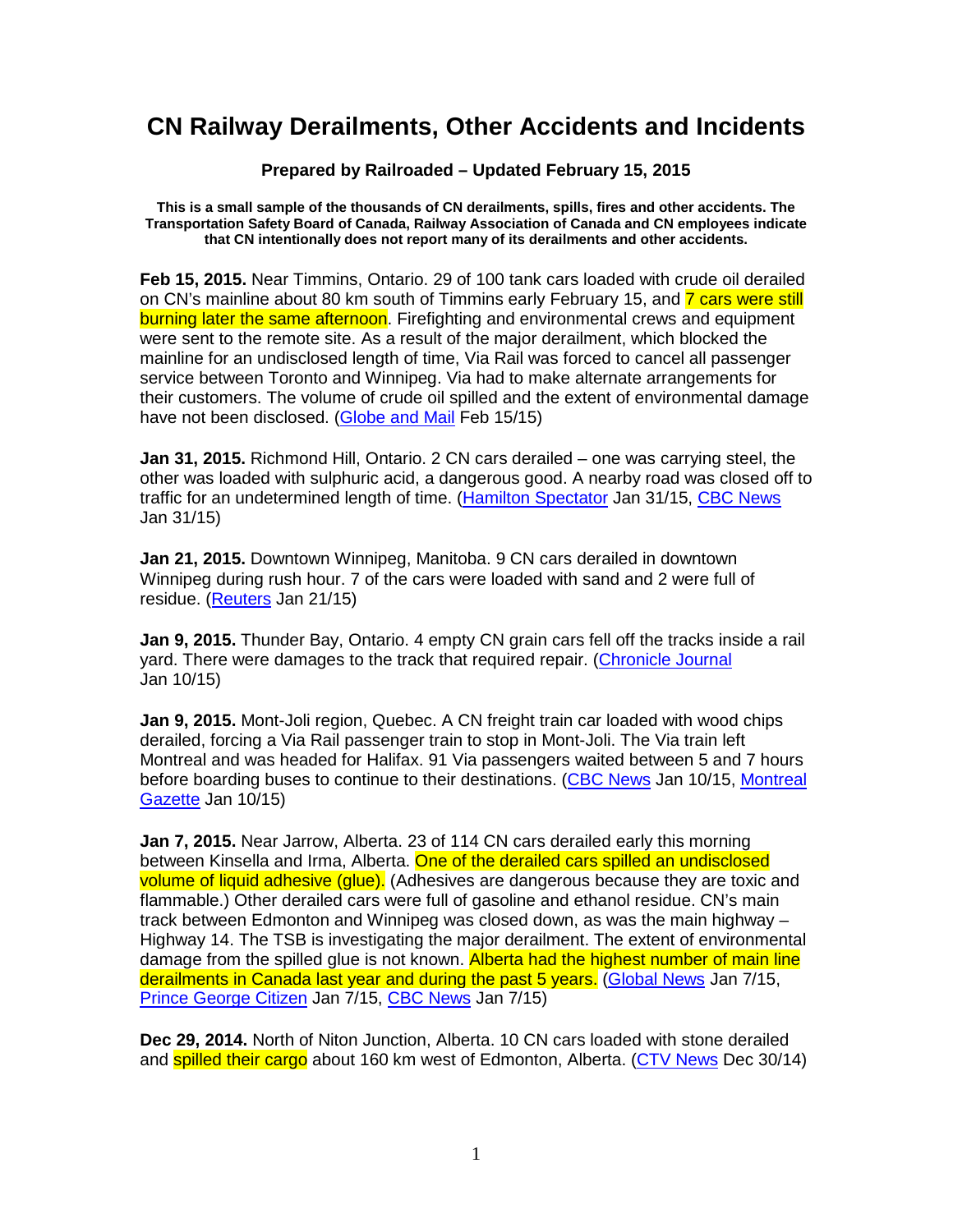**Dec 21, 2014.** Squamish, British Columbia. Between 2 and 4 CN cars derailed and flipped over, **spilling their contents**. The derailment occurred near the Culliton Creek Bridge at the end of Paradise Valley Road. (Squamish Chief Dec 23/14)

**Dec 13, 2014.** Saskatoon, Saskatchewan. 5 CN cars filled with grain derailed near the 11<sup>th</sup> Street bypass. (Global News Dec 13/14)

**Dec 12, 2014.** Near Raymore, Saskatchewan. 35 CN freight cars, including one loaded with isopropanol alcohol (a dangerous good), fell off the tracks. 22 cars were carrying automobiles which were damaged. Other derailed cars were carrying steel, canned goods and mineral oil. CN's main line was closed indefinitely. The major derailment occurred about 3 km west of Raymore. (CBC News Dec 12/14, CJME Dec 12/14, Regina Leader Post Dec 13/14)

**Dec 2, 2014.** Near Brereton Lake, Manitoba. 12 CN cars derailed in Whiteshell Provincial Park about 115km east of Winnipeg. It took CN about 16 hours to clean up the derailment and restore service. (Global News Dec 3/14)

**Nov 28, 2014.** Sudbury, Ontario. CN tanker car loaded with highly corrosive sulphuric acid flipped off the tracks on Vale Canada Ltd. property. Vale captures sulphur dioxide at its smelter and converts it into sulphuric acid for sale. (Sudbury Star Dec 2/14)

**Nov 17, 2014.** Winnipeg, Manitoba. Two locomotives collided near CN's Symington Yard, *injuring an engineer* who was sent to the hospital. No further details. (Winnipeg Free Press Nov 17/14)

**Nov 15, 2014.** East of Prince Rupert, British Columbia. 26 intermodal CN cars and one locomotive derailed. The derailed cars carried distiller grain, lumber, pulp and rolls of paper. The derailment disrupted CN operations for about 24 hours. (BC Local News Nov 17/14)

**Nov 8, 2014.** Moncton, New Brunswick. 16 cars derailed while entering CN's Gordon Yard – 10 were loaded with unrefined crude oil and 6 cars for transporting vehicles were empty. Over 150 litres of crude oil spilled from one of the derailed tank cars. The Moncton Fire Chief complained that his department was not contacted by CN about the derailment even though 10 of the cars carried flammable product. A contractor hired by CN to transfer oil from the damaged car to a spare car contacted the fire department more than 7 hours after the derailment. It took about 2 days to clean up the tracks. (CBC News Nov 8/14, CBC News Nov 10/14)

**Oct 26, 2014.** North of Sault Ste. Marie, Ontario. 9 CN cars derailed about 130 km north of Sault Ste. Marie. One of the derailed cars spilled an undisclosed volume of diesel fuel. It is not known whether any of the fuel spilled into nearby waterbodies. Another one of the derailed cars was loaded with sulphuric acid. It took over 3 weeks to clean up the derailment site, including mobile vacuum units trying to remove spilled diesel fuel. (Soo Today Oct 26/14, Soo Today Nov 10/14)

**Oct 21, 2014.** Calgary, Alberta. 3 CN cars derailed at a southeast Calgary intersection, closing  $52<sup>nd</sup>$  Street to vehicular traffic in both directions. One derailed car was loaded with oil, one with automobiles, and the  $3<sup>rd</sup>$  car was empty. (Calgary Herald Oct 21/14)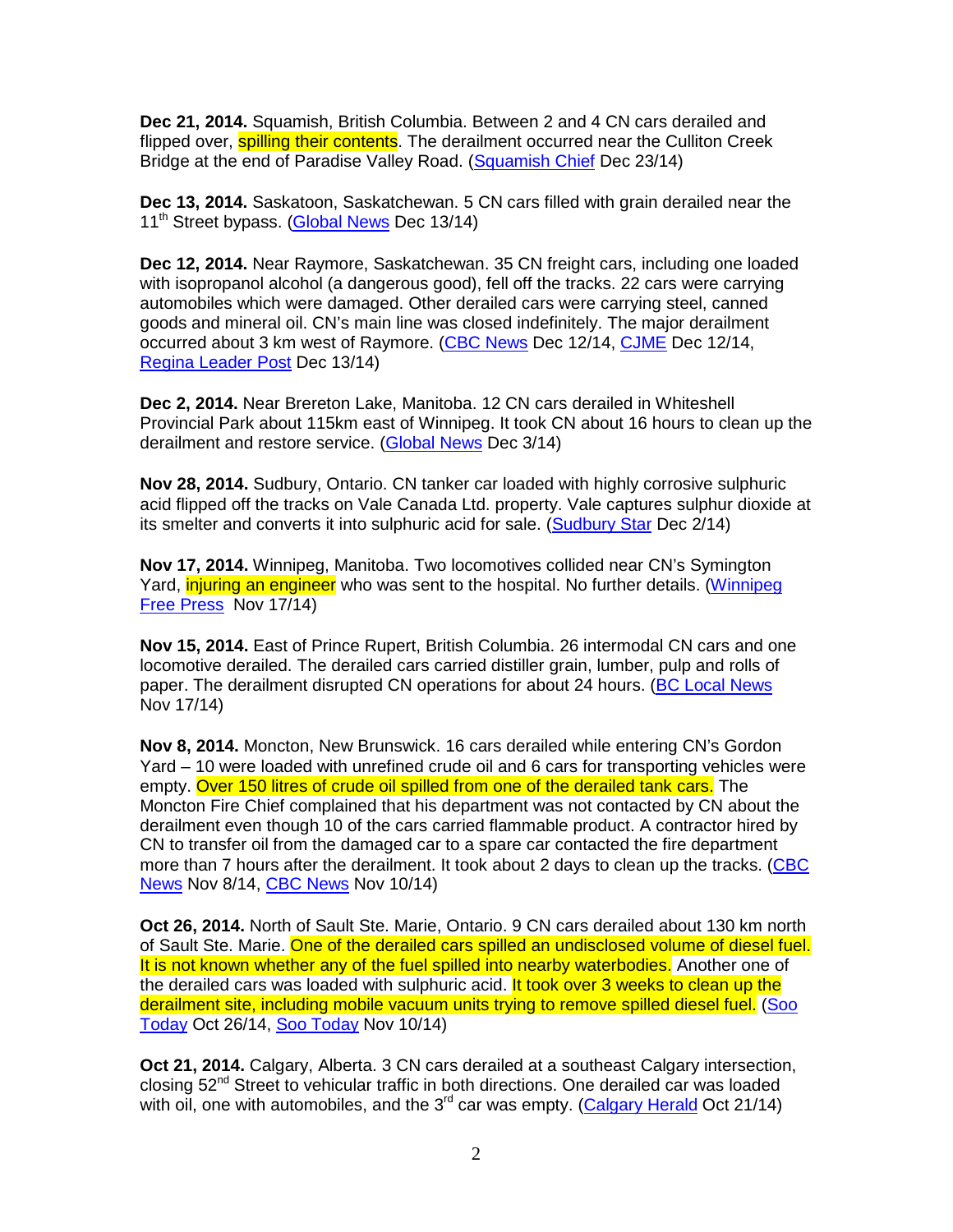**Oct 7, 2014.** Near Clair and Wadena, Saskatchewan. 26 of 100 CN rail cars derailed. 6 of the derailed cars were loaded with hazardous goods, 4 with either hydrochloric acid or caustic soda and 2 with petroleum distillate. An explosion and fire resulted from an undisclosed volume of spilled petroleum distillate from 2 cars. Huge plumes of thick, heavy, black smoke and fire at least 30m high were reported. Local officials were concerned about the toxic smoke, and kept people 8 kilometres away from the scene. 50 people from Clair and others from farm homes in the area were evacuated and school students in Wadena were kept indoors during the day. The extent of environmental damage was not disclosed. (CBC News Oct 7/14, CTV News Oct 7/14)

**Sept 26, 2014.** Near Wildwood, Alberta. About 15 CN cars loaded with coal fell off the tracks, **spilling coal all over the rail right-of-way**. The extent of environmental damage was not disclosed. (Global Edmonton Sept 26/14)

**Sept 25, 2014.** East of Vermilion, Alberta. 17 to 20 CN freight cars loaded with peas derailed, forcing the closure of the rail line for at least 24 hours. The TSB is investigating. (CTV News Sept 26/14)

**Sept 18, 2014.** Near Central City, Iowa. 9 CN cars including box cars and hopper cars fell off the tracks near Ford Road. The cars were carrying agricultural and forest products. (KWWL Sept 18/14)

**Sept 16, 2014.** East of Slave Lake, Alberta. 4 CN locomotives and 21 cars derailed in the Mitsue Industrial area about 10km east of Slave Lake. 3 of the derailed cars were carrying dangerous chemicals: 2 cars carried sodium chloride and 1 carried sulphuric acid. The Slave Lake Fire Dept. sent 4 crews, including a dangerous goods team and more than a dozen firefighters, to the scene. (CBC News Sept 16/14)

**Sept 14, 2014.** Macomb County, Michigan. CN freight train derailed about 4:00 a.m. in the morning about 20 miles NE of Detroit. Police said a broken axle caused the crash. CN provided no additional details. Traffic on several major roads was blocked and the tracks were cleared some time later in the afternoon. (Associated Press Sept 14/14)

**Sept 9, 2014.** Near Cherhill, Alberta. 8 CN cars filled with gravel fell off the tracks near Cherhill, about 100km NW of Edmonton. 4 of the cars tipped over and spilled their loads on and around the tracks. It is not known how long the main line was shut down to clean up the mess. (QMI Agency Sept 9/14)

**Aug 31, 2014.** Near Hondo, Alberta. 15 CN cars carrying grain derailed near Hondo, about 200km NW of Edmonton. Initial reports suggested 25 cars had derailed, but CN has since lowered the number to 15. An undisclosed amount of grain was spilled. 2 TSB officials were sent to the site to investigate. (Edmonton Sun Aug 31/14)

**Aug 27, 2014.** Toronto, Ontario. A CN derailment south of York University caused delays for several hours on the Barrie and Richmond Hill GO Transit train lines. As a result, there was no train service to York University on August 27; shuttle buses were used instead. (City News Toronto Aug 27/14)

**Aug 26, 2014.** Emerson, Manitoba. 2 CN cars full of propane and a third empty car toppled off the tracks. Crews from 4 fire departments were on the scene. About 40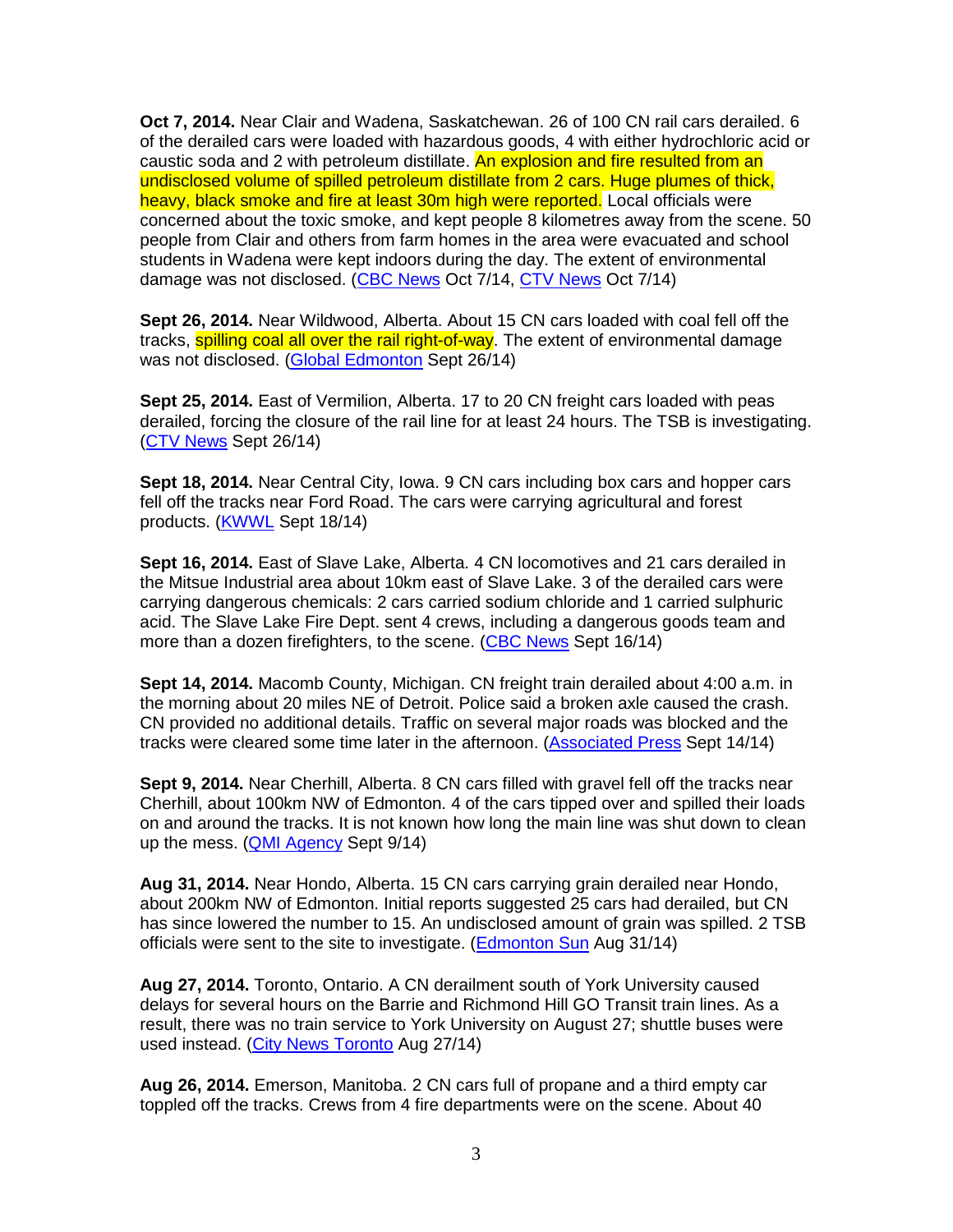people who live near the derailment were forced to evacuate from their homes until the derailed cars were back on the tracks again. (CBC News Aug 26/14)

**Aug 20, 2014.** Regina, Saskatchewan. 8 CN cars derailed at Regina's Co-op refinery: 6 tanker cars full of residue, an empty asphalt car and an empty coke car. The media questioned why the public was not informed of the derailment. Emily Hamer, a CN public affairs spokesperson, said it is not CN's practice to release derailment information unless asked by the media. She also said there is no plan to release findings from an investigation into the derailment. Based on CN's comments and information from the TSB and other CN employees, it is highly probable that the majority of CN derailments are not reported. (CJME Aug 21/14)

**Aug 12, 2014.** 145 km NE of Prince George, British Columbia. 11 empty sulfur and centre beam cars of a 127-car CN train jumped the tracks near the Parsnip River. (CBC News Aug 12/14, 250 News Aug 12/14)

**Aug 1, 2014.** Near Lacombe, Alberta. 16 CN cars carrying grain derailed, closing the main line track and a local road for at least a day. (Global News Aug 1/14)

**Aug 1, 2014.** East of Gananoque, Ontario. Via Rail passenger train struck a derailed CN train. 6 cars of a 120-car CN train had derailed on the main line, 1 car carrying lube oil and 5 empty lumber cars. The Via train hit one of the derailed lumber cars, puncturing the Via locomotive's fuel tank and spilling an undisclosed amount of fuel. One of the 300 Via passengers was injured. Via cancelled all trains August 1 between Toronto and Ottawa and between Toronto and Montreal. (Wall Street Journal Aug 1/14)

**Aug 1, 2014.** Baton Rouge, Louisiana. 7 cars of a 105-car CN train derailed and overturned on a main line. 2 derailed cars were full of lube oil, 1 car was full of difluoromethane residue, 1 car carried fiber board and 3 were full of plastic pellets that spilled onto the tracks. The derailment shut down local traffic. (Times-Picayune Aug 1/14)

**July 26, 2014.** Edson, Alberta. 2 cars carrying lumber fell off the tracks in the Edson CN rail yards. There were 2 other CN derailments in the same yard during the previous few weeks, with no details. Jim Feeny, a CN public Affairs spokesperson, said derailments are not uncommon and are often not reported by CN. The TSB has expressed concern in the past about CN not reporting derailments and other accidents. (Edson Leader Aug 7/14)

**July 25, 2014.** West of Burns Lake, British Columbia. A CN train rammed into a logging truck at an uncontrolled crossing, knocking 22 train cars and 2 locomotives off the tracks. An undisclosed amount of diesel fuel was spilled. (CTV News July 25/14)

**July 20, 2014.** Slinger, Wisconsin. 3 CN locomotives and 3 CN cars derailed, flipped over, and crashed into a Wisconsin & Southern train at a rail crossing, causing another 7 cars to derail. About 5,000 gallons of diesel fuel spilled from one of the locomotives. A CN engineer and a CN conductor were taken to hospital with unspecified injuries. A temporary shelter was set up at a local middle school for more than 120 people who were evacuated. The derailed CN cars were carrying frack sand and the Wisconsin & Southern train was carrying steel, lumber and plastic pellets. Lumber was spilled at the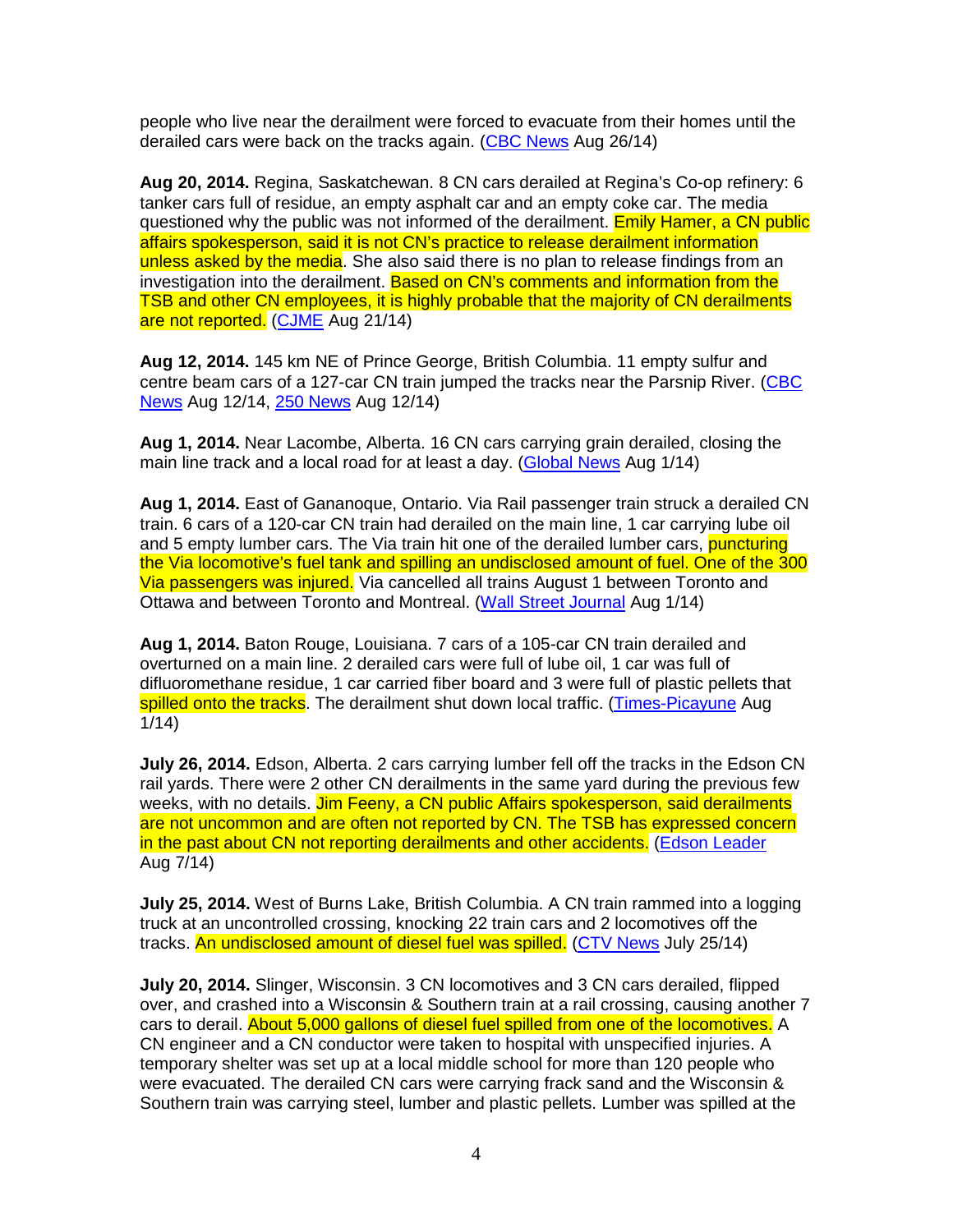site. The extent of environmental damage caused by the fuel spill was not disclosed. The derailment resulted in more than \$3.1 million in damages. (Washington Times July 21/14)

**July 12, 2014.** North of Three Hills, Alberta. 15 CN cars derailed about 60km NE of Calgary, causing disruptions to transportation services in the area. Most of the cars carried general consumer merchandise, while 2 contained chemicals for household and industrial use. Alberta Emergency Alert indicated a local road was closed for an undisclosed length of time. (CBC News July 13/14)

**July 10, 2014.** Brockville, Ontario. 26 CN freight cars derailed, including 13 tanker cars carrying hazardous goods residue, 5 cars carrying carbon powder and 2 loaded auto carriers. Via Rail passenger service was disrupted due to the derailment on the main line. CN provided no further details. (Reuters July 10/14)

**July 4, 2014.** Near Whitecourt, Alberta. 6 cars of an 81-car CN train carrying crude oil, methanol, gravel and lumber derailed and flipped over on their sides. 3 of the derailed cars carried crude oil and 1 carried highly volatile methanol. At least 1 of the tanker cars spilled an undisclosed volume of hazardous product. (QMI Agency July 4/14, Reuters July 4/14)

**June 27, 2014.** Near Chisholm, Alberta. 11 CN grain cars derailed, blocking the main line and a railroad crossing for about a day. A Chisholm resident, Gene Crick, said, "I just don't know what to think of it. But something's got to be done because, what the heck, three derailments in a row?" Regarding this latest CN derailment, he said, "The mess that I'd seen was the tracks, a real mess; twisted right up in the air. It's just like a cat came in and plowed it up." (South Peace News July/14)

**June 11, 2014.** Near Faust, Alberta. 20 CN cars fell off the main line tracks near Faust, about 60km west of Slave Lake: 17 cars carried dangerous goods residue (up to 2,000 gallons per tank car), 2 were grain hopper cars and 1 was a lumber car. (Global News June 11/14)

**June 4, 2014.** Ladysmith, Wisconsin. At least 2 CN cars derailed, as the last 5 cars in a longer train became disconnected. One of the derailed cars tipped over. (Leader-Telegram June 4/14)

**May 30, 2014.** North of Lac La Biche, Alberta. About 50,000 litres of molten sulphur spilled from 3 of 7 derailed CN cars. The spill took several days to clean up and CN's main line was closed for an undisclosed period of time. Local residents were upset that CN did not notify them of the derailment; rather, they found out about the accident numerous days later from a Canadian Press story. (Brandon Sun June 4/14)

**May 23, 2014.** Alberton Township, 3 miles west of Fort Frances, Ontario. 35 CN cars derailed, the majority of which were carrying potash and paper products; 2 were carrying sulphur. Local fire officials had to extinguish a grass fire started by the derailment. Vehicle traffic had to be diverted around the derailment site. (Fort Frances Times May 24/14)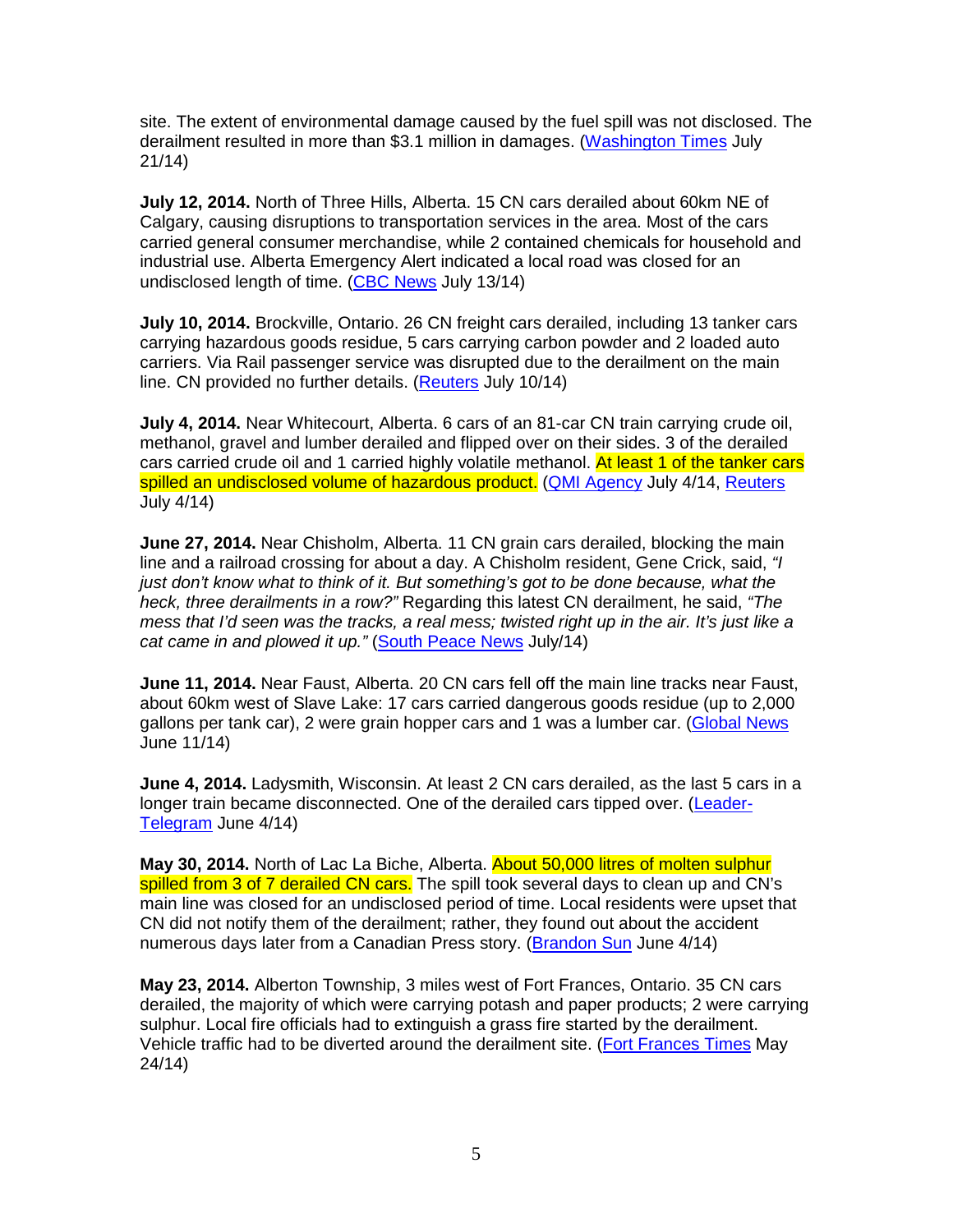**May 9, 2014.** Just outside Grand Falls, New Brunswick. 6 CN rail cars fell off the tracks as the train was exiting the main line onto a side track. 2 of the cars were carrying automobiles, 2 had fertilizer, 1 carried railway ties and 1 was empty. It is not known how long the tracks were closed to clean up the derailed cars. (4-Traders May 10/14)

**May 8, 2014.** Slave Lake, Alberta. 9 CN cars loaded with wood pulp derailed on CN's main line in downtown Slave Lake. Some of the cars tipped completely over on their sides, and crushed several nearby sheds. 6 nearby residences were evacuated. About 245 feet of track had to be replaced, as the main line and several road crossings were closed down for some time. (CBC News May 9/14, Edmonton Journal May 9/14, plus other sources)

**May 4, 2014.** Racine County, Wisconsin. CN locomotive fuel tank was punctured by a piece of metal on the tracks, spilling 4,000 gallons of diesel fuel. Crews were able to clean up only about 1,600 gallons of the spilled diesel fuel and the rest soaked into the ground. Local officials were concerned about possible contamination of very shallow nearby water wells. The local fire chief said soils contaminated with hazardous liquids are typically replaced with new soil. (The Republic May 5/14)

**April 22, 2014.** Burlington, Ontario. 3 CN cars carrying rock derailed in the Aldershot Rail Yard at a point where 2 rails crossed. (Toronto Star April 22/14)

**April 20, 2014.** St. Norbert, Winnipeg, Manitoba. 7 CN cars carrying plastic, wood products and pipes fell off the tracks not far from several homes along Highway 75. The line where the derailment occurred was flagged for trains to slow to 16 km/h due to track and surface conditions. A day later, 2 derailed cars still hadn't been removed; there was no word from CN when the track would be back in service. (Global News April 22/14)

March 16, 2014. Saint-Laurent, Montreal, Quebec. A CN worker was crushed to death between 2 railway cars in the Taschereau Yards after one of the cars on the moving train he was on derailed. (Montreal Gazette March 17/14)

**March 5, 2014.** Beaver County, Alberta. Two empty CN grain cars derailed and sustained damage along a stretch of track adjacent to Highway 14. (Alberta Police Report March 5/14)

**Feb 24, 2014.** Between Prince George and Tumbler Ridge, British Columbia. 24 loaded coal cars derailed, forcing the closing of CN's main line. The spilled coal caused an undisclosed amount of environmental damage. (250 News Feb 25/14)

**Feb 24, 2014.** Fairbanks, St. Louis County, Minnesota. 50 CN cars plus 2 locomotives derailed. The train had a total of 116 cars. The train was loaded with iron ore pellets and was bound for Two Harbors. 2 engineers on the train were taken to a local hospital. (Duluth News Tribune Feb 25/14)

**Feb 23, 2014.** Saint-Henri, Montreal, Quebec. 2 CN locomotives and 2 cars carrying grain fell off the rails on a CN main line close to homes, community organizations and schools. About 3,500 litres of diesel fuel spilled from one of the locomotives and caused an undisclosed amount of environmental damage. (Global News Feb 24/14, Globe and Mail Feb 23/14)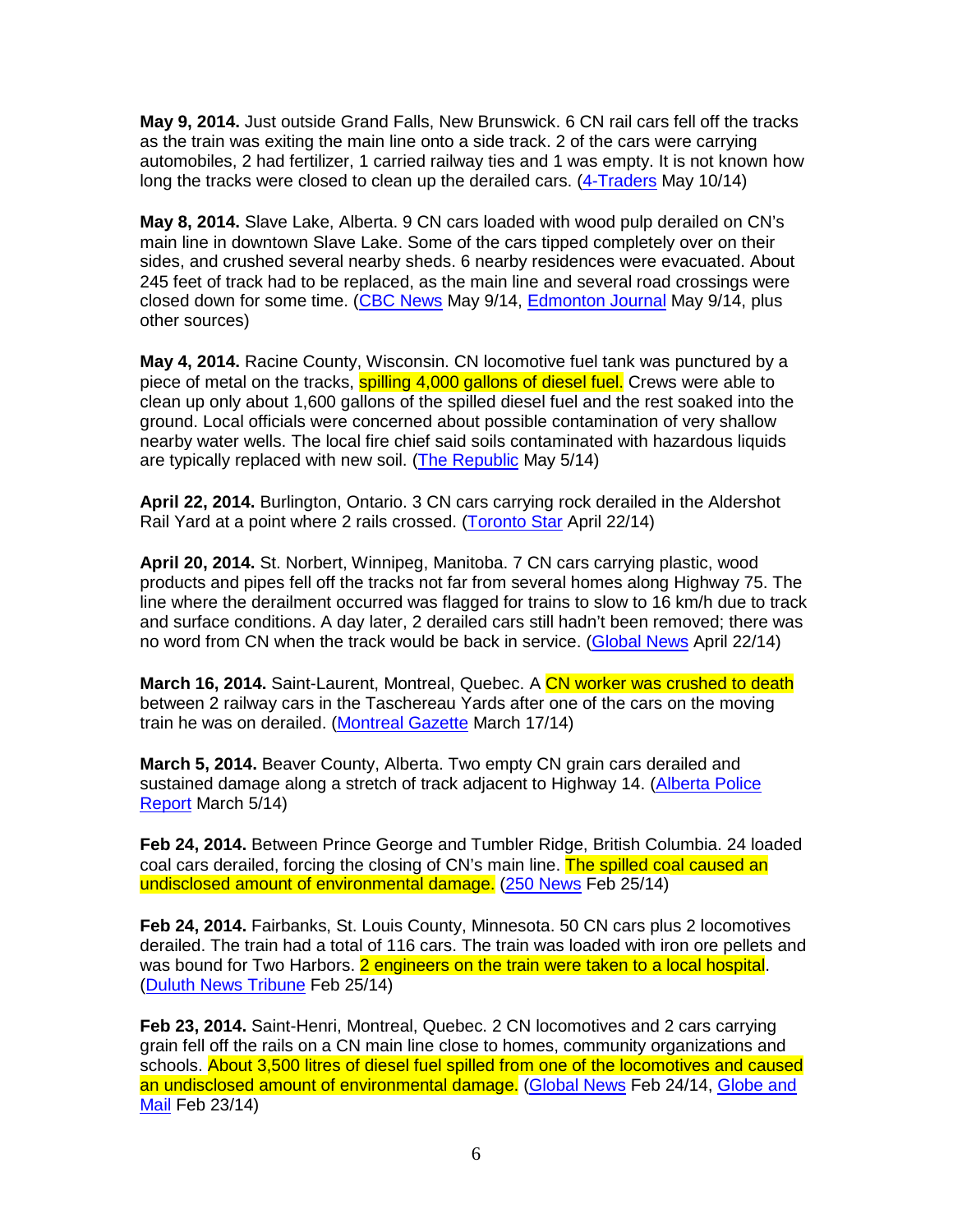**Feb 9, 2014.** New Lenox, Illinois. 3 to 4 CN cars derailed near Lincoln-Way High School and one of the cars hit and damaged a locomotive that was stopped on an adjacent track. One of the derailed cars was carrying plastic; the others were apparently empty. Traffic was blocked and had to be rerouted. This particular area is contentious among New Lenox residents because when CN bought the former EJ&E tracks, they announced plans to quadruple the number of freight trains. Local officials tried to get CN to build an overpass at one of the major crossings to mitigate the additional train traffic, but CN refused. (CBS Chicago Feb 10/14)

**Jan 31, 2014.** Outside New Augusta, Mississippi. 19 CN cars fell off the tracks, **spilling** 50,000 gallons of crude oil, 17,000 gallons of fertilizer and 10,000 gallons of petroleum distillate. Other hazardous goods reported spilled included undisclosed volumes of fuel oil, methanol and ethanol. Most of the hazardous goods spilled from 3 of the derailed tank cars, although other derailed cars were also spilling hazardous products. About 50 nearby Perry County residents were evacuated for over 2 days and sheltered in a special Red Cross facility set up for those affected by the derailment. About 100 railroad employees and 50 government officials, firemen and police officers were on site assisting with clean up efforts which were estimated to take about a week to complete. The extent of environmental damage was not disclosed; however, some of the spilled hazardous goods made its way into a local waterway. (The Republic Jan 31/14, Hattiesburg American 1 Jan 31/14, Hattiesburg American 2 Feb 4/14)

**Jan 28, 2014.** Mundelein, Illinois. A CN freight train derailed and forced Metra commuters on the North Central Services to make other transportation plans for at least a day. The cold hampered CN from repairing the tracks and moving the derailed cars, one of which was carrying plastic pellets. Several other CN freight trains were halted on the single track and had to be moved before the Metra service could be restored. (Daily Herald Jan 28/14)

**Jan 26, 2014.** Saint-Basile, Edmundston, New Brunswick. 5 CN freight cars jumped the tracks; 3 were carrying automobiles, one was carrying clay and the  $5<sup>th</sup>$  car was carrying flammable liquefied petroleum gas. The cars tipped over and were lying on their side in a ditch. A local farmer had warned CN last summer that repairs were required at the site of the derailment. This was the second derailment on the same farmer's property. About 15-20 years ago, fuel cars derailed and were upside down in the local brook, spilling hazardous product. (CBC News 1 Jan 27/14, CBC News 2 Jan 28/14)

**Jan 16, 2014.** Crystal Springs, Mississippi. A CN train hauling coal caught fire. 2 men were able to escape from the locomotive which sustained major damage from the fire. (WJTV Jan 17/14)

**Jan 15, 2014.** Edmonton, Alberta. 3 moving CN trains collided. 3 locomotives, 2 tank cars loaded with dangerous goods and 1 empty flat car fell off the tracks. One of the locomotives spilled an undisclosed amount of diesel fuel. CN told the Edmonton Journal they did not know what dangerous goods were in the derailed tank cars, whereas CN contacted Edmonton Fire Rescue about 1 of the derailed tank cars possibly containing propane. Municipalities across Canada are concerned because CN and other rail companies are not required to provide municipalities with real-time information on what dangerous goods are travelling through their communities and when. (Edmonton Journal Jan 16/14)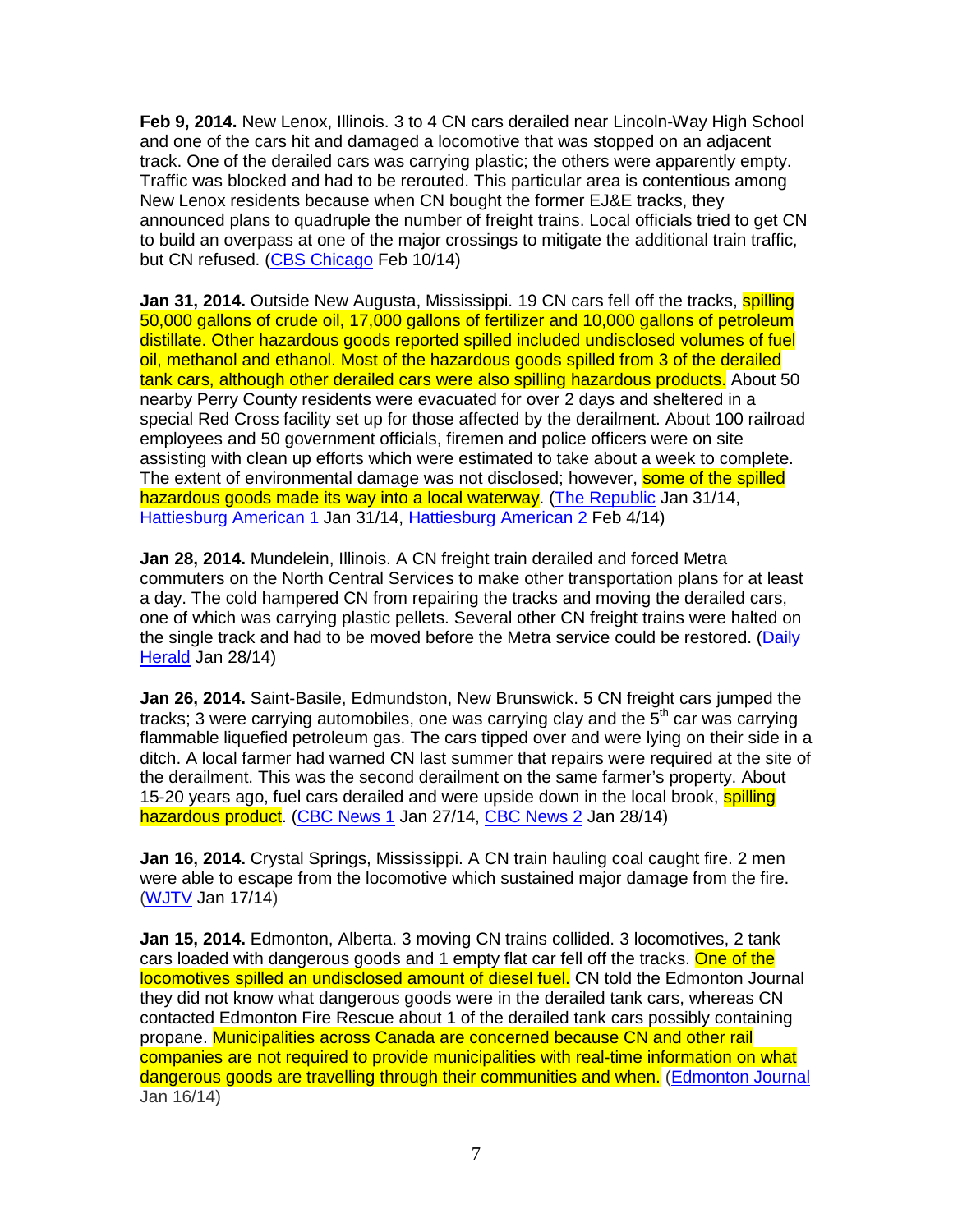**Jan 11, 2014.** Burnaby, British Columbia. 7 cars loaded with coal from a 152-car CP train operated by a CN crew went off the CN tracks. 3 of the cars tipped over and spilled about 270 tons of coal, much of it into Silver Creek which is sensitive fish habitat. A substantial amount of coal was also carried downstream into Brunette River and Burnaby Lake. Government officials were concerned about the negative effects of the coal on salmon eggs and eggs of the endangered Western Painted Turtle. Turtles and their eggs had to be removed from the clean-up area, and a turtle beach had to be restored and basking logs cleaned. Chum salmon were observed spawning in the creek near where the coal was spilled. Coho salmon and rainbow trout were also in the area. Burnaby Lake Regional Park was negatively impacted. Local observers said Silver Creek turned black following the spill. B.C. Environment officials called CN's follow-up reports on the spill "deficient" and "unsatisfactory", citing significant types of information that was missing. Washed out ground under the CN tracks may be the cause of the derailment, as heavy rains had fallen in the area. Local residents were quick to denounce plans to expand coal export at the Neptune Terminals. They pointed to this derailment as proof that the recent decision by the port authority to expand coal exports was a poor one. (Vancouver Sun Jan 11/14, Globe and Mail Jan 11/14, The Straight Apr 17/14, Burnaby Now Apr 19/14)

**Jan 7, 2014.** Near Plaster Rock, New Brunswick. A 122-car CN train derailed, with 19 cars and an unmanned locomotive falling off the tracks. A cracked wheel and an emergency brake application likely contributed to the derailment. 9 of the derailed cars were loaded with hazardous goods – 5 with crude oil and 4 with propane. A significant fire resulted with huge clouds of orange smoke and flames billowing into the air. Fires continued burning 4 days following the derailment. About 50 households (150 people) were forced to evacuate within a 2-kilometre radius of the fire, and 4 days following the derailment were still not permitted to return to their homes. Firefighters, police, ambulances and a hazardous materials team were dispatched to the site. The volume of hazardous product spilled and the extent of environmental damage were not provided by CN. An earlier derailment near Plaster Rock unreported by CN was one of 2 unreported incidents that prompted the TSB to seek a summons in 2006 ordering CN to turn over all of its accident records. A subsequent in-depth CBC investigation in 2013 uncovered that CN did not report to authorities more than 1,840 derailments and other accidents over a 6-year period, including 44 on main rail lines. (Edmonton Journal Jan 8/14, CBC News Jan 7/14)

**Dec 29, 2013.** Killy, British Columbia. 5 CN cars derailed with 4 tipping over on their side in the Killy Yard. One of the derailed cars blocked the main track. (Vancouver Sun April 24/14)

**Dec 27, 2013.** Wainwright, Alberta. 7 cars derailed in the CN Rail yard. Although CN provided few details, apparently 3 grain cars flipped off the tracks while 4 other cars remained upright. Derailed cars were carrying grain and salt. There was damage to derailed cars. (Star News Dec 27/13)

**Dec 5, 2013.** Two Harbors, Minnesota. Three crew members were injured when a 107 car CN train carrying iron ore derailed as it entered the Two Harbors rail yard, sending 76 cars off the tracks. Another 17 cars parked next to the moving train were also pushed off the tracks. Trains were unable to operate in that portion of the yard for some time, interrupting shipment of iron ore. The attorney representing the 3 injured CN crew members blamed the incident on CN's failure to remove snow and ice from the tracks.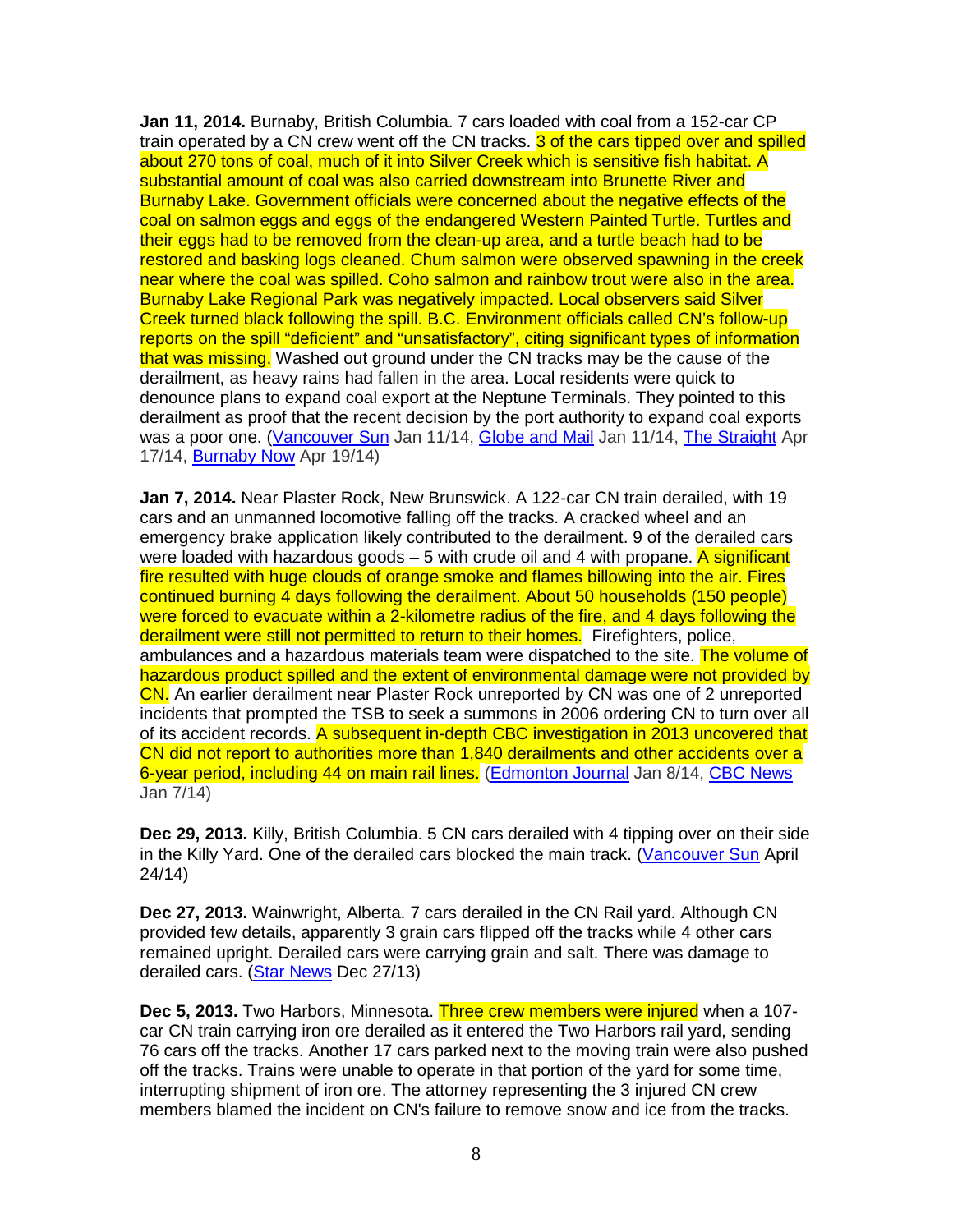He said CN had been informed earlier in the day of unsafe snow and ice conditions between the Highland siding and Waldo and the 4-mile descent into the Two Harbors rail yard. The same day, another runaway train had been reported on the same track, but fortunately that train's crew was able to regain control of the train. The attorney was quoted as saying, "The railroad had advance knowledge of the storm and information from knowledgeable railroaders about conditions. If attempts were made to clear the snow, they were inadequate. As a consequence, these guys were not going to be able to control that train. The railroad knew it, but they kept sending the train on the track with deep snow." He said CN's decision-making did not reflect a regard for the well-being of its employees. "When you put profits over safety, this is what happens", he said. Neighbouring business operators said they had never seen a train pileup of this magnitude, and a retired CN engineer said the derailment was one of the 2 most serious train-related incidents he had seen since he started working on railroads in 1974. (Lake County News Chronicle Dec 15/13, Northlands News Center Dec 6/13)

**Nov 18, 2013.** Near Tisdale, Saskatchewan. A CN conductor trainee was hit and killed by a CN freight train at the Murphy's interchange track during switching operations. CN would provide no further details, other than to suggest that CN's safety record is good (which is their standard response lately, following a recently heightened interest by Canadians in rail safety). A year later, the TSB said the accident could have been prevented – the trainee was unsupervised, which led to the fatal accident. (Reuters Nov 19/13, CBC News Oct 22/14)

**Nov 11, 2013.** Near Fort Frances, Ontario. A 184-car CN train derailed, **spilling grain all** over the tracks. A total of 39 freight cars fell off the tracks. It took several days for the spilled grain to be cleaned up and for the rail cars to be removed. (Fort Frances Times Nov 12/13)

**Nov 9, 2013.** Near Asquith, Saskatchewan. Six CN cars carrying lumber jumped the tracks. Nearby residents expressed concern not only about derailments close to their homes, but also about challenges getting compensation from CN for damages incurred by CN-started fires. (Global News Nov 10/13)

**Nov 6, 2013.** Montreal, Quebec. 10 empty CN cars derailed in the Taschereau Yard, damaging the derailed cars and the track. The TSB investigation determined that improper train marshalling by CN contributed significantly to the derailment. CN had a block of empty cars marshalled ahead of a block of loaded cars which resulted in the empty cars experiencing a significantly higher lateral/vertical force than the loaded cars. CN has been warned many times by the TSB about improper train marshalling which has resulted in many other derailments. (TSB Report R13D0077) (CNW Jan 21/15)

**Nov 3, 2013.** Near Peers, Alberta. 13 CN cars derailed. 12 of the derailed cars were loaded with lumber and 1 was carrying sulphur dioxide. CN rail traffic along its main line was shut down while mangled rail cars and spilled broken lumber were cleaned off the tracks. (CTV News Nov 3/13)

**Oct 19, 2013.** Gainford, Alberta. A 134-car CN train carrying crude oil and liquefied petroleum gas (propane) derailed about 90 km west of Edmonton, **causing explosions** and a massive fire. 9 of the 13 derailed tank cars were carrying propane and 4 carried crude oil. 1 of the cars carrying propane exploded and 3 others also caught fire. The amount of petroleum product spilled and the extent of environmental and property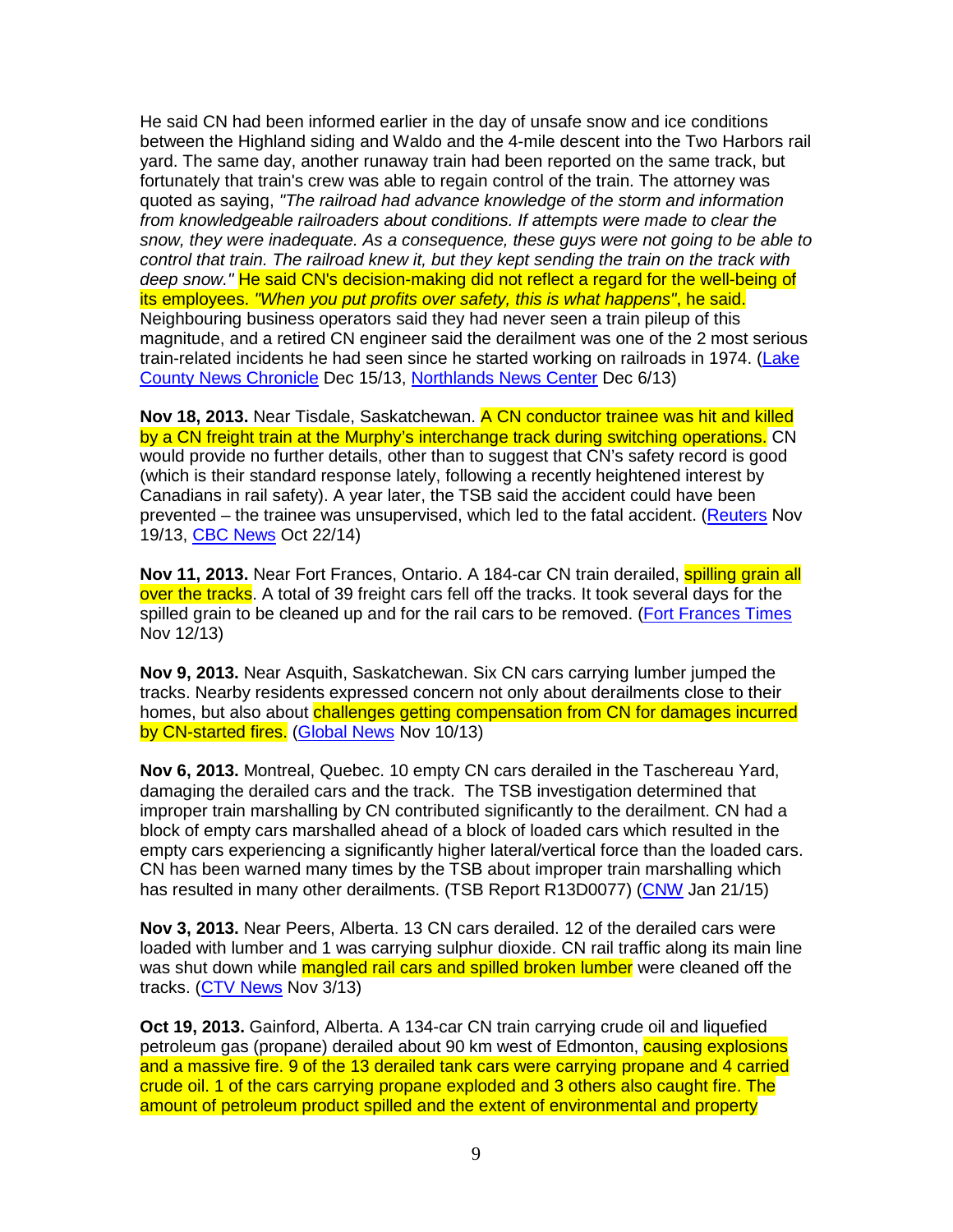damages were not disclosed. A state of emergency was ordered for the entire area. All 100 Gainford residents and another 25 people living within 2 km of the derailment site were evacuated for 4 days due to the fear of additional explosions, fires and noxious fumes. The intensity of the fire was so severe, firefighters were forced to let the fire burn itself out, which took 4 days. The main east-west highway (Yellowhead No. 16) and the main east-west rail line (Trans-Continental) through western Canada were closed for 5 days. Evacuated residents were upset they received very limited compensation from CN, restricted primarily to out-of-pocket expenses. Residents who claimed for lost wages due to the evacuation order were not compensated. Some residents described CN's small compensation payments as "reprehensible". (Chicago Tribune Oct 19/13, CBC News Oct 19/13, plus additional sources)

**Oct 16, 2013.** Sexsmith, Alberta. 4 CN tank cars carrying anhydrous ammonia derailed. One of the derailed tank cars was leaning and sinking. Anhydrous ammonia is a dangerous good. In the absence of receiving any information from CN, Sexsmith fire resources ordered an evacuation of about 150 homes. (Calgary Herald Oct 16/13)

**Oct 7, 2013.** Brampton, Ontario. The last 4 cars of a 73-car CN train derailed, sending one CN employee to the hospital with minor injuries. A CN public relations spokesperson suggested to the media there were no injuries, whereas the Peel Emergency Services reported the CN employee suffered minor injuries. The 4 derailed tank cars carried jet fuel residue. (Rail tank car "residue" can consist of up to several thousand gallons of dangerous goods per tank car. Rail companies erroneously refer to these cars as being empty.) The derailment held up numerous Kitchener GO trains. (Toronto Star Oct 7/13)

**Oct 2, 2013.** North Battleford, Saskatchewan. 3 CN tank cars derailed; 2 of the cars contained crude oil and the other contained asphalt. Human error likely caused the derailment when a wrong switch was aligned while connecting rail cars together. CN waited 5 hours before notifying North Battleford emergency crews about the derailment. Mayor Ian Hamilton says he was angry the City wasn't notified right away by CN. (Global News Oct 3/13)

**Sept 25, 2013.** Near Landis, Saskatchewan. 17 of 130 CN cars carrying oil, condensate, ethanol and mixed freight derailed. 1 tank car **spilled an undisclosed amount of oil, and** the derailment sparked a grass fire. The Landis school was evacuated for a day as a precaution. The extent of environmental damage was not disclosed. (Toronto Star Sept 25/13)

**Sept 16, 2013.** About 60 km south of North Bay near South River, Ontario. 11 CN freight cars derailed, of which 1 carried methanol, 3 carried sulphuric acid residue, and 7 were hauling general merchandise and consumer goods. The tracks were closed for about 2 days. (The Nugget Sept 17/13)

Aug 27, 2013. Watson Island, British Columbia. 2 CN locomotives derailed. (Vancouver Sun April 24/14)

**Aug 8, 2013.** Near Morey, British Columbia. An intermodal flat car derailed on the Albreda Subdivision after being struck by a rock slide. (Vancouver Sun April 24/14)

**Aug 1, 2013.** Near Tumbler Ridge, British Columbia. 15 CN cars loaded with ore derailed. (Vancouver Sun April 24/14)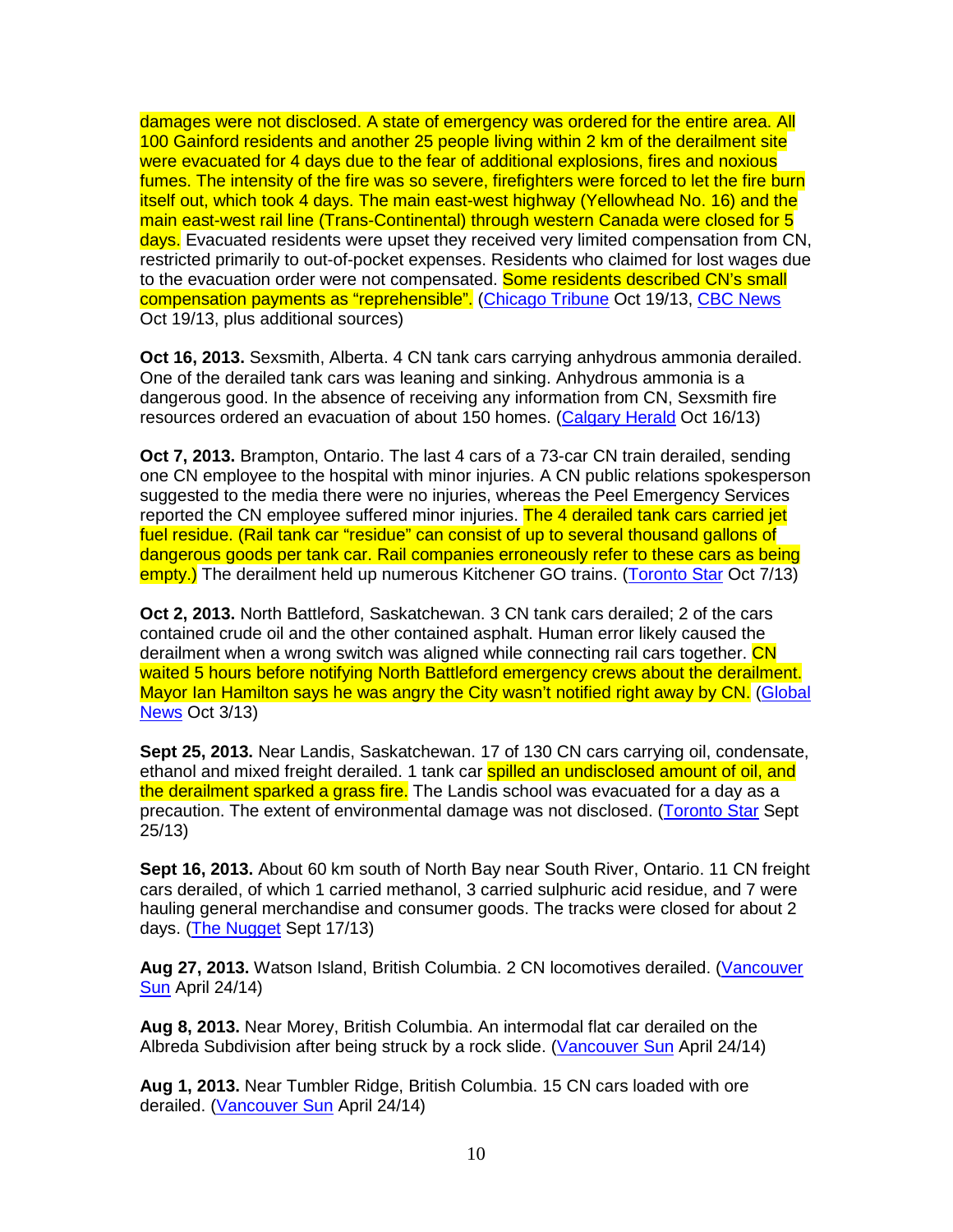**June 2, 2013.** Symington Rail Yard, Winnipeg, Manitoba. 6 empty CN lumber cars crashed off the tracks, damaging 2 power poles and knocking power out to 1,900 customers in the Windsor Park area. (CTV Winnipeg June 3/13)

**May 24, 2013.** Chetwynd, British Columbia. A bulkhead flat car derailed in the Chetwynd Yard. (Vancouver Sun April 24/14)

**May 24, 2013.** Quesnel, British Columbia. A CN locomotive derailed in the Quesnel Yard. (Vancouver Sun April 24/14)

**May 15, 2013.** Near Chetwynd, British Columbia. 12 CN cars carrying sulphur derailed. (Vancouver Sun April 24/14)

**April 30, 2013.** Near Pense, west of Regina, Saskatchewan. 11 CN cars fell off the tracks, blocking a grid road. Fertilizer spilled from some of the cars. (National Post May 1/13)

**April 28, 2013.** Togo, Saskatchewan. A Via Rail passenger train travelling on track owned and maintained by CN derailed at a washed out section of track, only hours after the tracks had been inspected. 2 locomotives, a baggage car and the first passenger train derailed but remained upright. The diesel fuel tanks of both locomotives ruptured. spilling diesel fuel and causing the train to catch on fire. The Via crew and passengers were evacuated from the train without any serious injuries. The TSB reported the main cause of the washout was a blocked culvert combined with a rapid melt of snow, which led to the ground being saturated and the embankment weakened. The TSB also noted that the CN track inspectors responsible for the location had not received "any significant" training" in identifying potential ground hazards. (CBC News June 11/14)

**April 19, 2013.** Near Cedarvale, British Columbia. 5 intermodal CN cars carrying household consumer goods derailed east of Terrace, causing the rail line to be shut down for an undisclosed length of time. There was track and signal damage. (CJFW April 19/13)

**March 31, 2013.** Near Matsqui, British Columbia. A CN gondola car derailed on the main Yale Subdivision track. (Vancouver Sun April 24/14)

**March 30, 2013.** Gary, Indiana. 35 cars of a 101-car CN freight train derailed. 3 of the derailed cars carried hazardous materials. The derailment also ruptured a 14-inch industrial gas line. Hazmat responded to the accident and directed that South Shore train service be halted until the gas rupture was cleaned up and the area was determined to be safe. (WSBT TV March 30/13 & Chicago Sun-Times March 30/13)

**March 25, 2013.** Kenner, Louisiana. 14 cars of a 141-car CN train derailed. 2 of the derailed cars carrying coal tipped over and another 5 leaned, looking close to toppling over. An undisclosed amount of coal was spilled. The derailment blocked Farm Avenue and Morey Street in Kenner. (The Times-Picayune March 25/13)

**March 19, 2013.** Williams Lake, British Columbia. 2 CN locomotives derailed in the Williams Lake Yard. (Vancouver Sun April 24/14)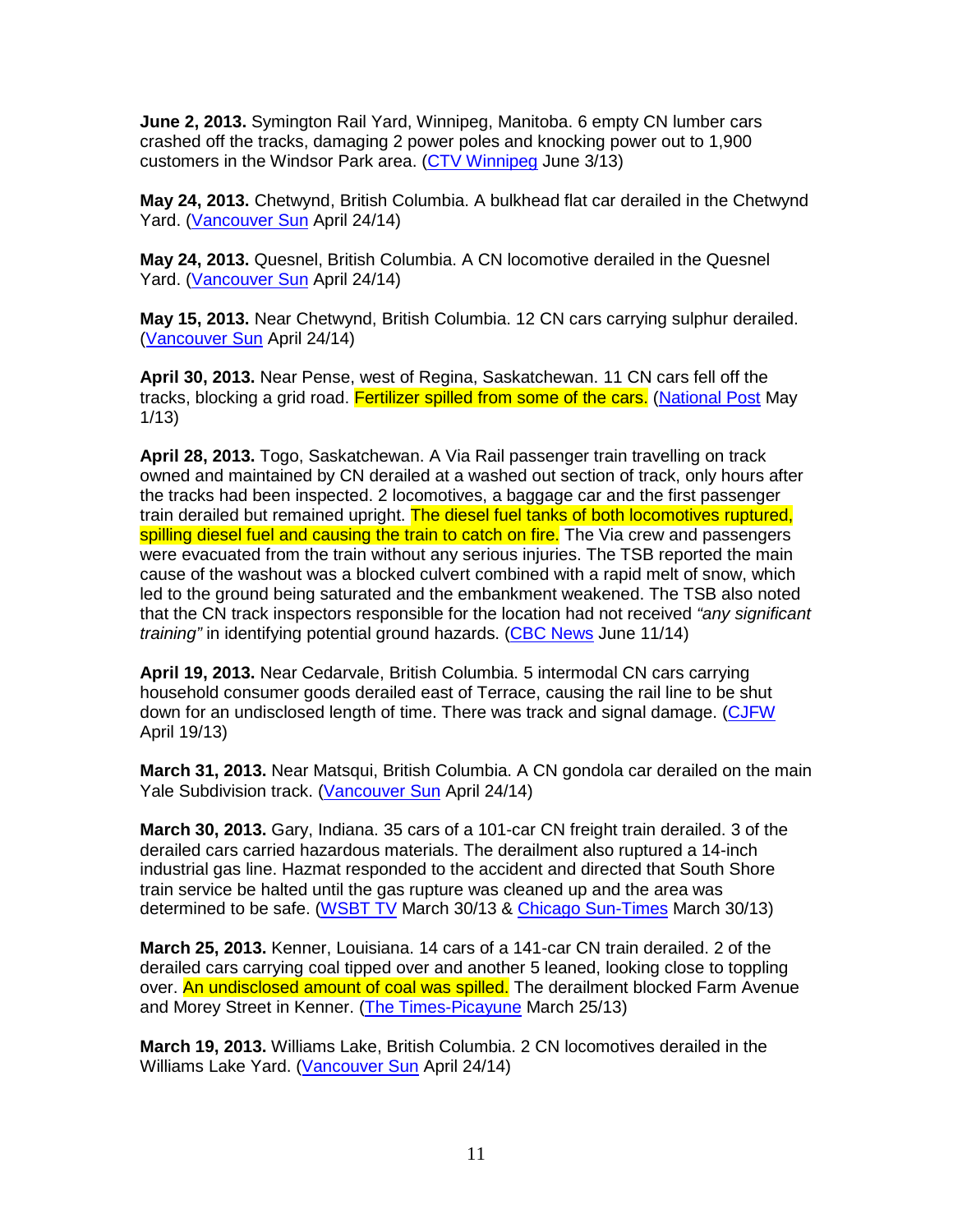**March 16, 2013.** Near Hatfield, Wisconsin. 19 CN cars loaded with sand plowed off the railway, **spilling sand across the area**. County Road K remained closed for at least a day. (La Cross Tribune March 17/13)

**March 15, 2013.** Fort Nelson, British Columbia. A tank car full of fuel oil residue derailed in the Fort Nelson Yard. (Vancouver Sun April 24/14)

**March 10, 2013.** North Vancouver, British Columbia. 3 cars derailed in the CN Lynn Creek Yard. (Vancouver Sun April 24/14)

**March 7, 2013.** Winnipeg, Manitoba. A CN locomotive and 1 intermodal car derailed in a rail yard, blocking traffic on the East Perimeter Highway for over 4 hours. It appeared that 2 CN trains collided, causing the derailment. (Metro Winnipeg March 7/13)

**Feb 22, 2013.** McComb Subdivision, Jackson, Mississippi. 18 CN cars derailed – 17 were loaded with grain and the other was empty. Some track was damaged and will need to be replaced. Rail traffic between Jackson and New Orleans was expected to be shut down for most of the day. As of April 4, 2013, 11 tons of the wheat spilled during the derailment was rotting and emitting a foul odour at the Hinds County Penal Farm in Raymond where it had been piled, and was causing concern to local residents. (WLBT Feb 22/13 & other sources)

**Feb 9, 2013.** Fort Rouge Rail Yard, Winnipeg, Manitoba. About 8 CN cars derailed, 6 of which flipped over on their sides. The cars were carrying household and consumer goods. (CBC News Feb 9/13)

**Feb 7, 2013.** Near Biggar, Saskatchewan. A CN locomotive and 17 containers derailed about 5 km west of Biggar. The cars were carrying consumer and household products. (Leader Post Feb 7/13)

**Jan 30, 2013.** Prince George, British Columbia. More than 3,000 litres of diesel fuel spilled from a punctured CN locomotive fuel tank in the Prince George rail vard. (Vancouver Sun April 24/14)

**Jan 25, 2013.** Kaukauna, Wisconsin. Diesel fuel spilled from a CN locomotive's fuel tank punctured by a portion of track beside the main line that had been pushed up by frost. At least 1,200 gallons of fuel spilled for about a mile along the track. Options considered for clean up included using a chemical that consumes fuel oil and excavating beneath the railroad bed to remove any contaminated soil. The extent of environmental damage was not disclosed. (Post-Crescent Media Jan 28/13)

**Jan 24, 2013.** Blackfoot Subdivision, near Paynton, Saskatchewan. A CN train carrying crude oil crashed into a road grader on a public crossing, killing the driver of the grader. A locomotive and 16 tank cars loaded with crude oil derailed. At least 2 of the tank cars toppled over on their sides and spilled an undisclosed amount of crude oil. (Each tank car can carry up to 650 barrels of oil.) The extent of environmental damage was not disclosed. (Canadian Press Jan 24/13, TSB Investigation R13E0015)

**Jan 22, 2013.** Thornton, British Columbia. 2 CN cars derailed in the Thornton Yard. Track and drawbar damage was sustained. (Vancouver Sun April 24/14)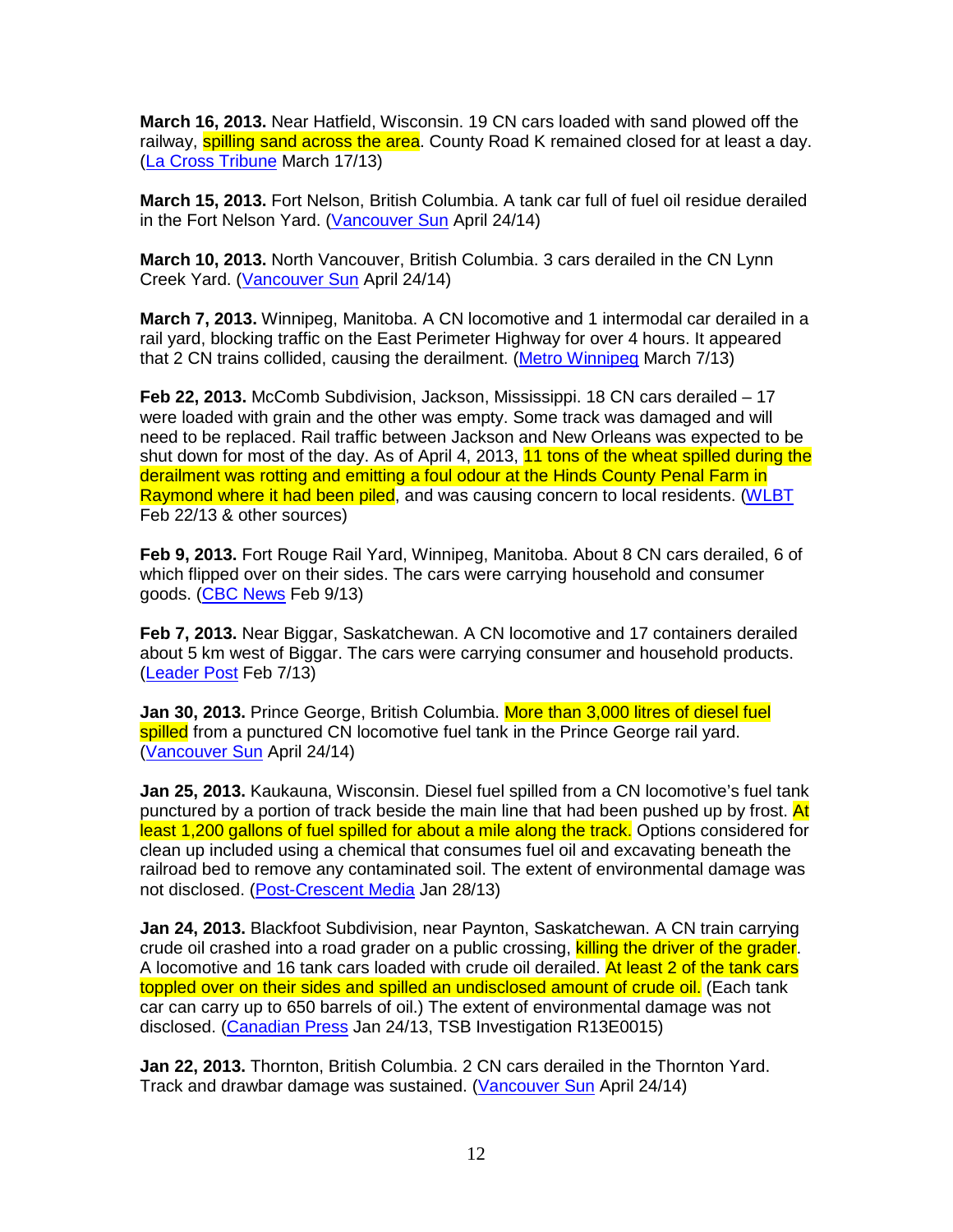**Jan 22, 2013.** Near McBride, British Columbia. 21 CN cars derailed on the Fraser Subdivision. (Vancouver Sun April 24/14)

**Jan 18, 2013.** Prince George, British Columbia. 2 cars derailed in the Prince George Yard. About 200 feet of track were damaged. (Vancouver Sun April 24/14)

**Jan 6, 2013.** Decatur, Illinois. 6 cars derailed on a dead end siding. Cars rammed through the end of the track, ending up in a heap and partly toppled down a steep embankment. 4 cars contained soybean oil, 1 was loaded with limestone and 1 tank car carried residue of an undisclosed product. (Herald & Review Jan 8/13)

**Jan 3, 2013.** South of Pemberton, British Columbia. 3 empty wood pellet hopper cars derailed while crossing a bridge, 1 toppling off the bridge and closing Highway 99 for about 2 hours. (Globe & Mail Jan 3/13)

**Dec 26, 2012.** Wainwright Subdivision, near Clover Bar Station, NE Edmonton, Alberta. 3 CN contractors were injured when they were hit by a CN freight train as they were clearing snow off rail switches. 2 were in critical condition, while the third man had relatively minor injuries. It appears the "Safety Watch" protocol was not followed. (Edmonton Journal Dec 28/12, TSB Investigation R12E0182)

**Dec 19, 2012.** The Canadian Transportation Agency ruled today that both Canadian National Railway and Canadian Pacific Railway exceeded revenue caps for the movement of western grain for the 2011-12 crop year. Both railways must pay the amount by which they exceeded their 2011-12 caps plus a penalty to the Western Grains Research Foundation. (Canada News Centre Dec 19/12)

**Dec 17, 2012.** Williams Lake, British Columbia. 2 locomotives derailed as they entered a rail yard. (Got News Network Dec 17/12)

**Nov 28, 2012.** About 180km north of Fort St. John, British Columbia. Workers were switching cars on and off a train in a rail yard when a fuel tank car derailed and rolled onto a CN conductor, killing him. (Canadian Press Nov 30/12)

**Nov 19, 2012.** A new Canadian National Railway "Quiet Zone" restriction in Naperville and Warrenville, Illinois will take effect today. CN trains will not be allowed to sound their horns in this quiet zone unless deemed necessary for safety purposes. Naperville and Warrenville join Aurora and DuPage County in successfully pressing for the quiet zone after residents complained about the excessive horn use by CN on the rail line they took over from Elgin, Joliet & Eastern Railway in January 2009. 33 communities along the former EJ&E Railway main line have been battling with CN over their concern about CN's aggressive approach to the EJ&E takeover. Communities have been concerned about increased rail traffic, increased noise and diesel exhaust pollution, adjacent property devaluation, and increased traffic jams at many rail crossings which have very significant impacts on emergency vehicle response times. (Beacon-News Nov 15/12)

**Nov 8, 2012.** North of Squamish Terminals, British Columbia. A 6-axle CN locomotive had its fuel tank punctured by a broken piece of track, causing about 5,700 litres of diesel fuel to spill onto the track and into the Squamish Estuary. Containment booms were used to try to limit migration of the diesel fuel in the sensitive estuary ecosystem. Concerns were expressed by local residents because the herring spawning season was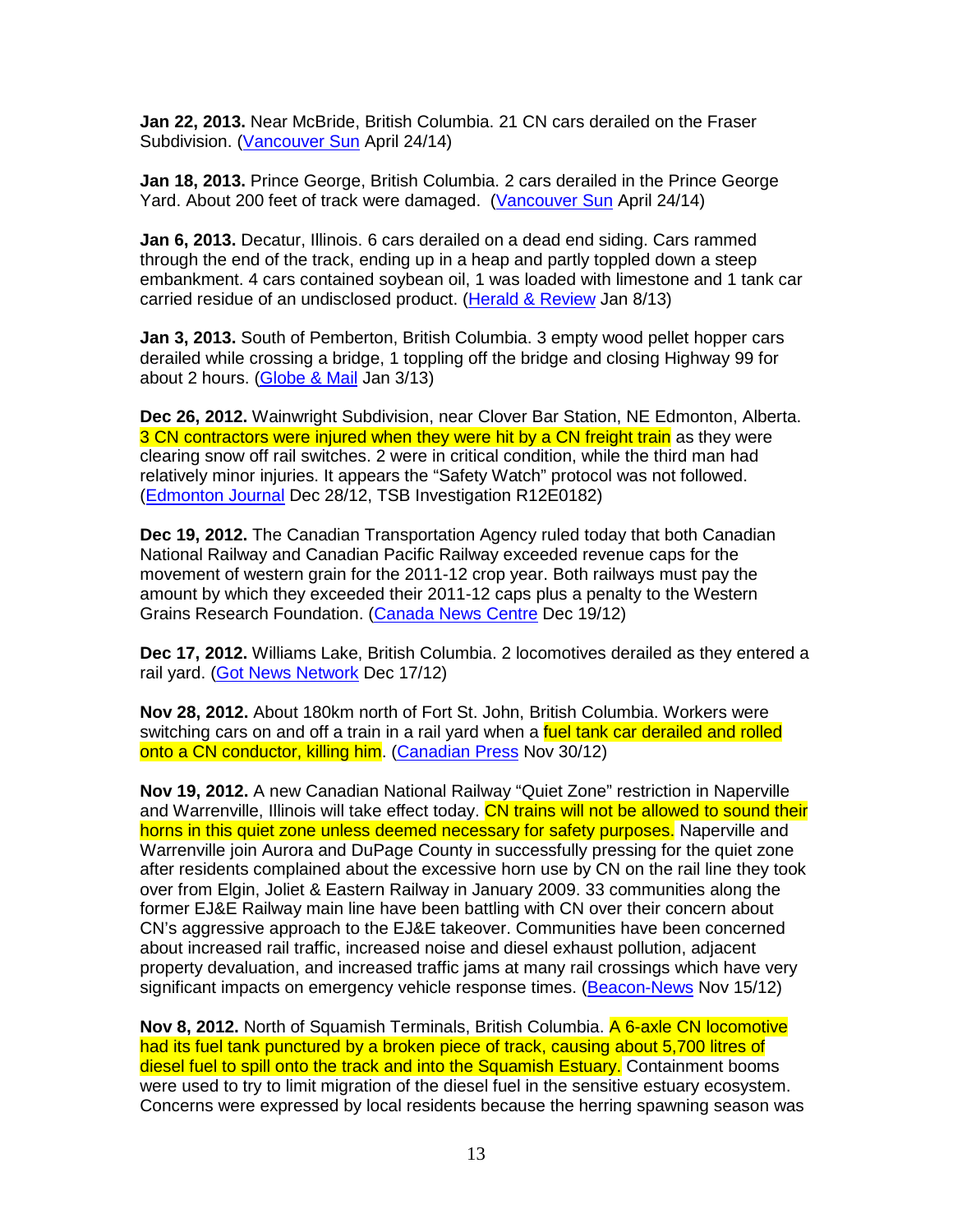close to starting and herring eggs are very sensitive to environmental contamination. About 50 feet of rail track were also torn up and the subsurface soil dug up in an attempt to remove some of the diesel fuel. A local former B.C. Rail employee placed part of the blame on CN using large 6-axle locomotives on the line whereas when B.C. Rail was operating the same line it used smaller 4-axle locomotives. He indicated the 6-axle units can't make the turns on that section of track without placing too much stress on the track. (Squamish Chief Nov 14/12)

**Nov 1, 2012.** Ontario's Superior Court gave the go-ahead today for a multi-million dollar lawsuit against CN Rail and Via Rail on behalf of most of the passengers of a fatal train derailment February 26, 2012 in Burlington, Ontario. The train was traveling 4 times faster than the speed limit while changing tracks. Arguments for the class-action lawsuit to proceed included that CN Rail and Via Rail were negligent in the derailment that killed 3 Via employees, injured 1 Via employee and injured 45 passengers. Altogether, 68 of the 75 passengers have joined the lawsuit. (Toronto Sun Nov 1/12, CBC News Oct 26/12)

**Oct 11, 2012.** Waterloo, Ontario. 4 tank cars derailed in uptown Waterloo. CN failed to notify the Region of Waterloo, which was a violation of an agreement between the 2 parties. A Waterloo Chronicle news article read, "The incident has left Waterloo residents worried, as the train was bound for the Chemtura chemical manufacturing plant in Elmira." (Waterloo Chronicle Oct 24/12)

**Sept 7, 2012.** Battle Creek Yard, Michigan. About 8 cars loaded with grain derailed and ripped up about 700 feet of track and a switch. (Railroadfan.com Sept 8/12)

**June 26, 2012.** Near Poser, west of McBride, British Columbia. 8 loaded coke cars went off the tracks. (250 News June 26/12)

**May 26, 2012.** Hixon, British Columbia. 8 empty freight cars derailed and toppled over. (250 News May 28/12)

**May 15, 2012.** Outside Oakville, Manitoba. Train derailed when it made an emergency stop. The rear wheels of 1 of the cars carrying wheat went off the rails. Sparks from the derailment started a grass fire, causing nearby piles of old rail ties to also catch fire. Highway 13 in Oakville was closed throughout the night due to the accident. (CN often leaves old discarded rail ties by the track, which creates a fire hazard.) (CTV Winnipeg News May 16/12)

**May 9, 2012.** Just outside Collins, Mississippi. About 2 dozen loaded coal cars derailed on the CN main line. A significant amount of coal was spilled. Rails and a bridge were damaged. The train consisted of 105 cars, all loaded with coal. The Collins Fire Department Chief said, "There have been multiple derailments over the years, but nothing of this magnitude or this size." (WDAM May 9/12)

**April 26, 2012.** Between Valemont & Blue River, British Columbia. A locomotive and up to 15 cars derailed due to a washout. At least 2 container cars fell into the North Thompson River. A contamination containment boom was set up on the river in an attempt to contain what was described as a *chemical slick on the surface of the water*. Crews were still cleaning up debris from the derailment over 2 weeks later. The extent of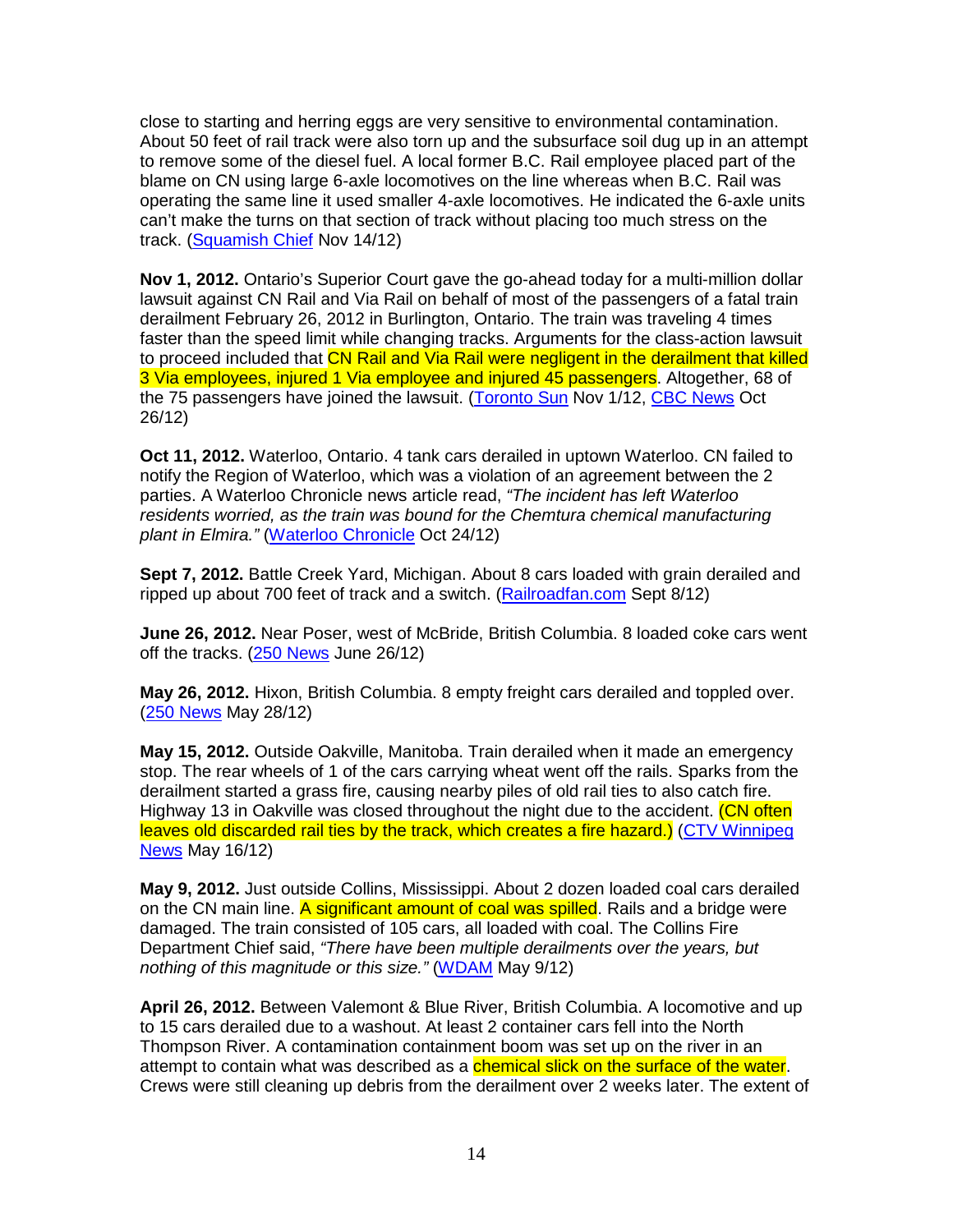environmental damage, including from the chemical spill, was not disclosed. (Castanet News May 12/12, CFJC TV May 13/12)

**April 1, 2012.** Near Searchmont, Ontario. 11 of 34 cars derailed – 5 tank cars carrying residue and 6 cars carrying steel products. Damaged rail cars and rolls of steel were scattered in the surrounding bush. (The Sault Star April 3/12)

**March 20, 2012.** SE Calgary, Alberta. 4 cars and 1 engine derailed in CN's Ogden Rail Yard. A conductor was reported to have suffered injuries when he jumped from the train. A fuel tank on the engine was punctured and an undisclosed amount of fuel spilled onto the ground. (CBC News March 20/12)

**March 15, 2012.** 35km east of Melville, Saskatchewan. 22 empty cars derailed on CN's main line. (Leader-Post March 16/12)

**March 6, 2012.** Saint John, New Brunswick. 12 CN cars derailed. 4 of the cars carrying potash flipped on their sides, **spilling potash on the ground. (CBC News March 6/12)** 

**Feb 26, 2012.** Oakville Subdivision, near Aldershot Station, Burlington, Ontario. Three Via Rail engineers were killed and 46 other people were injured when the Via Train 92 locomotive and 5 cars derailed on track owned, operated and maintained by CN Rail. The train was switching from one track to another when it flew off the tracks and collided with a building, destroying the locomotive that the 3 deceased crew members were in. The locomotive's fuel tank was punctured and about 4,300 litres of diesel fuel spilled. The train was traveling 4 times faster than the speed limit while changing tracks. A lawsuit was later initiated against CN and Via Rail by passengers who are seeking compensation for physical and emotional injury, damage to property and loss of income as a result of the derailment and crash. An Orangeville Citizen editorial read, *"There* should be no need to await the safety board's final report on the crash before replacing such wholly inadequate switching, something that would likely have happened many years ago had the CNR not had such a cavalier attitude toward safety." The TSB slammed Transport Canada and the railway industry for not having voice recording included in locomotive data recorders, a recommendation made repeatedly by the TSB since 2003. The TSB said, "Voice recordings allow investigators to understand the environment in which crews operated and the decisions they made leading up to an accident. The lack of this information in rail investigations deprives the TSB of a key tool it needs to help make Canadians safer." The federal NDP said a positive train-control system, mandatory in the U.S. since 2008, would have prevented the accident, and having mandatory voice recorders in trains would have allowed investigators to know exactly what happened. Emile Therien, past Canada Safety Council President, said Transport Canada has relinquished its regulatory control to individual rail companies, making it more perilous to ride the rails. He said it's time for rail companies to stop monitoring themselves and for the federal government to step up to its on-the-track oversight responsibilities. (Orangeville Citizen March 1/12, TSB Investigation R12T0038)

**Feb 21, 2012.** 12km east of Smithers, British Columbia. 46 coal cars went off the track, spilling coal and damaging rail cars and rail tracks. One nearby resident said, "My property is a hell of a mess. I have property on both sides and they've made a mess of everything." (Houston Today March 3/12)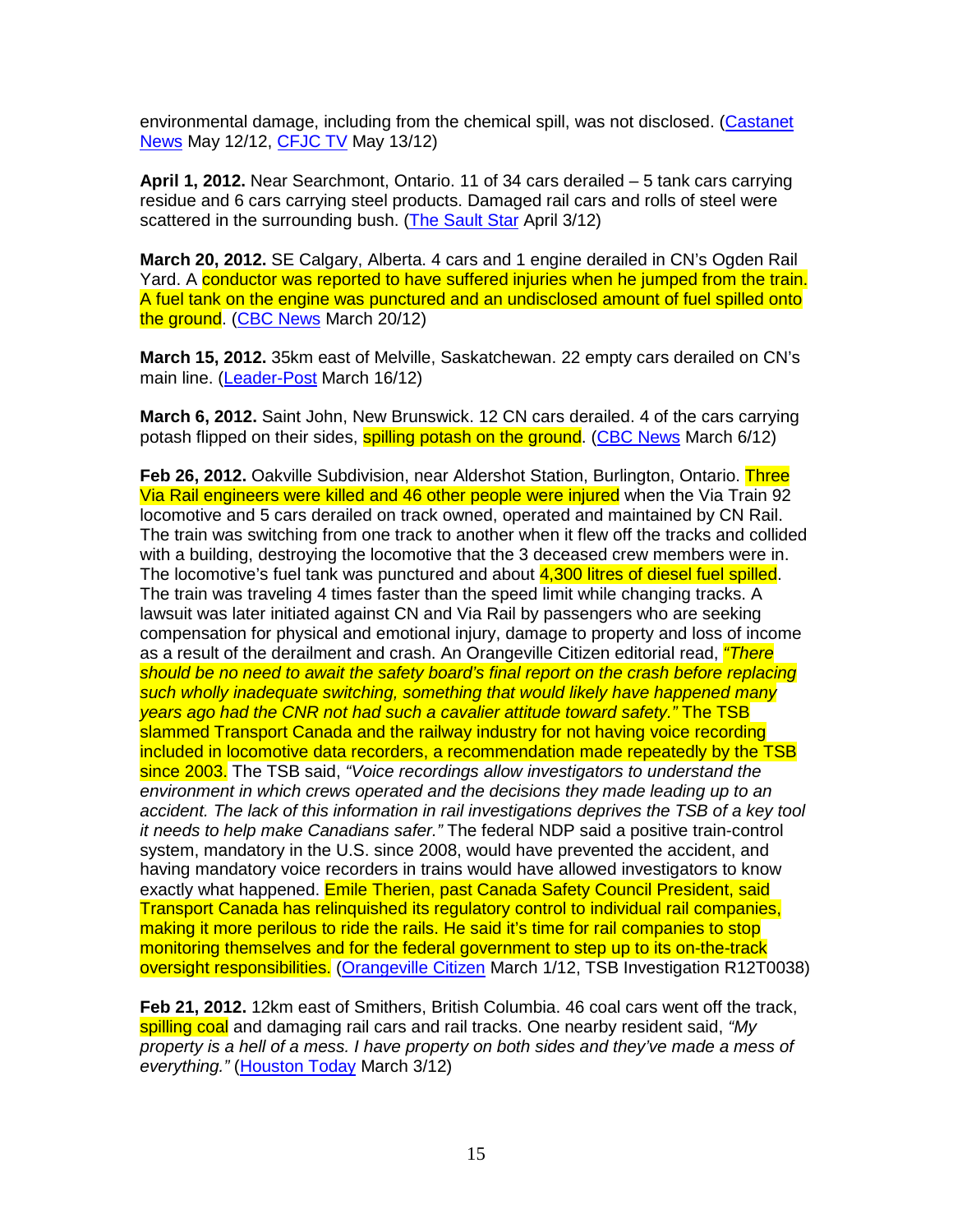**Jan 21. 2012.** Tumbler Subdivision, 50km NE of Prince George, British Columbia. 13 CN cars loaded with coal derailed. (250 News Jan 22/12)

**Jan 21, 2012.** Near Fabyan, Alberta. 31 cars hauling grain derailed as a CN train crossed the Fabyan Bridge on the Wainwright Subdivision main track. The outside rail in a curve at the end of the bridge rolled over, causing the derailment. About 1,760 feet of track were destroyed, 17 of the derailed cars fell into the Battle River valley far below, rail cars were destroyed or sustained major damage, and there was significant damage to the bridge itself. The TSB found that loose and broken lag screws securing the track led to the derailment. As an example of the misleading information often provided by CN public affairs staff, both Julie Senecal and Warren Chandler of CN had told Star News that all 137 cars in the train were grain cars. Shortly following the derailment, a TSB investigator informed Star News that CN's information was not correct; there were only 74 cars that contained grain, while 31 tank cars contained dangerous goods residue (up to several thousand gallons in each car), 19 were empty, 5 were auto carriers, 2 carried pulp and 4 cars carried steel pipe. (Star News March 2/12, TSB Report R12E0008)

**Jan 20, 2012.** Near Hay Lakes, Alberta. 18 cars hauling plastic pellets and other general merchandise derailed. (CBC News Jan 20/12)

**Jan 18, 2012.** 16km north of Prince George, British Columbia. 11 cars in a CN train carrying lumber and pulp products went off the tracks. (250 News Jan 22/12)

**Jan 18, 2012.** Grande Cache Subdivision, Hanlon (between Hinton & Grande Cache), Alberta. CN train with 6 locomotives, 91 loaded coal cars and 1 empty car had a number of problems that eventually resulted in 13 loaded coal cars from the 13,620-ton train being left unattended on an incline with hand brakes improperly applied. The 13 loaded cars ran away uncontrolled for about 3 miles and plowed into a stationary CN train on the main line, causing 9 loaded cars and 3 locomotives to derail. 7 of the derailed cars were destroyed and the 3 derailed locomotives were extensively damaged. 1 locomotive flipped on top of another locomotive, with 2 locomotives ending up on their side. 1 crew member was seriously injured and taken to hospital by helicopter, while 2 crew members sustained minor injuries. At least 2,800 litres of fuel and 740 tons of coal spilled, resulting in undisclosed environmental damage. About 250 feet of track were damaged. (Canadian Press Jan 18/12, TSB Report R12E0004)

**Dec 21, 2011.** Near Caribou, British Columbia. 19 CN rail cars carrying coal derailed on the main track after a wheel gave out and caused emergency braking. The TSB criticized CN and reiterated to Transport Canada to put regulations in place for wheel safety inspections on rail cars. The American Association of Railways has set a threshold of 90,000 pounds of impact for rail operators in the U.S. to pull the train and replace wheels. Unfortunately, Transport Canada has no threshold in place even though on Dec. 1, 2011 the TSB called on Transport Canada to establish one. A similar CN derailment of 36 coal cars occurred along the same line near Fort Fraser, B.C. February 12, 2011. (Canadian Press Jan 22/13, TSB Report R11V0254)

**Oct 29, 2011.** Near Meharry, Manitoba. A CN freight train and a Via Rail passenger train approached one another on the same track, without either of the crews being aware, until it was almost too late. The trains were able to come to emergency stops within 1,500 feet of one another. An October 17, 2012 TSB investigation report determined that the rail near-miss resulted when short-cuts were made to railway operating rules and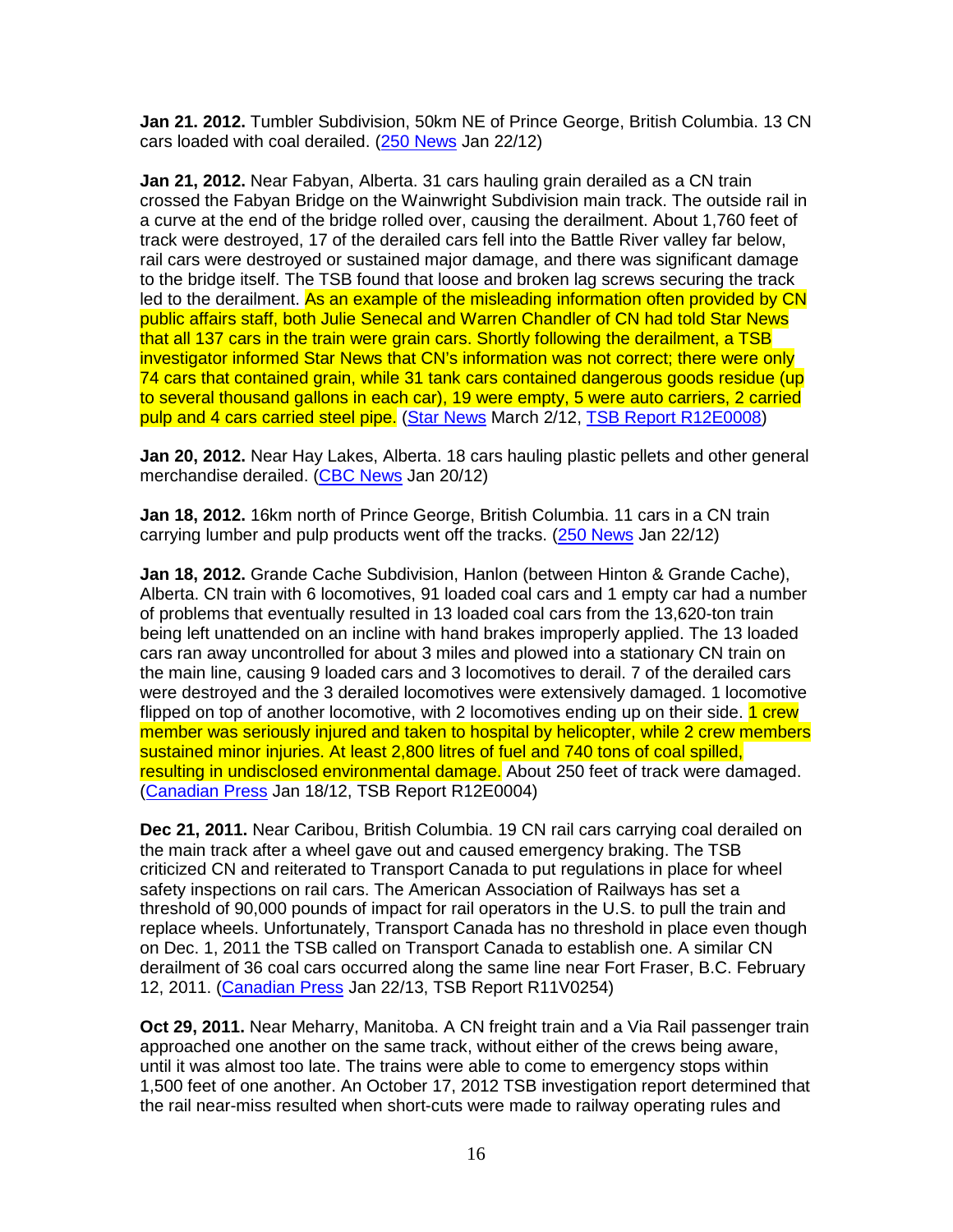procedures. The redundancy and safeguards built into the rules are often compromised when short-cuts are taken, which increases the risk of accidents. The investigation also highlighted one of many outstanding issues on the TSB's Watchlist – the need for video and voice recorders on locomotives. The absence of such recorders has hindered many TSB investigations of rail accidents and rail near-misses, including this one. (TSB News Release Oct 17/12, TSB Report R11V0057)

**Oct 21, 2011.** Three Hills Subdivision, near Alix Junction, Alberta. A too-long freight train over 2 miles long consisting of 3 locomotives and 87 loaded cars derailed in a curve on the main track near the Ardley Bridge over the Red Deer River. The train consisted of 62 loaded double-stack intermodal cars (140 platforms) and 25 mixed freight cars. The TSB investigation found that 7 loaded double-stack intermodal flat cars (13 car bodies) derailed over a mile behind the locomotives when a sudden catastrophic failure of a rail occurred likely due to an existing defect in the rail. Several of these cars rolled down a bank and came to rest upside down. One derailed 3-unit intermodal flat car was carrying paint, paint products, sodium hydroxide, phosphoric acid and other dangerous goods. About **900 litres of phosphoric acid were spilled** and 470 feet of track were destroyed. The extent of environmental damage was not disclosed. The TSB criticized CN by indicating that their ultrasonic rail tests did not identify all the transverse defects in the older vintage rail. (TSB Report R11C0118)

**Sept 24, 2011.** Near Point-Saint-Charles, Quebec. A train exceeded the authorized speed limit at a switching crossover, causing a derailment on the main track. The TSB found that side-to-side force due to excessive speed and the sudden application of brakes caused the wheel of one of the cars to lift, leading to the derailment of 6 cars. About 650 feet of track and several track turnouts were damaged. (TSB Report R11D0075)

**July 14, 2011.** Near Waterfall, Ontario. 11 multi-platform intermodal cars carrying 86 containers derailed on CN's Bala Subdivision main track. About 6,800 feet of track were damaged or destroyed including a siding switch. The TSB reported that the derailment resulted from the combined effects of weakened track structure, worn car components condition and strained cornering behaviour of double-stack cars. (TSB Report R11T0162)

**July 14, 2011.** Kingston Subdivision, near Durham Junction, Ontario. 2 CN workers were repairing a section of track when a Via Rail train travelling on a track next to the track the workers were repairing hit and killed one of the workers. The TSB indicated the inappropriate use of the "Safety Watch" protocol was considered the primary factor in the fatality. The minimum required sight line at the accident location was 2,200 feet, whereas the actual sight line was less than 800 feet. The TSB criticized CN for improper or no training regarding the "Safety Watch" procedure, and criticized Transport Canada for lax implementation of its overall responsibility for rail safety. (TSB Report R11T0161)

**June 23, 2011.** 10km south of Anzac, south of Fort McMurray, Alberta. CN train derailed and an undisclosed amount of an undisclosed chemical leaked from 1 or more of the rail cars. The extent of environmental damage was not disclosed. The Fort McMurray Fire Department, Environment Canada and Alberta Sustainable Resources were all at the scene. Few details were provided by CN officials. (CHED News June 24/11)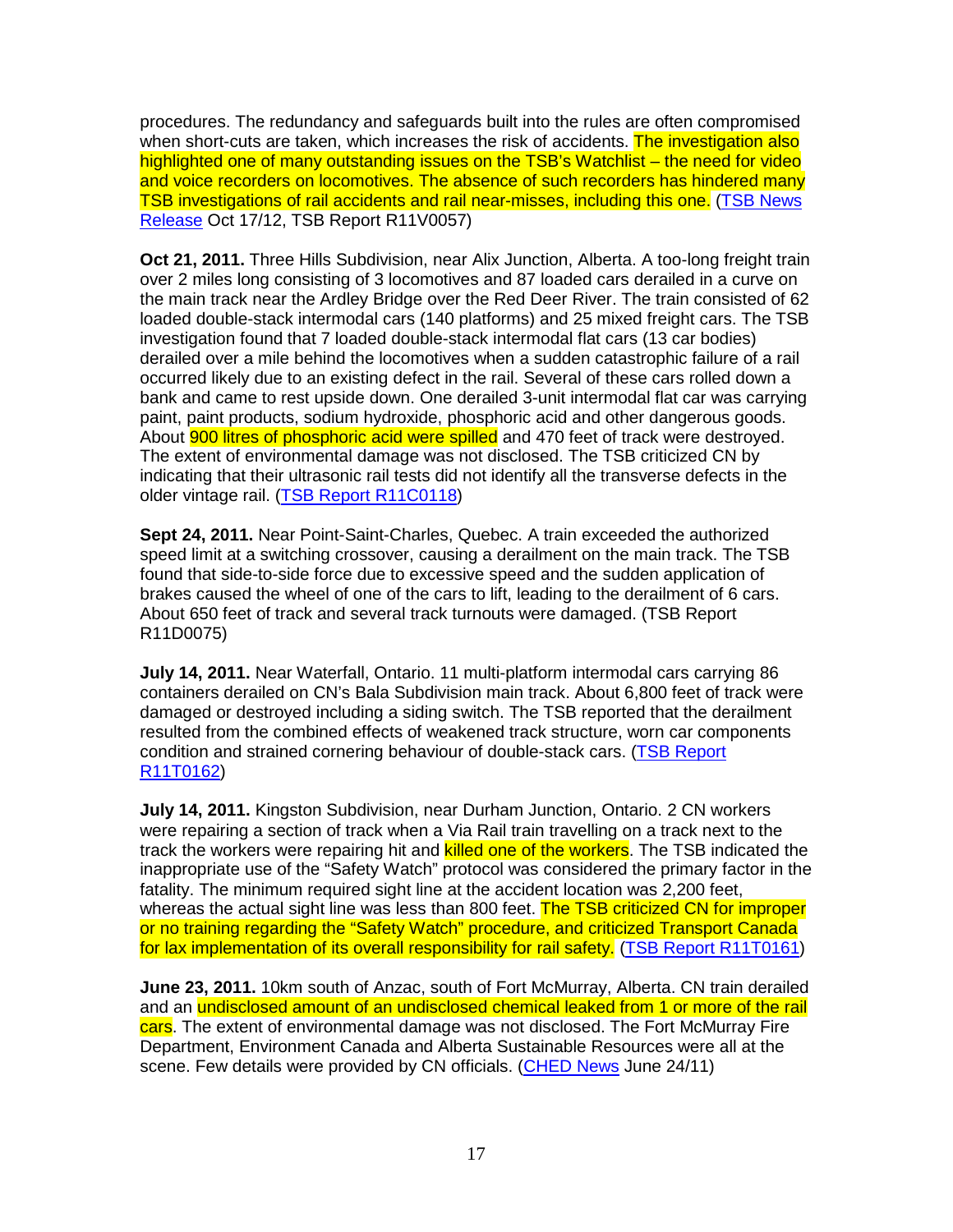**June 23, 2011.** Edmonton, Alberta. 1 CN freight train collided with the tail end of a second stationary CN freight train along the main track near  $50<sup>th</sup>$  Street and the Yellowhead Freeway. The collision resulted in the derailment and toppling of 2 intermodal flat cars and 1 of the locomotives sustaining damage. As well, 6 empty containers and 2 containers loaded with waste paper and metal scrap were damaged. The TSB reported that the moving train was traveling too fast considering the short sight line distance, and that the operating crew was fatigued. (CBC News June 23/11, TSB Report R11E0063)

**June 3, 2011.** Edmonton, Alberta. A moving CN freight train collided with the tail end of a stationary CN freight train. 2 intermodal flat cars from the stationary train derailed, and the lead locomotive in the moving train was damaged. The crew in the moving train did not have a long-enough clear and direct line of sight and did not reduce train speed accordingly before it collided with the stationary train. The TSB investigation report released October 18, 2012 on the collision read, "In the absence of additional backup safety defences in signalled territory, when signal indications are not correctly identified or followed, existing defences may not be adequate to reduce the risk of collision and derailment." The TSB has had an outstanding recommendation for more than a decade regarding this problem and has identified it as an issue on its Watchlist which is a list of issues "the TSB has determined pose the most serious risk to Canada's transportation system." (TSB News Release Oct 18/12)

**May 22, 2011.** Sarnia Rail Yard, Ontario. 2 CN trains collided during switching operations in the yard. 6 tank cars carrying dangerous goods, a locomotive and 2 loaded bi-level auto carriers derailed. About 400 feet of track were damaged. Sarnia Fire and Rescue Services were on the scene and remained on site while CN crews cleaned up the mess. The TSB reported that train movement information was not properly communicated between yard coordinators and operating crews. (The Observer May 24/11, TSB Report R11T0113)

**May 17, 2011.** SW Strathcona County, near Edmonton, Alberta. A CN-caused wildfire burned several acres of a private conservation area - Bretona ConservAction Area. The Strathcona Fire Department and the landowner had to fight the fire and contain it to prevent the entire 100-acre conservation area from burning. The fire occurred only about 100m from the industrial rail yard built in 2010 as a joint project by CN, Cando Contracting Ltd. and Imperial Oil Ltd. to store 225 petroleum tank cars right next to 2 homes and 2 conservation areas. Had the fire spread into the rail yard, it would have been disastrous. CN has refused to compensate the landowner for damages resulting from the wildfire. (Railroaded News Release May 18/11)

**May 8, 2011.** Clover Bar Yard, Edmonton, Alberta. 4 freight cars jumped the tracks. CN did not share information on the contents of the derailed cars. (CTV News May 8/11)

**April 24, 2011.** Prince George CN Yard, British Columbia. A locomotive derailed and appeared to have crashed into cars that were full of coal. (250 News April 24/11)

**April 22, 2011.** Ikea (Sweden's furniture giant), Tuxedo Yards Development Corp., and Seasons (Winnipeg) JV Corp. are suing CN Rail for unspecified damages to the property where Ikea's new store was to be built in Winnipeg. More specifically, the suit claims CN has refused to remove fill and materials it dumped on the property over several decades.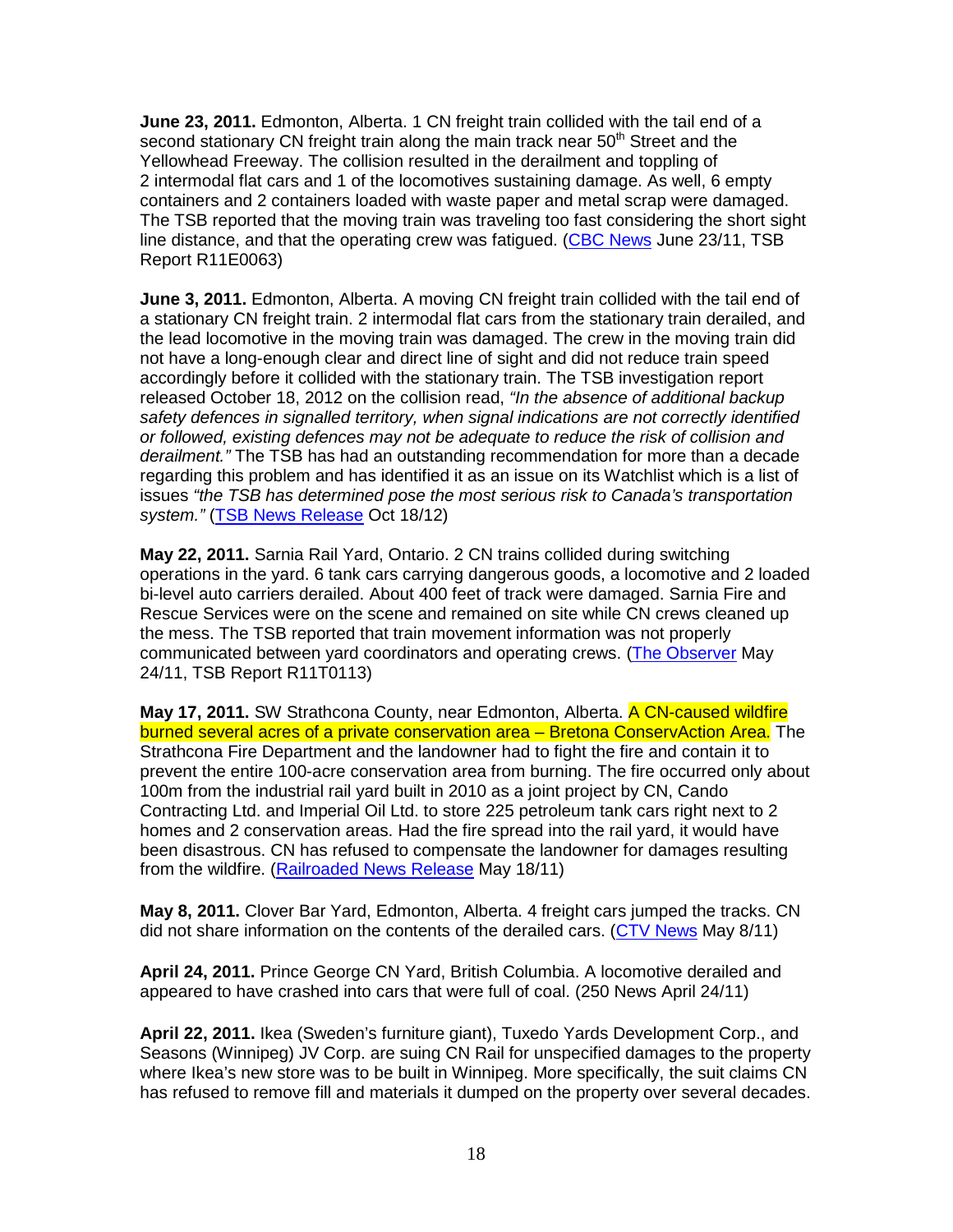They also claim that while CN has removed the tracks, it didn't take away the ballast used to construct the spur track, and it also left underground drainage pipes all over the property. As well, the companies allege that when a building CN built on the site was being demolished, they found the walls contained hazardous levels of asbestos in the vermiculite insulation. The companies claim they asked CN to remove the material, but finally did it on their own when CN didn't. (Winnipeg Free Press April 27/11)

**March 31, 2011.** Symington Rail Yard, Winnipeg, Manitoba. 10 CN cars derailed and 1 of the toppled cars **spilled an undisclosed amount of gasoline**. (Winnipeg Free Press March 31/11)

**March 27, 2011.** East of Port Hope, Ontario. At least 25 CN cars in a 116-car train derailed. The derailment, considered "significant", occurred on a main line and included spills of dangerous goods - jet fuel and propane. Booms were required in an attempt to contain the spills. A fire broke out and a "Red Alert" was issued through Emergency Management Ontario. A Red Alert means there is "a major risk to health, safety and security". Families from 20 houses were forced to flee their homes. The rail corridor was also shut down. About 67,000 litres of spilled aviation fuel were eventually recovered, while about 133,000 litres made their way into the local environment including the water system, causing undisclosed environmental damage. As with many other CN derailments across North America, CN did not allow the media near the vicinity of the spill to view clean up progress. Fuel spilled during the derailment on the shores of Lake Ontario continued to come up through a swamp area 19 months later. Production on 2 private farm properties was still not back to normal. Not only the farmland near the lake was affected, but the access roadways to them as well. Clean-up has included excavating and hauling away contaminated soil. It is not known whether CN has paid compensation to the farmers for damages. (Toronto Star March 27/11, Northumberland Today April 25/11, Northumberland Today Oct 4/12)

**March 15, 2011.** A U.S. Federal Appeals Court ruled unanimously that CN must honour conditions imposed by the U.S. Surface Transportation Board on CN's purchase of the Elgin Joliet & Eastern (EJ&E) Rail Line that runs between Illinois and Indiana. The decision means CN must pay \$68 million to cover the lion's share of costs in building 2 underpasses in the Chicago area to mitigate rail crossing traffic jams. CN has been battling with 33 communities along the EJ&E main line that are concerned about CN's aggressive approach to the EJ&E takeover. Communities have been concerned about increased rail traffic, increased noise and diesel exhaust pollution, adjacent property devaluation, and increased traffic jams at many rail crossings which have very significant impacts on emergency vehicle response times. (Chicago Business March 15/11)

**March 11, 2011.** A British Columbia Provincial Court convicted CN of an offence under the federal Fisheries Act. CN was sentenced to pay \$75,000 for spilling a deleterious substance – diesel fuel - into a fish-bearing river. In January 2009, Environment Canada was notified of a diesel slick near the confluence of Barker Creek and the Fraser River in B.C. Their investigation confirmed that the source was a fuel pumping station at the CN Rail Thornton Yards. (Daily Commercial News March 14/11)

**End of Feb 2011.** Kennedy Siding, Pine Pass, British Columbia. CN train carrying 16 propane cars derailed. (250 News Feb 26/11)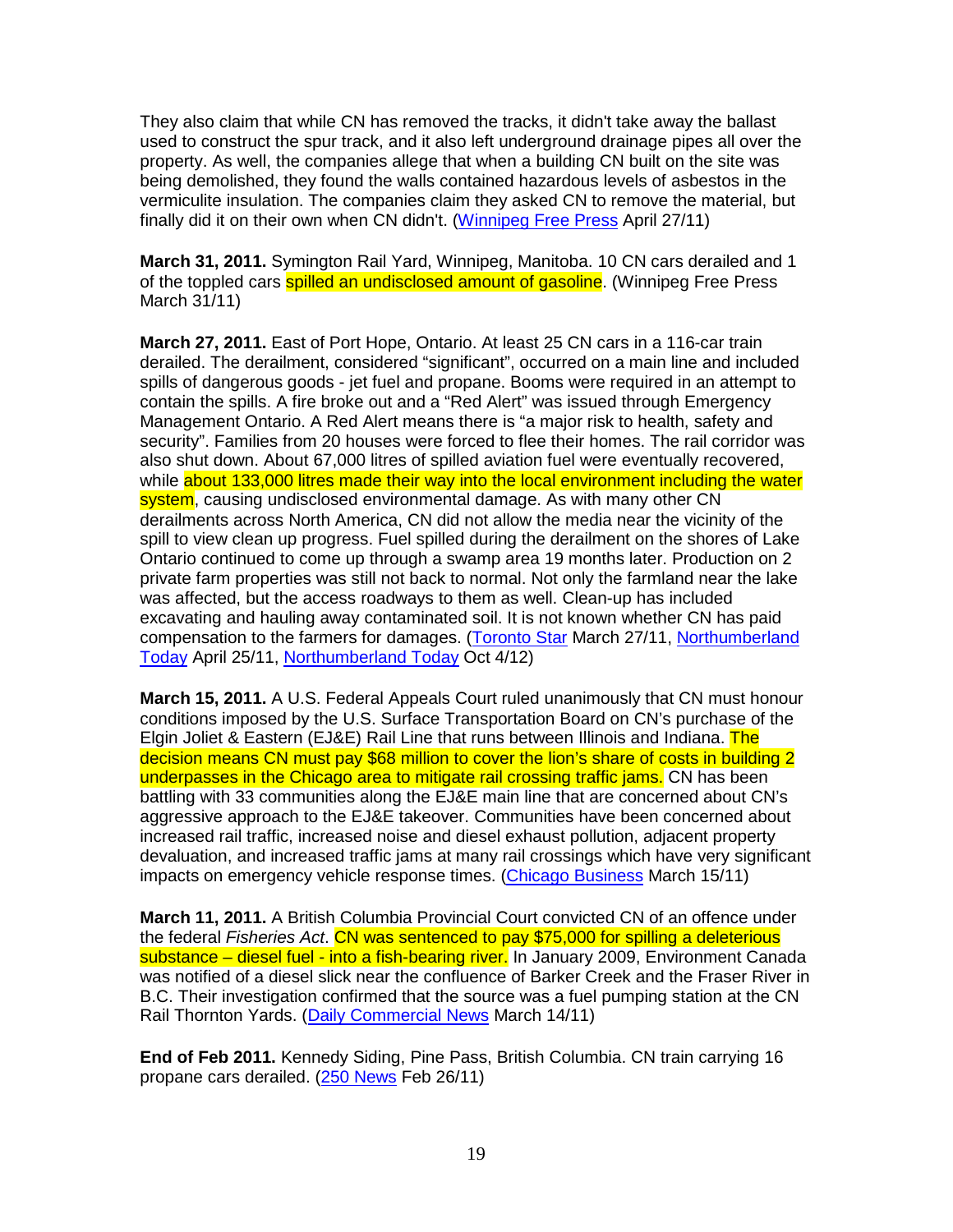**Feb 12, 2011.** Fort Fraser, British Columbia. 36 of 104 loaded CN coal cars derailed on the main track. A rail car wheel fractured when a crack, which had been growing over a period of time, reached such a size that the wheel could no longer support normal service loads. 19 loaded CN coal cars went off the tracks on the same line near Caribou, B.C. December 21, 2011. (TSB Report R11V0039)

Feb 7, 2011. Mussey Township, St. Clair County, Michigan. 4 CN cars derailed, **spilling** ammonia nitrate, which is used as a fertilizer. CN did not disclose how much ammonia nitrate was spilled. (The Times Herald Feb 7/11)

**Jan 6, 2011.** Vernon Township, Michigan. A CN train that derailed spilled hydrochloric acid, forcing about 35 nearby residents to evacuate their homes. 12 of about 100 cars came off the tracks, including 4 that toppled over on their sides. 10 tank cars were loaded with toxic hydrochloric acid, 1 carried flammable ethanol and the other was a freight box car. At least 1 tank car with a capacity of 20,000 gallons spilled hydrochloric acid and a cloud of gas drifted into the surrounding area. Hydrochloric acid is toxic and can damage eyes, skin, lungs and other organs. Local authorities monitored air and water quality before lifting the evacuation notice. A CN public relations spokesperson refused to share information on the health of the train crew, saying it is company policy not to discuss the status of employees. CN also did not disclose how much hydrochloric acid had spilled or the extent of environmental damage. (Washington Post Jan 7/11)

**Jan 2, 2011.** 10km west of Tête-Jaune Cache, British Columbia. 33 of 113 loaded CN coal cars derailed at a bend in the track next to the Fraser River, on their way to Prince Rupert. The derailed cars slid onto the riverbank, **spilling an undisclosed amount of coal**. (Each car carries up to 1 million kg of coal.) A small marsh that drains into the Fraser River was directly impacted by the spilled coal. Crews worked several days clearing up the mess and removing all the debris. A veteran CN employee said the derailment could have been caused by any number of rail defects. (Rocky Mountain Goat Jan 5/11)

**Dec 27, 2010.** Neenah Rail Yard, Wisconsin. Part of a 99-car CN train - 11 empty freight cars - derailed and 7 of them toppled over on the main line. An undisclosed length of track was damaged. (Chicago Tribune Dec 27/10)

**Dec 21, 2010.** The U.S. Surface Transportation Board fined CN \$250,000 for intentionally under-reporting train blockages at railroad crossings along the EJ&E line between Illinois and Indiana. The decision was the first fine ever imposed on a railroad by the U.S. Surface Transportation Board. The decision stated that an investigation into Canadian National's reporting of the blockages, "supports the conclusion that CN has knowingly violated the Board's orders that CN report, on monthly and quarterly bases, the date and descriptive information for each crossing blockage exceeding 10 minutes in duration." For example, U.S. Representative Judy Biggert indicated that CN had reported only 14 blocked crossings lasting 10 minutes or longer for a particular reporting period, whereas the actual number was 1,457, over 100 times the reported number. TRAC (The Regional Answer to Canadian National) stated, "The STB decision brings to light a serious flaw in how railroads are regulated." TRAC has indicated that more needs to be done to ensure that communities across the U.S. are not harmed by CN's lack of respect for U.S. citizens. (nwitimes.com Dec 21/10, several other sources)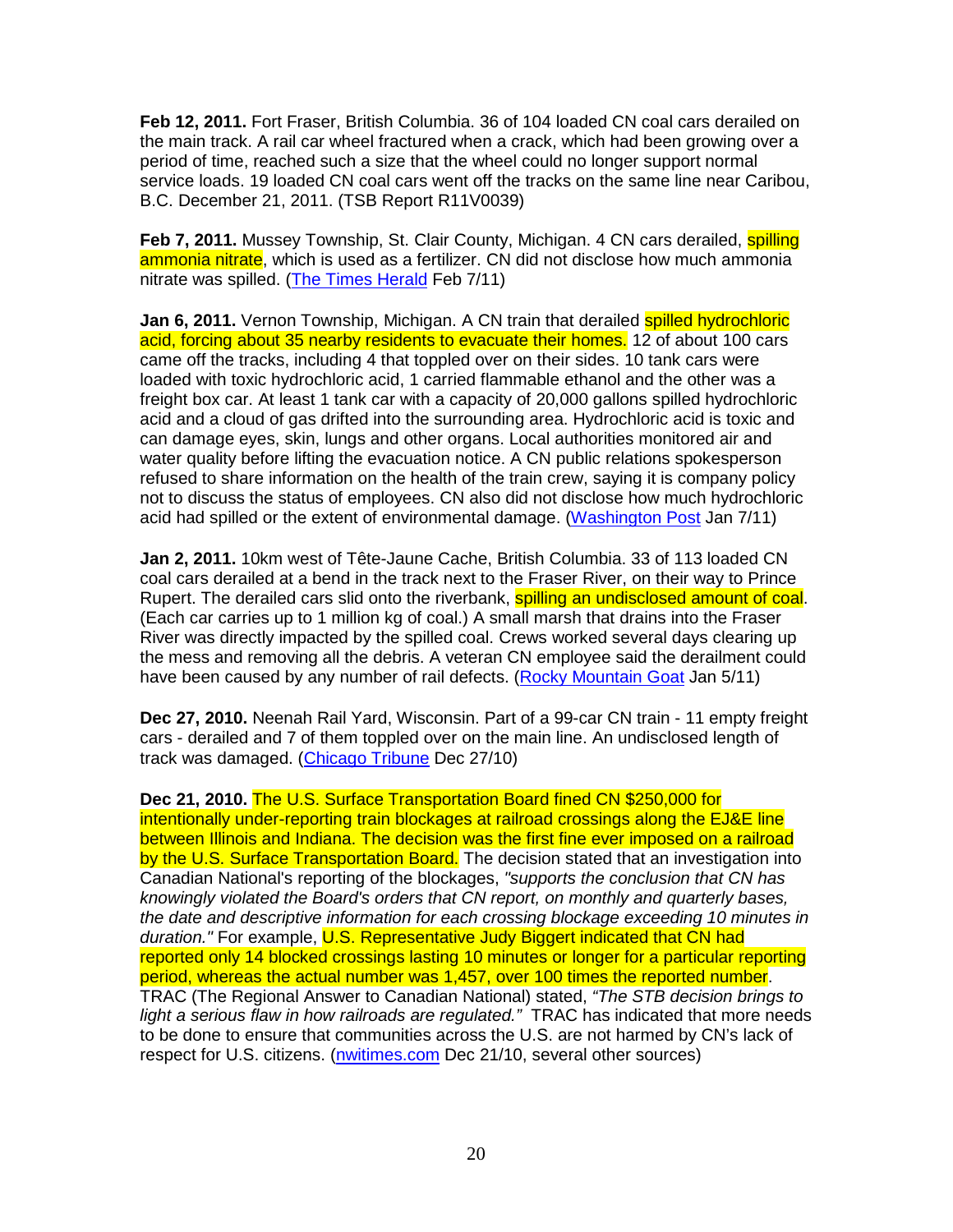**Dec 10, 2010.** Prichard, Alabama. At least 10 CN cars loaded with coal derailed and 3 overturned, **spilling an undisclosed amount of coal** and closing Highway 45. (FELA Lawyer News Dec 10/10)

**Nov 27, 2010.** Williams Lake, British Columbia. 2 locomotives derailed, disrupting traffic at a public crossing just north of a rail yard. (Williams Lake Tribune Dec 2/10)

**Nov 21, 2010.** Scotford Rail Yard, Fort Saskatchewan, Alberta. 14 CN cars fell off the track – 10 tank cars and 4 general freight cars - a short 3 months following a 43-car derailment in the same yard. Another CN derailment in the same yard April 6, 2005 involved a hydrogen peroxide spill. (Fort Saskatchewan Record Nov 25/10)

**Nov 19, 2010.** East of Vibank, Saskatchewan. 2 locomotives and 1 empty hopper car derailed, closing Highway 48 for 2 days while CN cleared the derailed locomotives and car, and repaired damages. (Regina Leader Post Nov 20/10)

**Nov 5, 2010.** SW Strathcona County, near Edmonton, Alberta. The first petroleum tank cars were moved in to an industrial rail yard joint ventured by Cando Contracting Ltd., CN and Imperial Oil Ltd. Construction of the new rail yard began June 21, 2010 and was completed by late October. Up to 225 tank cars owned by Imperial Oil Ltd. are to be stored and moved in and out of the rail yard. The rail yard was built only 68m from one home and 163m from another home, and only 30m from 2 conservation areas. This violates minimum set-back distance requirements of the Railway Association of Canada, Federation of Canadian Municipalities and CN's own policy, all of which indicate that new rail yards are not to be built within 300m of any homes. Construction and operation of the rail yard also breaches federal transportation, railway safety and environmental legislation and regulations; Alberta environmental protection and drainage legislation; Canadian Rail Operating Rules; CN environmental policies; CN community relations policies; Imperial Oil environmental policies; and, Imperial Oil community relations policies. (Railroaded News Release July 21/10, Railroaded News Release Nov 8/10)

**Oct 18, 2010.** Kingston Subdivision, near Lancaster, Ontario. CN train derailed 18 cars on the main track, including 6 cars containing dangerous goods. An undisclosed amount of sodium cyanide (solid) was spilled. As a precautionary measure, residents in close vicinity to the accident site left their homes. About 1,000 feet of track were damaged or destroyed. The train consisted of 2 locomotives at the head of the train and 122 cars (59 loaded, 63 empty). It weighed 8,350 tons and was 7,105 feet long. The train derailed due to a rail roll-over partly attributable to improperly assembling the train. (TSB Report R10D0088)

**Oct 10, 2010.** New Haven, Michigan. About 3,000 gallons of diesel fuel spilled from a CN locomotive, causing undisclosed environmental damage. (The Voice News Oct 11/10)

**Oct 8, 2010.** Parry Sound, Ontario. CN train carrying dangerous goods derailed. 19 cars fell off the tracks, 15 of them containing extremely flammable propane and fuel oil. A major emergency response included evacuations, road closures and fire crew deployment. Many rail cars and 1,000 feet of track were damaged. About 40 gallons of fuel oil were spilled. (Cottage Country Now Oct 8/10)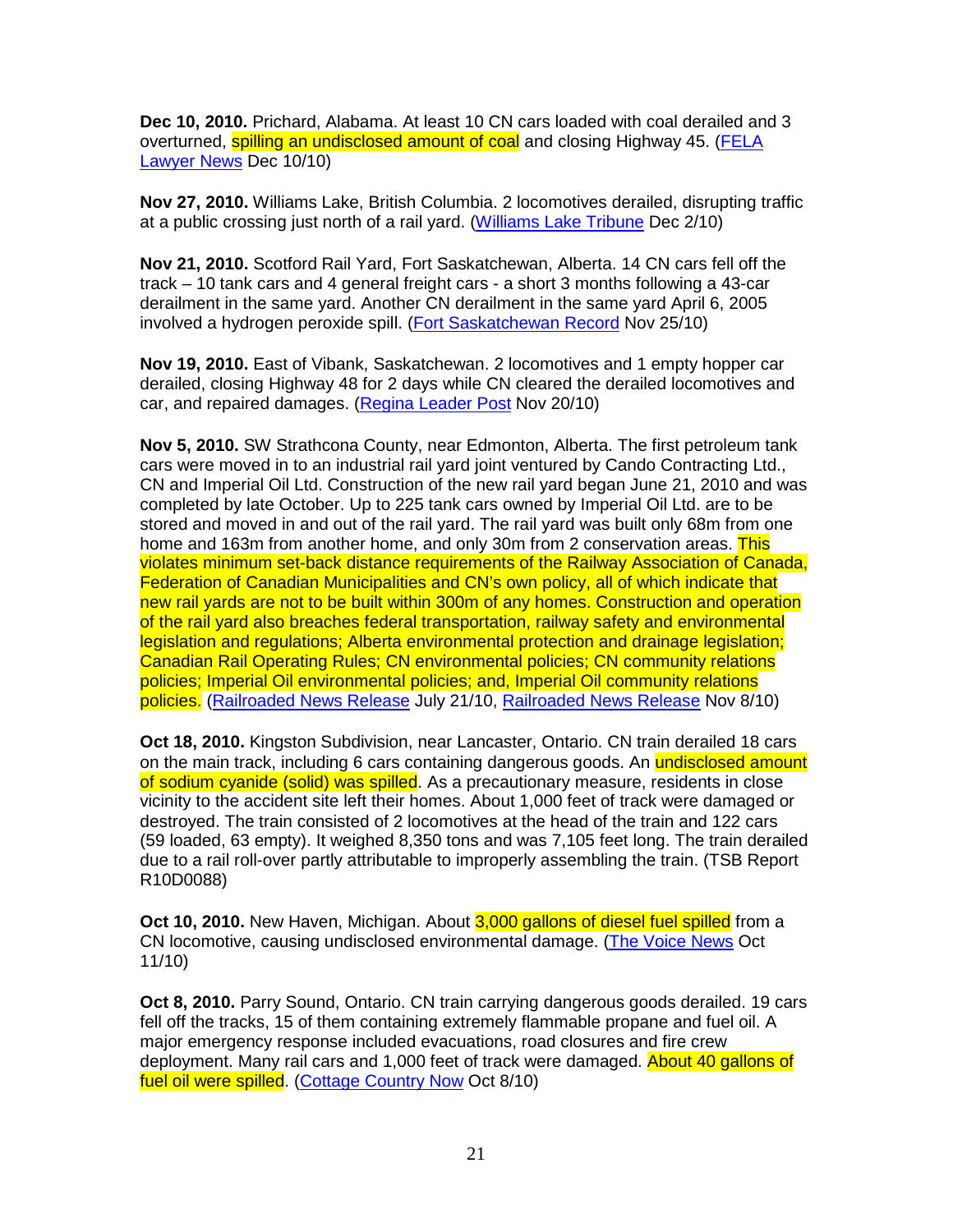**Oct 2, 2010.** Near Newbrook, NW of Edmonton, Alberta. 2 locomotives and 18 cars derailed on the way from Edmonton to Fort McMurray in a 1½ mile long train with 3 locomotives and 162 cars. (Edmonton Journal Oct 3/10)

**Oct 1, 2010.** Near Falding, Ontario. CN freight train derailed 21 cars on the main track. The derailed cars included 8 loaded tank cars containing liquefied petroleum gas and 7 loaded tank cars containing fuel oil. A number of homes in the vicinity of the derailment were evacuated. The TSB found that the train was not properly assembled, braking instructions were not properly followed, and the locomotive engineer was fatigued. (TSB Report R10T0213)

**Sept 30, 2010.** Brimson, North of Two Harbors, Minnesota. 2 CN ore trains collided after one of the trains carrying 116 cars full of taconite ore left a siding and entered the main track before getting permission. It later collided with a CN train with 118 empty rail cars. 3 locomotives and 14 cars derailed, all 5 crew members from both trains were injured, and the derailment resulted in over \$8 million in property damages. The NTSB blamed the collision on the loaded train entering the main line without permission and a lax CN policy on train right-of-way communication on a route without signals. (Duluth News Tribune Feb 12/13)

**Aug 23, 2010.** Saint-Maurice Subdivision, near Clova, Quebec. 17 CN cars (16 loaded and 1 empty) derailed and about half of the cars toppled over on their sides on the main track. About 1,300 feet of track were destroyed. The derailment zone covered a distance of about 1,300 feet. The derailed equipment consisted of 10 gondola cars loaded with wood chips, 1 covered hopper car (sodium cyanide residue), and 6 covered cars carrying newsprint. The train was made up of 5 locomotives and 95 cars (90 loaded and 5 empty), it weighed 13,100 tons and was 5,640 feet long. The derailment occurred when a track slid sideways as the train was passing over it. (TSB Report R10Q0037)

**Aug 18, 2010.** Scotford Rail Yard, Fort Saskatchewan, Alberta. 43 CN tank cars carrying 7 types of hazardous goods including diesel and liquefied petroleum gas derailed, many of them toppling over on their sides. The derailment occurred during switching operations - 1 CN train was shoving 50 loaded and 5 empty cars in the yard when the movement collided with 46 parked empty cars on the track. It is not known whether there were any hazardous products spilled or whether there was any environmental damage, as CN staff made sure no members of the public were allowed near the site. The TSB attributed the derailment to human error and to the poorly lit rail yard during a night time operation. Other CN derailments in the same yard include one April 6, 2005 and another one November 21, 2010 (Edmonton Journal Aug 19/10, Railroaded News Release Aug 19/10, TSB Report R10E0096)

**July 31, 2010.** 15km south of Lytton, British Columbia. A water bomber crashed in the Fraser Canyon while fighting a CN-caused wildfire, killing the pilot and co-pilot. (FireFightersCloseCall.com Aug 1/10)

**July 21, 2010.** 10km east of Prince George, British Columbia. 16 CN cars loaded with coal derailed.

**July 20, 2010.** Tk'emlups First Nation Reserve, near Kamloops, British Columbia. A fire investigator is confident that a CN engine in a rail yard ignited a large grass fire on the Tk'emlups First Nation Reserve. In 2009, the City of Kamloops billed CN for \$20,000 for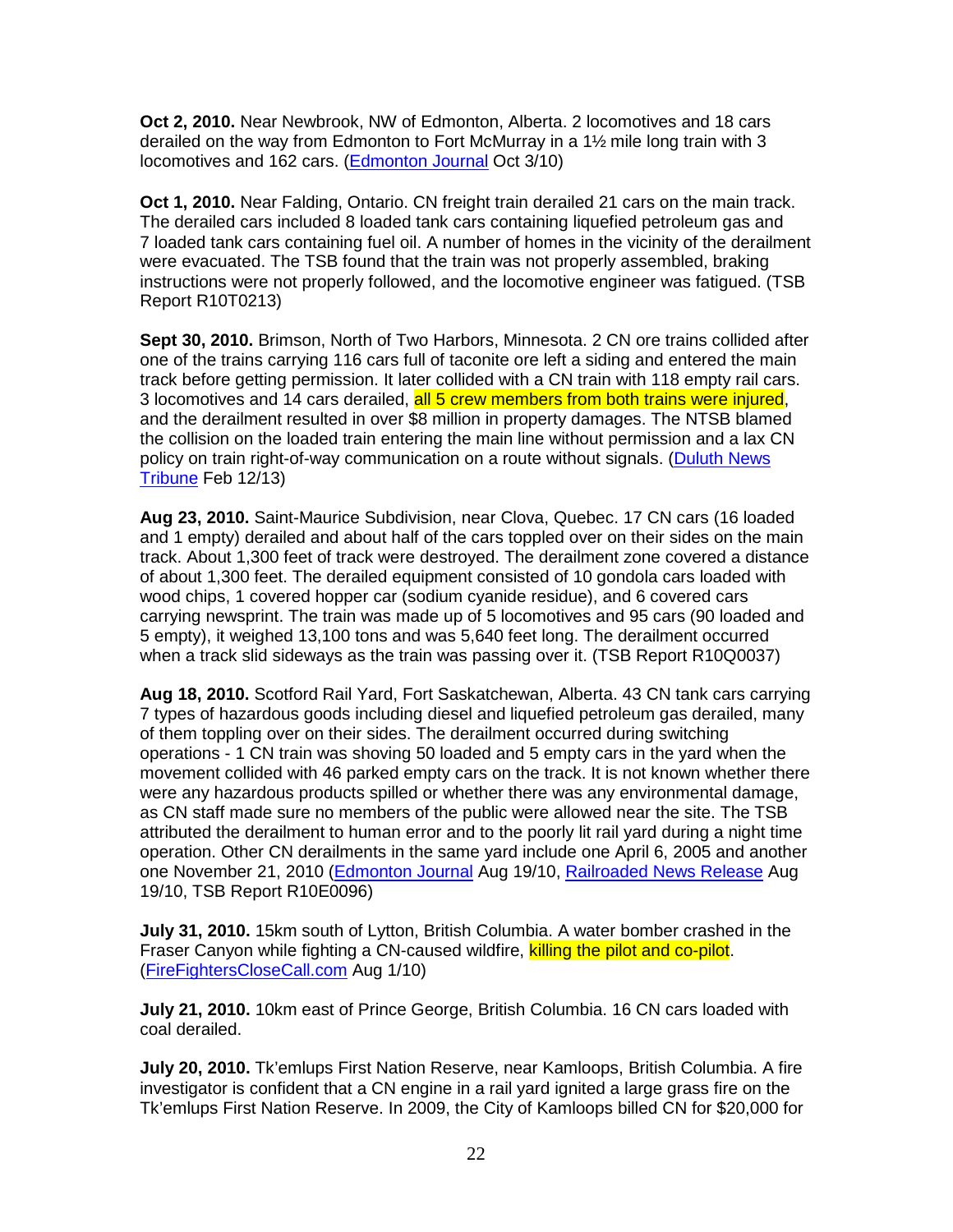firefighting when sparks from a train ignited a 3-day blaze. These are just a few examples of the many fires caused annually by CN. Idling and slow-moving locomotives, such as in rail yards, pose particularly high fire hazards. (Kamloops Daily News July 23/10)

**July 6, 2010.** Jasper Yard, Jasper, Alberta. A CN freight train collided with a Via passenger train while passengers were disembarking on the station track. The passenger train was pushed to a 45° angle. The CN l ocomotive and one of the Via passenger cars were damaged. The TSB attributed the accident to human error – improper communication between the 2 crews. (TSB Report R10E0080)

**June 15-28, 2010.** Between Sarnia, Ontario and Port Huron, Michigan. About 2,000 rail tank car loads of biodiesel were moved back and forth repeatedly across the Canada/U.S. border without unloading the cars. One CN worker said, "In 25 years, I'd never done anything like it…The clerk told me it was some kind of money grab. We just did what we were told." CN made \$2.6 million from the money-making scheme. (UPI Dec 3/12)

**March 30, 2010.** Pickering, Ontario. 9 cars of a 149-car CN train stretching 9,383 feet and weighing 12,166 tons jackknifed and derailed at the Pickering GO Station on the main track. 1 car spilled a load of lumber and the fuel tank of one of the 3 locomotives was punctured and **spilled 50 litres of diesel fuel which caught fire**. Local residents were concerned about the sixth derailment in as many years along this section of track running from Whitby to Pickering. This is of particular concern to Canadians living next to railways, considering that 12% of all rail traffic carries dangerous goods, according to the Railway Association of Canada. In April 2011, the TSB issued a scathing investigation report faulting the way in which this latest train was assembled. The train was pulled by 3 locomotives, all located in the front of the train, a method the TSB has blamed for a number of other CN derailments involving these too-long and too-heavy trains. Following a similar CN derailment near Brighton, Ontario in 2009, CN had pledged to start building trains over 8,500 feet long by spacing locomotives throughout the train, a technique known as distributing power, which cuts down on in-train forces. The TSB has investigated 10 derailments that involved longer, heavier trains and excessive in-train forces. 9 of these were Canadian National trains. CN has the lowest safety level rating, 1 or 2 on a scale of 5. One of many reasons identified for this poor safety record is the lack of dialogue by CN management with its train operators and the general strained relationship between the railway union and CN management. A "culture of fear" is known to exist within CN, and workers are reluctant to bring safety risks to the attention of their supervisors for fear of reprisal. (TSB Report R10T0056, The Toronto Star March 31/10, Financial Post April 15/11, Consider This April 21/11)

**March 2, 2010.** Morrisburg, Ontario. CN train derailed 26 cars on the Kingston Subdivision main track. The train comprised 2 locomotives and 121 cars (53 loaded, 68 empty). It was 8,703 feet long and weighed 9,641 tons. About 1,400 feet of track, including 4 crossovers, were damaged. The TSB blamed the derailment on a cracked axle and insufficient inspections by CN. (TSB Report R10T0035)

**Feb 25, 2010.** St-Charles-de-Bellechasse, Quebec. A Via Rail passenger train on CN track entered a siding track at excessive speed resulting in 2 locomotives and 6 passenger cars derailing on the main track. 2 locomotive engineers and 5 passengers were injured. A house, garage and 6 motor vehicles were destroyed. Via passenger cars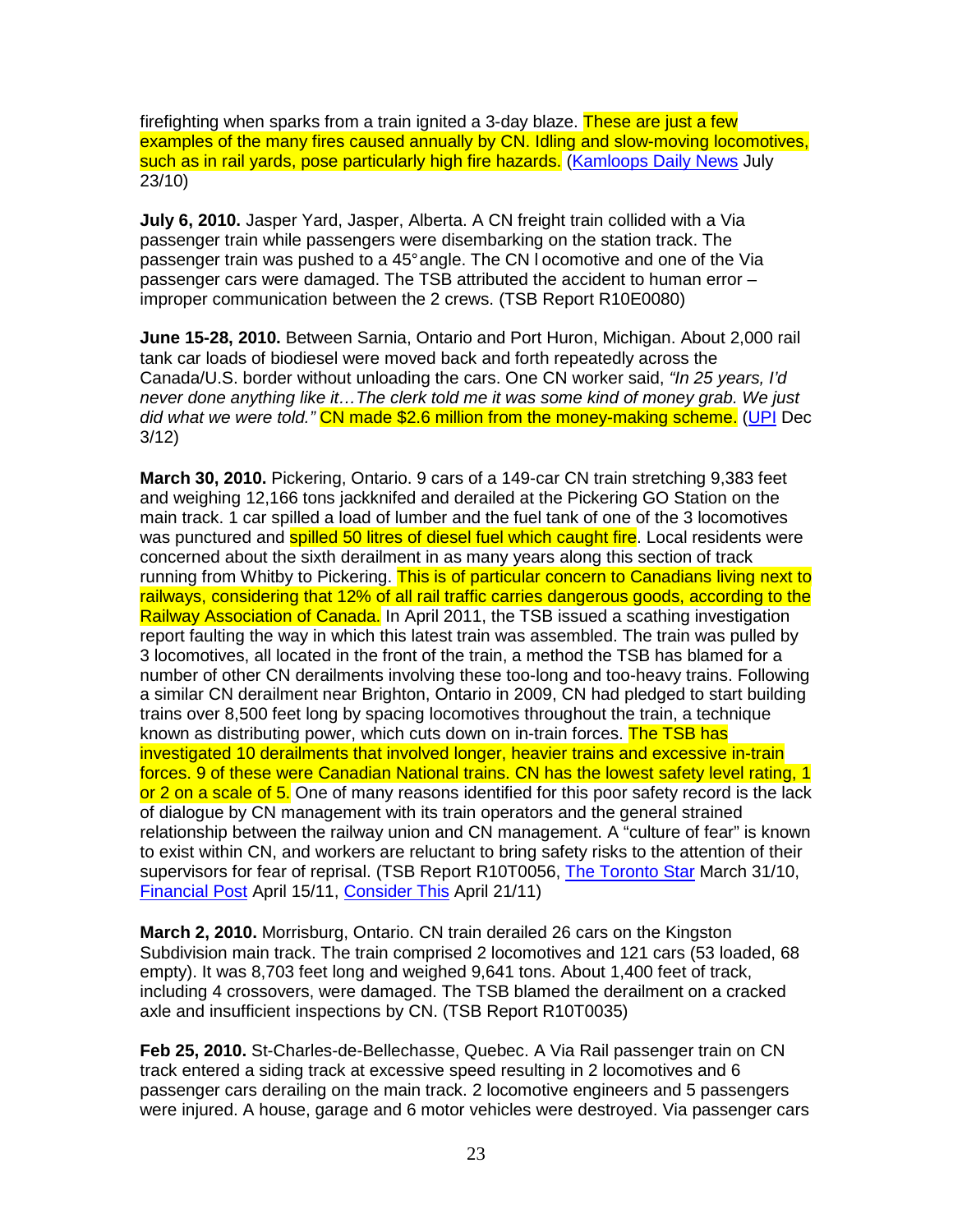and siding track were also extensively damaged. **About 3,000 litres of diesel fuel spilled** from the derailed train, causing undisclosed environmental damage. The TSB reported the following factors as contributing to the derailment: snow accumulation, poor visibility, misinterpretation of the advance switching signal, and safety deficiencies related to medical testing for employees (slow transfer of medical information for locomotive engineers hired by Via Rail from CN and other railways). When the TSB investigation report was released March 6, 2012, TSB officials said Canadians have reason to fear rail safety because the rail industry and Transport Canada refuse to recognize the necessity of maintaining and in many cases improving rail safety measures. (CTV News March 6/12, TSB News Release March 6/12, TSB Report R10Q0011)

**Feb 9, 2010.** MacMillan Yard, Toronto, Ontario. 2 CN cars derailed in the yard during switching operations. 1 of the cars, a tank car, broke into 2 sections and spilled its entire load of about 57,000 litres of ferric sulphate – a hazardous corrosive liquid - along the roadway and adjacent tracks. The extent of environmental damage from the spill was not disclosed. 3 additional cars were damaged. The TSB reported that the tank split in 2 due to a small fatigue crack at a weld seam that should have included a reinforcing pad. (TSB Report R10T0020)

**Dec 5, 2009.** Rivers Subdivision, near Spy Hill, Saskatchewan. A CN freight train derailed 36 cars on the main track, including 22 tank cars loaded with dangerous goods – liquefied propane, benzene, plastic pellets. An undisclosed quantity of dangerous goods was subsequently spilled, resulting in a fire which initially involved 34 of the cars and burned for 6 days. All residents within a 1.6-kilometre radius were evacuated. About 400 feet of track were destroyed. The extent of environmental damage was not disclosed. The train consisted of 2 locomotives at the head of the train and 168 cars (142 loaded, 26 empty). It weighed 12,423 tons and was over 2 miles long. The TSB determined the probable cause of the accident was the sudden failure of a rail that had persistent surface defects. (TSB Report R09W0252, several additional sources)

**Nov 21, 2009.** Lac-St-Jean Subdivision, Sainte-Tite, Quebec. A CN train derailed 10 cars (5 loaded and 5 empty) on the railway bridge across des Envies River. About 200 feet of the main track were damaged and one span of the bridge was destroyed. The train consisted of 2 locomotives and 11 cars (5 loaded and 6 empty). It weighed 1,250 tons and was 850 feet long. The derailment was caused by a fatigued rail on the bridge that had developed numerous defects over time. (TSB Report R09Q0047)

**Nov 17, 2009.** Yale Subdivision, near Komo, British Columbia. A CN freight train consisting of 1 locomotive, 45 loaded cars and 13 empty cars struck a debris slide of rock, mud and trees on the main track that derailed the locomotive and 3 cars loaded with copper concentrate. The train struck the slide, rode up and over it and came down on the other side where the locomotive rolled over onto its side. The first 3 cars behind the locomotive jackknifed and derailed. About 833 gallons of fuel were spilled from the locomotive, which overturned on its side, resulting in undisclosed environmental damage. The locomotive engineer sustained contusions and a laceration to his right leg. The conductor suffered a fractured right thumb and contusions. Both were taken by ambulance to the hospital in Hope. The train weighed 6,394 tons and was 3,519 feet long. (TSB Report R09V0235)

**July 17, 2009.** Limoilou Yard, Quebec City, Quebec. 5 CN tank cars derailed. A turnout and about 180 feet of track were damaged. Aviation fuel, which is extremely flammable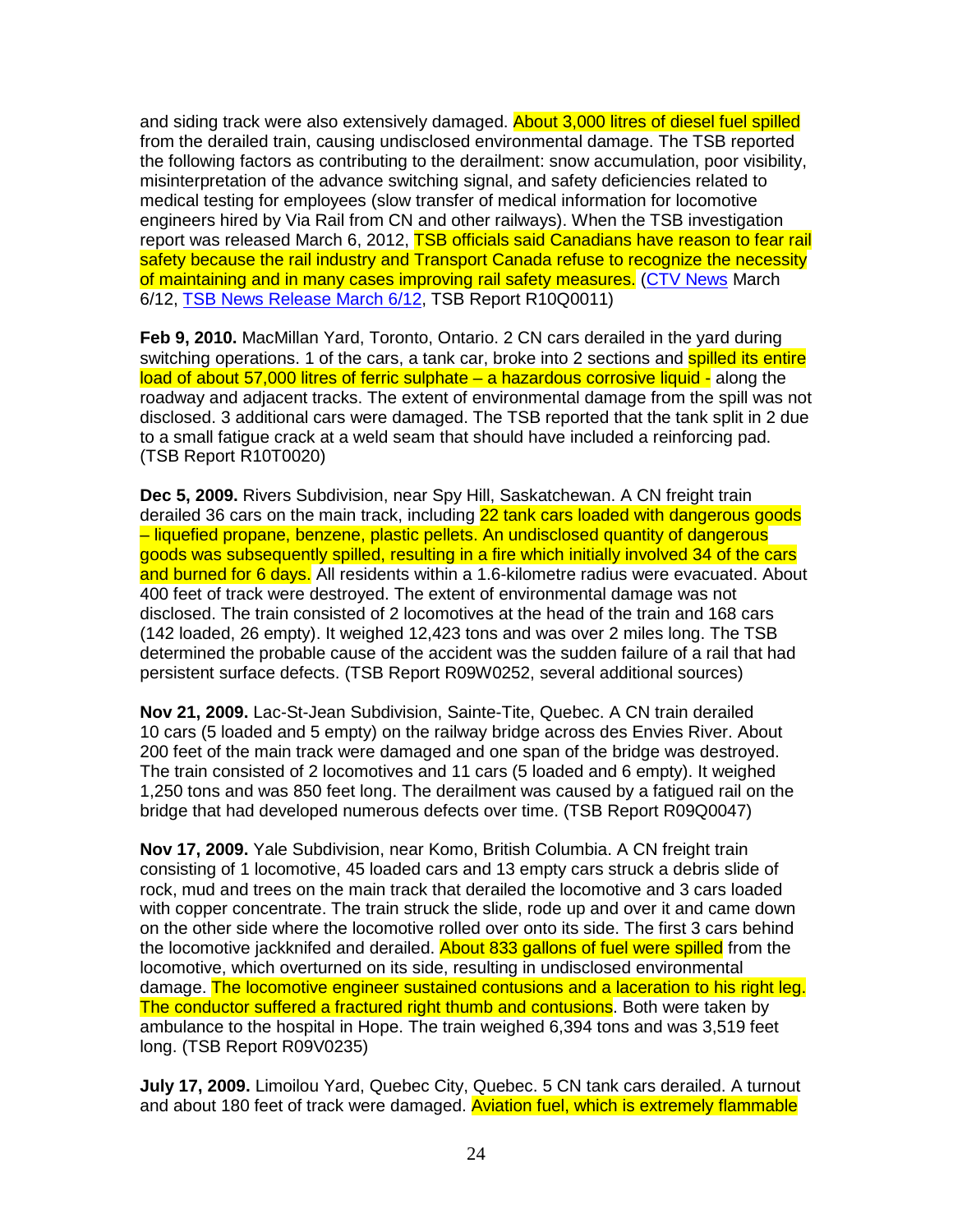and explosive, spilled from one of the tank cars. A safety perimeter was established around the derailment area. The Dufferin-Montmorency Highway and neighbouring public roads were closed to traffic. The derailment occurred when a track in one of the yard switches rolled over due to the lateral forces exerted by the heavy tank car wheels. (TSB Report R09Q0030)

**June 28, 2009.** Redditt Subdivision, Jones, Ontario. A CN train collided with the tail end of another CN train which was stopped on the main track. As a result of the collision, the 4 intermodal cars (six platforms in total) from the stationary train and the 3 locomotives from the moving train derailed. The locomotive engineer from the moving train was transported to hospital with injuries. The TSB reported miscommunication between the rail traffic controller and the operating crew of the moving train. (TSB Report R09W0118)

**June 19, 2009.** Cherry Valley, Illinois. 19 of 74 tank cars carrying flammable ethanol, derailed at a highway railway crossing where cars waited for the train to pass. 13 of the derailed cars were punctured, causing the ethanol to spill which exploded into a huge fireball. The train, hauling a total of 114 cars, was carrying about 2 million gallons of ethanol. One 44-year-old woman waiting at the railway crossing burned to death, and 9 to 11 others were injured (reports vary). The dead woman's husband was burned but survived and her 19-year-old pregnant daughter was injured and lost her baby. 600 nearby homes were evacuated due to the intensity of the ethanol fire. About 60,000 gallons of ethanol spilled into a creek that flows into the Rock and Kishwaukee rivers, killing a minimum of 72,350 fish, many of which were game species. The Illinois Attorney General found CN Rail responsible for what was characterized as the single-largest fish kill that was not natural in the history of the state of Illinois. Monetary damages were estimated to total \$7.9 million. The NTSB investigation found a washout of the tracks, a failure of CN's emergency communications, and inadequate design of the tanker cars all contributed to the derailment and severity of the accident. The NTSB report released in February 2012 contained many more criticisms of CN. Associated Press research of U.S. statistics revealed that ethanol tank cars have been breached in at least 40 serious accidents between 2000 and mid-2012. An Illinois District County Court ordered CN to pay US\$36 million to settle 2 negligence lawsuits that revealed Canada's largest railway was negligent in the operation, maintenance and supervision of the train and track. (Associated Press Sept 12/12, Rock River Times June 6/12, NTSB Report RAR-12-01)

**May 22, 2009.** CN Walker Yard, Edmonton, Alberta. A fire broke out in the rail yard and was contained within about an hour. Generally, rail yards pose high fire risks because extremely flammable diesel fuel, oil, grease and solvents leak and drip all over the ground from locomotives and rail cars. As well, tank cars carrying flammable products often ignite during derailments and spills in rail yards. (Edmonton Sun May 23/09)

**May 19, 2009.** Becancour, Quebec. A stub sill was reported broken on a tank car loaded with chlorine at a chemical plant. (A stub sill is part of the frame which connects the tank cars.) Based on this particular type of fault, the **TSB warned, "that tens of thousands of** faulty railway cars may be in operation, hauling dangerous goods across Canada". (TSB Report R09W0016)

**March 21, 2009.** Kingston Subdivision, near Brighton, Ontario. 6 of 137 CN rail cars were ripped off the main track - 3 carrying hazardous materials - after the train, which stretched nearly 2.7km, came to an unexpected and abrupt stop. This forced some of the heavier loaded cars in the back of the train to crash into some lighter empty ones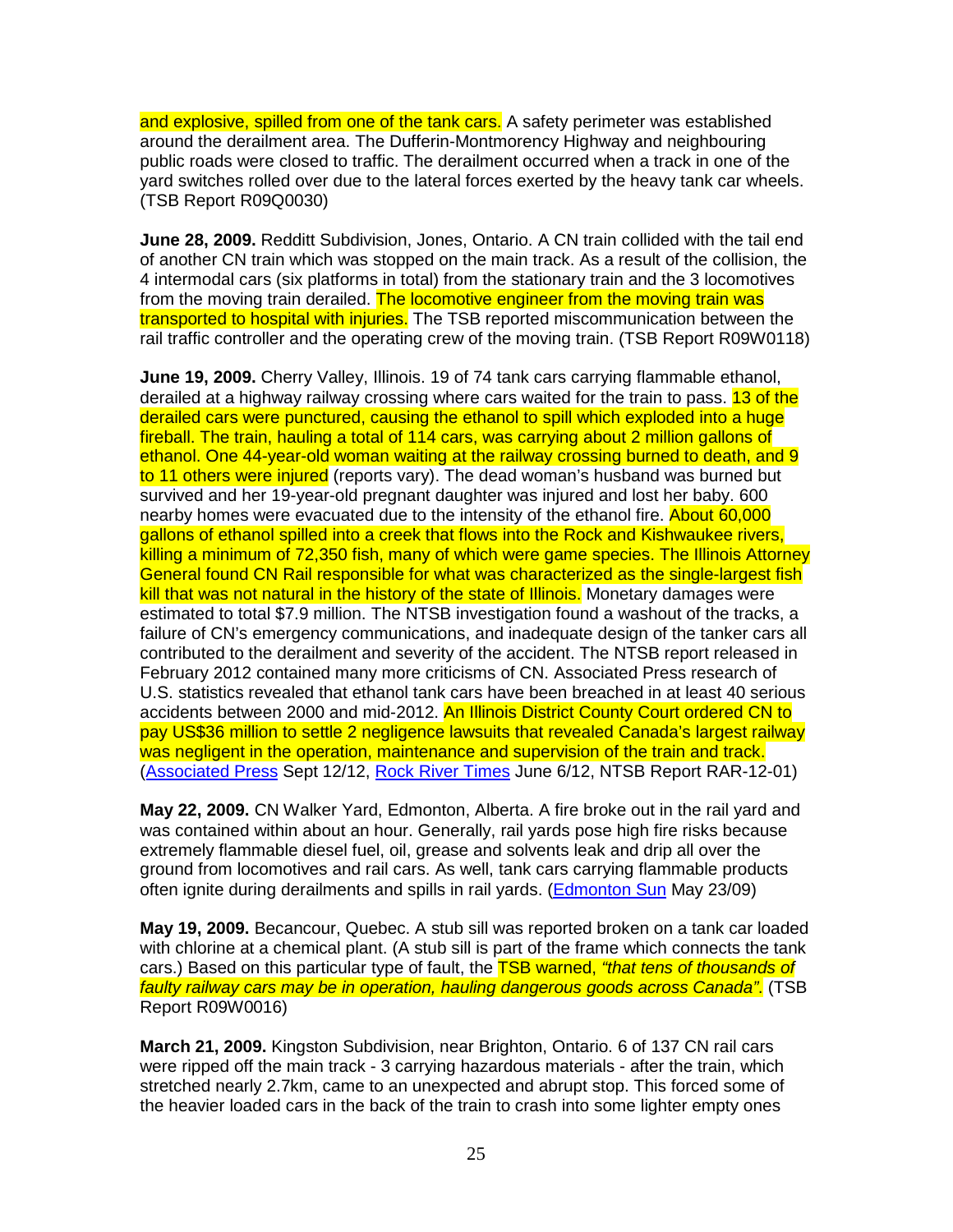closer to the front, causing the knuckle on the 107<sup>th</sup> car to break. CN and others have been realizing significant cost savings by increasing the length and weight of their trains, and by improperly assembling them, but at the same time this practice is compromising safety. As a result of the increasing number of derailments of too-long, too-heavy and improperly assembled trains, the federal government launched a 2-year study in an attempt to develop regulations to address the problem. (TSB Report R09T0092)

**Feb 13, 2009.** Allanwater Subdivision, Robinson, Ontario. A CN freight train derailed 2 locomotives and 29 cars on the main track. The derailed cars included a load of sodium chlorate and 2 loads of propane. The derailed cars struck an 800-gallon wayside propane tank that fuelled a switch heater, puncturing it and igniting an explosion and fire. The fire engulfed most of the derailment site, including approximately 15 of the 29 derailed cars. 2 tank cars of lard and a carload of lumber were consumed in the fire. Several bulldozers and large backhoes were brought to the accident site to contain the fire and to work on restoring the rail line. The heavy equipment spread the damaged rolling stock about the site and covered it in snow in an effort to extinguish the fire, which burned for about 24 hours. The train consisted of 2 locomotives at the head of the train and 94 cars. It weighed 10,386 tons and was 6,061 feet long. The TSB was unable to determine the cause of the derailment because the wrecking and restoration work had commenced without TSB consent. (TSB Report R09W0033)

**Jan 14, 2009.** Near Dugald, Manitoba. A faulty stub sill went undetected, allowing a tank car loaded with 51,500 pounds of flammable liquid propylene to separate from the rest of the train before coming to a stop. (A stub sill is part of the frame which connects the tank cars.) In a scathing report issued August 25, 2010, the TSB said the lack of formal protocols to record and report stub sill failures may prevent other broken parts from being found before the next accident. The TSB warned "that tens of thousands of faulty railway cars may be in operation, hauling dangerous goods across Canada". The TSB continued, "Approximately 41,000 cars within the North American tank car fleet are equipped with this model of stub sills, and approximately 35,000 of them are in dangerous goods service…These numbers are alarming and must not be ignored." Adding to the concern, Transport Canada, the regulator, was either unaware of, or had limited information regarding, stub sill failures so the problem has gone undetected. The TSB strongly suggested Transport Canada take the lead in coordinating with the railway industry and other North American regulators on the issue of reporting stub sill failures. (This does not appear to have been done.) Adding to the risk, the TSB said today's trains are longer and heavier than ever, making them more difficult to control. Alarmingly, stub sills manufactured according to older design criteria may be more susceptible to failure in the current operating environment of longer heavier trains. Prior to the mid-1990's, an average train in main-track service was about 5,000 feet long and weighed 6,000 to 7,000 tons. Following the privatization of CN in 1995, some of the trains are now over 12,000 feet long and weigh more than 10,000 tons. (TSB News Release Aug 25/10, TSB Report R09W0016)

**Dec 31, 2008.** Drummondville Substation, near Villeroy, Quebec. 33 CN cars derailed on the main track - 7 tank cars with residue, 6 empty box cars and 20 loaded covered hopper cars. 2 main-track turnouts were damaged. A switch heater gas line was severed, causing about 2,000 gallons of propane gas to leak into the air. About 500 feet of track were destroyed. The train consisted of 3 locomotives and 115 cars (70 loaded and 45 empty), weighed 10,800 tons and was 7,000 feet long. The local fire department was advised by local residents of the accident, arrived on the scene shortly thereafter,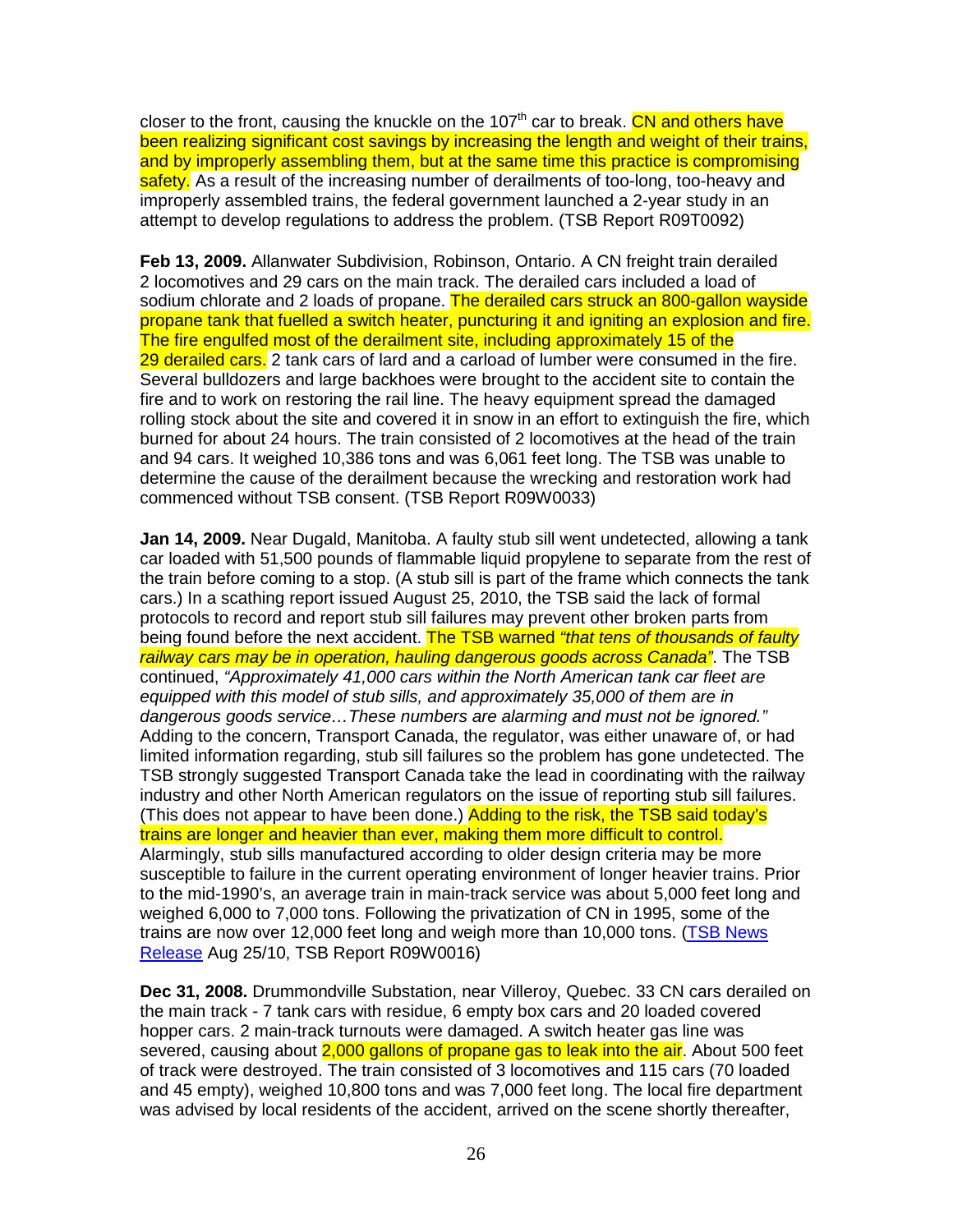and established a safety perimeter, evacuating about 70 residents from the area. Passenger and freight train service were suspended for several days. The TSB reported that the train derailed when the switch heel block joint failed under the weight of the train, and that a simple wrench test would have detected the loose switch bolts. (TSB Report R08Q0028)

**Dec 18, 2008.** Edson Subdivision, Peers, Alberta. A CN freight train weighing 9,444 tons and 8,244 feet long derailed 48 of its 147 cars on the main track. The derailed cars included 16 loaded hopper cars, 7 loaded centre beam bulkhead flat cars, 3 loaded box cars, 12 empty covered hopper cars, a loaded gondola, and 9 tank cars carrying residue. The first 6 derailed cars had left the track on the high side of a curve. The following 42 cars were derailed on both sides of the track. About 1,715 feet of main track were damaged. The TSB reported that, as the train was travelling through the curve, the high rail likely broke under the 21st car or one of the adjacent cars due to heavy loads and inservice forces. (TSB Report R08E0150)

**Oct 21 & 22, 2008.** Symington Yard, Winnipeg, Manitoba. 3 CN cars derailed in the yard on October 21. On October 22, a CN mechanical crew was cleaning up the derailment site. While one of the clean up crew members was monitoring a crane that was lifting a derailed car, the employee was struck by a locomotive that was in switching operation right next to the derailment work site. The employee, who suffered a broken wrist, a facial laceration and a bruised knee, was taken to the hospital. The TSB questioned why CN decided to resume normal switching operations so quickly and so close to the derailment site where clean up activities were underway. This resulted in reducing the physical space available to the clean up crew and, therefore, the level of protection. The locomotive struck the employee because the physical space required to conduct re-railing activities was insufficient. (TSB Report R08W0219)

**Oct 1, 2008.** Near Hamiota, Manitoba. 11 empty cars of a 153-car CN train derailed, causing major damage to both the rail lines and the cars. (TCRC76 Oct 2/08)

**July 3, 2008.** CN Bedford Subdivision, Halifax, Nova Scotia. A Via Rail train was moving westward exiting a loop track. At the same time a CN train was reversing eastward toward Halifax Ocean Terminals. In an area where sightlines were restricted due to the curvature of the track and a rock cut, the 2 trains collided. As a result of the collision, 2 locomotives, a baggage car and 5 coaches of the Via train were severely damaged. There was also some track damage. (TSB Report R08M0063)

**June 23, 2008.** Wabamun, Alberta. A stub sill on a tank car completely severed from the car during normal CN train operation. The car was scrapped with, unfortunately, no record of the stub sill failure which could have helped fix the problem on many other tank cars carrying dangerous goods. (A stub sill is part of the frame which connects the tank cars.) Based on this particular type of fault, the TSB warned, "that tens of thousands of faulty railway cars may be in operation, hauling dangerous goods across Canada". (TSB Report R09W0016)

**May 2008.** Standing Committee on Transport, Infrastructure & Communities released its report on Rail Safety in Canada. The report was particularly critical of CN's carrying out of safety standards and manner of reporting safety issues. The Committee wrote, *"Due* to the frequency of rail accidents in Canada in the last few years, notably in British Columbia, Alberta, Ontario and Quebec, there is a concern that the rate of accidents is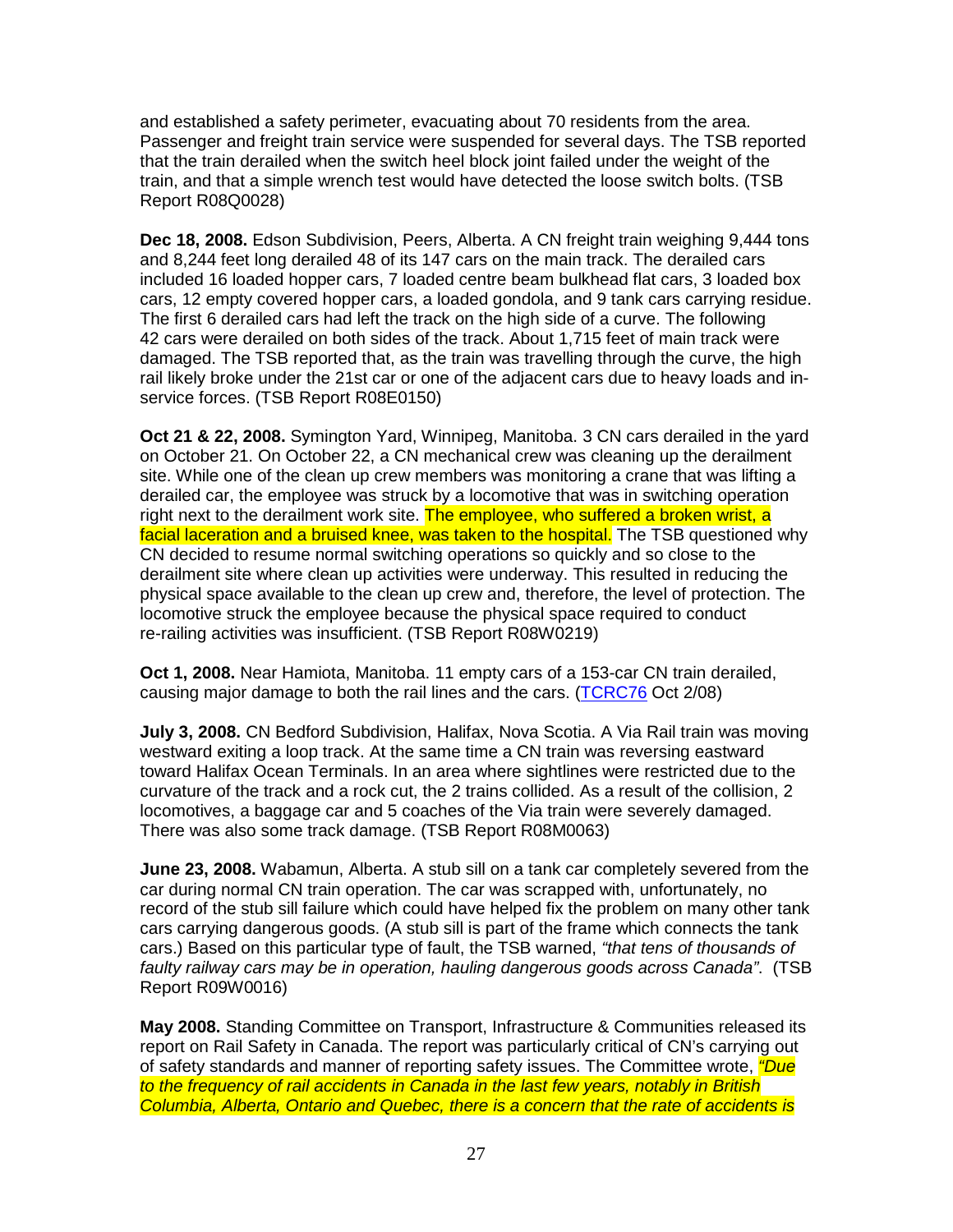on the rise. The repercussion from these accidents has been severe in terms of human fatalities and environmental damage." The Committee remained concerned about both the increase in main track derailments and the need for better rail safety generally across the country. There is a lack of accountability by both Transport Canada and the railroads with regard to rail safety. Transport Canada is not accountable enough in enforcing safety regulations, ensuring the implementation of safety procedures is more consistent across the country, conducting safety audits and making safety audit results public. Transport Canada needs more resources and needs a more hands on approach to rigorous inspection programs and to enforcing safety regulations. The railways, particularly CN, were criticized for the lack of meaningful management-employee consultations, poor crew training, poor employee fatigue management, and poor prioritizing and carrying out of safety procedures. The Committee also criticized Transport Canada and the railways for the serious delays in implementing the Safety Management Systems, developed 7 years earlier. On a scale of 1 to 5, with 5 being the optimal level, CN was at level 1 or 2, CP at 3 and Via Rail at 4 in terms of progress to properly implement the Safety Management Systems. CN employees were reluctant to report safety violations, for fear of reprisals from the company, and stated they were working within a "culture of fear". The fear of discipline for reporting safety violations was viewed by CN employees as a major deterrent to reporting such violations. The Standing Committee developed 14 recommendations to address the above-mentioned shortcomings. (Standing Committee Report May 2008, Maclean's July 7/08)

**Feb 18, 2008.** Oakville Substation, Aldershot, Ontario. 20 CN cars derailed including 5 residue tank cars - 3 containing sulphuric acid residue and 2 containing sodium hydroxide residue. There was significant structural damage to a neighbouring industrial building. The train consisted of 3 locomotives and 139 cars (79 loaded, 43 empty, and 17 residue tank cars). It weighed 11,908 tonnes and was 8,027 feet long. The TSB reported that a rail car wheel broke while the train was moving through a curve in the track. The wheel was defective and had been deteriorating for some time. The TSB said without an appropriate quality assurance process for inspecting wheels, derailments will continue. (TSB Report R08T0029)

**Oct 30, 2007.** Malport, Ontario. A CN freight train derailed while stopping to set off a block of intermodal cars. The train consisted of 4 locomotives at the head of the train and 131 cars (59 loaded and 72 empty), was 7,839 feet long and weighed 7,810 tons. 32 cars derailed and about 2,500 feet of track were destroyed or damaged. The TSB investigation determined that weakened track rolled over, initiating the derailment. The derailment actually consisted of 2 separate derailments, an initial one involving only 2 cars, and then a subsequent one that resulted in other derailed cars continuing to spread rail until the added drag finally brought the train to a stop. (TSB Report R07T0323)

**Oct 27, 2007.** Edson Subdivision, Peers, Alberta. A CN train did not stop prior to a stop signal on the main track and collided with a second CN train that was entering the siding. As a result of the collision, the locomotives and 22 cars of the train that could not stop derailed; 10 other cars were damaged but did not derail. 5 cars on the train that was hit derailed and 4 other cars were damaged but did not derail. The TSB reported that the locomotive engineer in the train that failed to heed the stop signal was fatigued. The report said despite previously-acquired knowledge on employee fatigue, the countermeasures that CN had in place were ineffective. In view of the severity of the accident and the availability of other crews at that location, consideration should have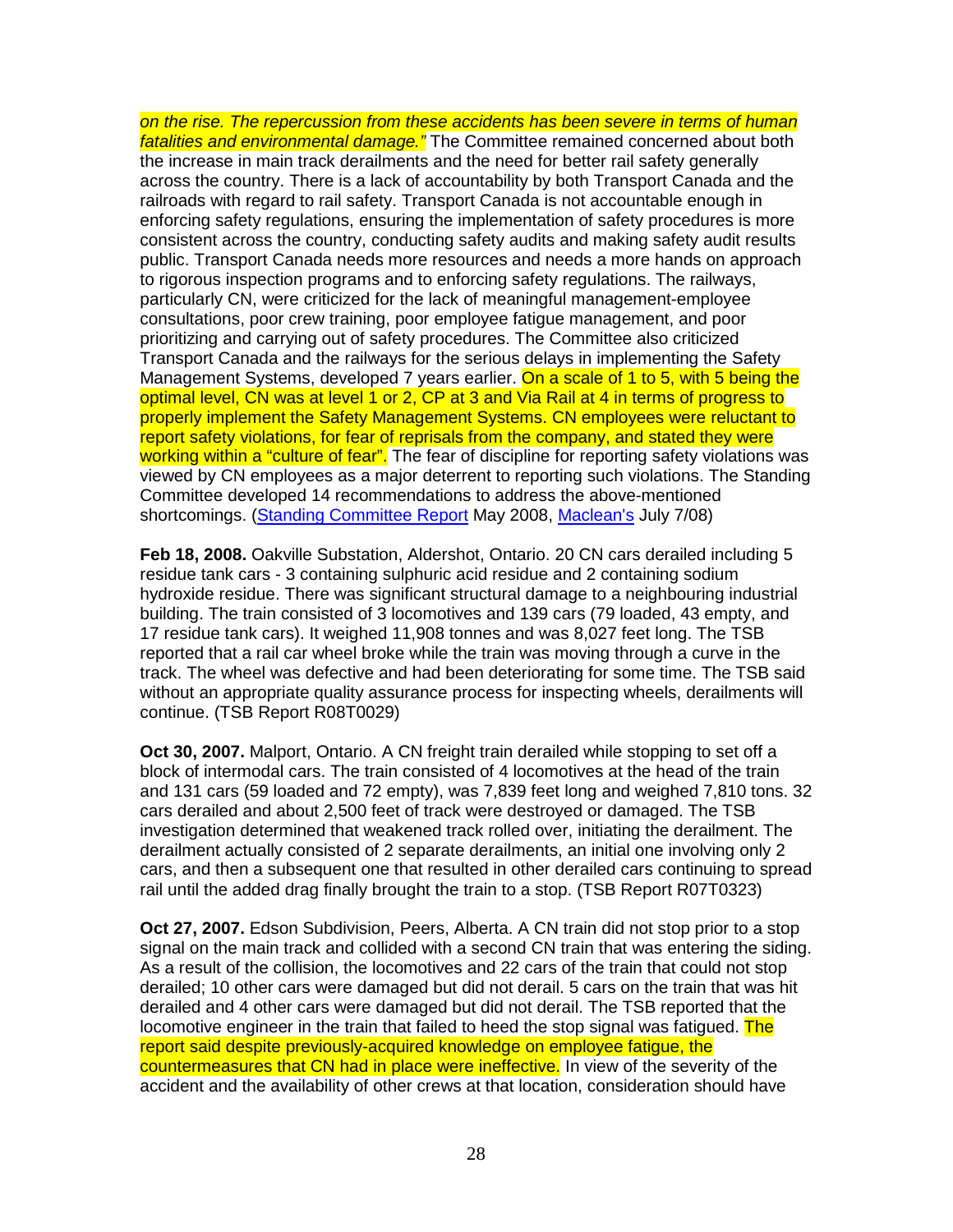been given to relieving the crew from the train that missed the stop signal. (TSB Report R07E0129)

**Sept 17, 2007.** Halton Subdivision, MacMillan Yard, Toronto, Ontario. A CN train remotely controlled by Beltpack and consisting of 67 loaded cars and 30 empties sidecollided with the tail end of a second CN train. 2 locomotives and 2 cars from the remotely controlled train derailed. 6 cars on the other train derailed and/or sustained damage, including 2 special dangerous goods tank cars containing chlorine gas. Both of these cars were severely damaged. About 3,785 litres of diesel fuel spilled from the derailed locomotives and seeped into the ground. About 3,000 litres of diesel fuel were reported to have been recovered and 4 tons of contaminated soil was removed. The extent of environmental damage was not disclosed. The remotely controlled train weighed 9,054 tons and was 5,914 feet long. The TSB reported that the new conductor operating the train by Beltpack remote control had inadequate training and experience for switching long, heavy trains by remote control. The TSB also indicated that the train was actually too long and too heavy to be operated by remote control at all. (TSB Report R07T0270)

**Sept 17, 2007.** 48km east of Terrace, British Columbia. 29 of 99 grain cars derailed on CN's northern B.C. main line. (Business Edge May 10/07)

**Aug 4, 2007.** Chetwynd Subdivision, CN Yard, Prince George, British Columbia. During a switching operation in the yard located on the banks of the Fraser River, a CN train remote controlled by a Beltpack and pulling 53 loaded cars struck a second CN train which was entering the yard. The remote controlled train struck a car loaded with gasoline, derailing it as well as the adjacent car also loaded with gasoline. 2 locomotives, a yard slug unit (a car that provides traction and braking effort to a locomotive) and a centre beam flatcar loaded with lumber in the remote controlled train derailed. A massive fire broke out, burning and destroying the 2 tank cars loaded with gasoline, the centre beam flatcar, as well as the 2 locomotives and slug unit of the remote controlled train. About 172,600 litres of fuel (1,600 litres of diesel and 171,000 litres of gasoline) were spilled, some of which was consumed by the fire. Water bombers were called in to help fight the fire. Health officials issued a voluntary evacuation order for nearby residents. An undisclosed amount of gasoline also spilled into the nearby **Fraser River as slicks were seen swirling downstream.** The extent of environmental damage was not disclosed. The TSB investigation reported that the CN staff operating the train by remote control Beltpack were inadequately trained and had no experience switching long, heavy trains by remote control. (CBC News Aug 4/07, TSB Report R07V0213)

**April 28, 2007.** Kingston Subdivision, Cobourg, Ontario. A CN freight train derailed a Herzog track maintenance machine and 21 empty multi-level cars on the main track. During the derailment, the fuel tank on the Herzog maintenance unit was punctured, spilling about 9,084 litres of diesel fuel. The fuel ignited, setting fire to the Herzog unit and about 1,000 feet of track structure, including the Burnham Street level crossing. The local fire department responded and extinguished the fire. The train consisted of 3 locomotives at the head of the train and a mix of 84 empty and loaded cars. It was 9,602 feet long and weighed 9,000 tons. The TSB investigation determined that the marshalling of the train, with placement of a car equipped with non-standard couplers at the head-end of a train with significant trailing tonnage, was a contributing factor to the accident. A quote from the TSB report read, "CN's train design planning system does not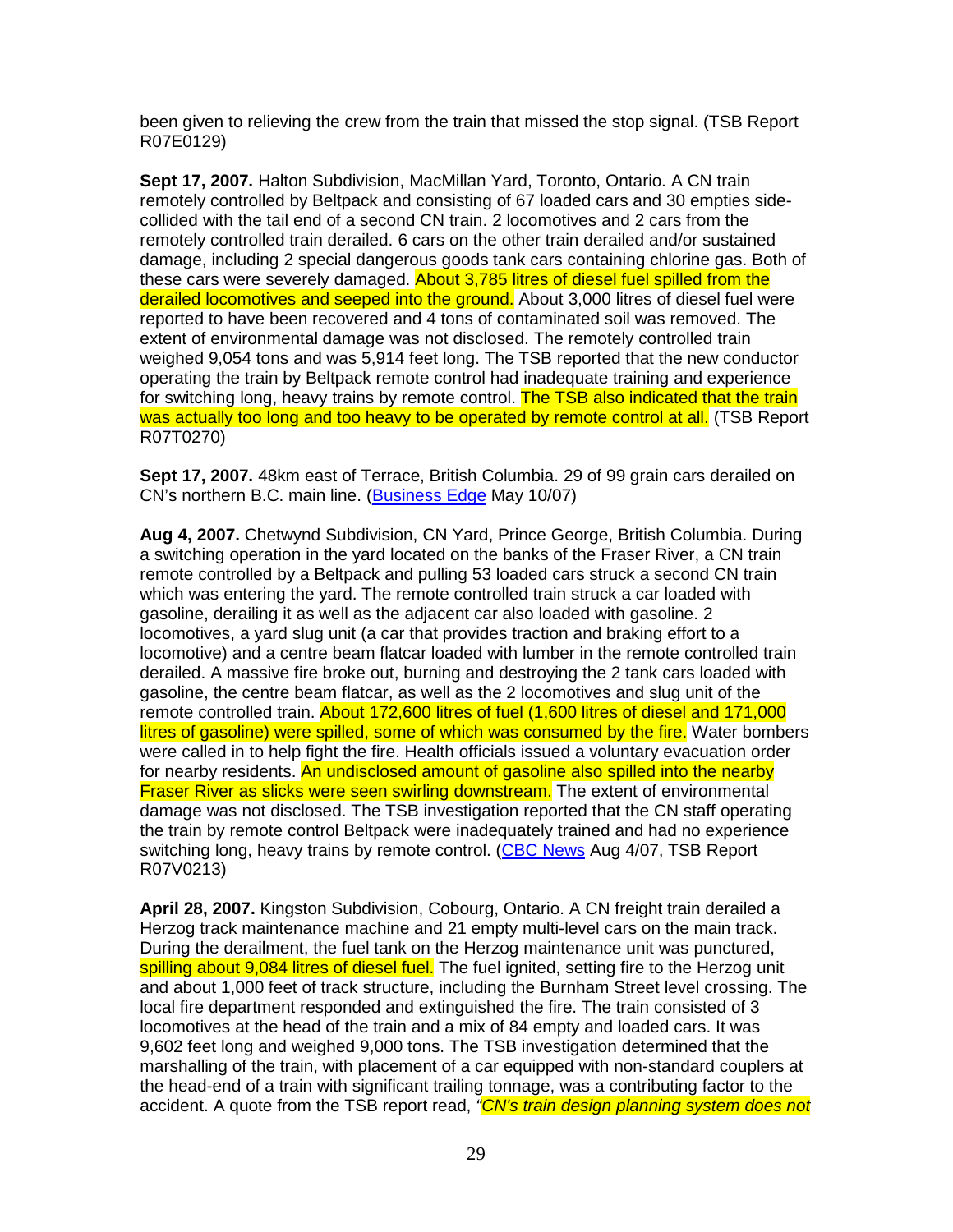take weight distribution within the train into consideration when the train service plan is produced. In comparison, other Canadian railway companies require that freight trains be made up…with the loads marshalled closest to the locomotives to reduce the probability of undesirable track/train dynamics occurrences." The TSB also wrote, "Despite a recent derailment under similar circumstances where Canadian National investigators were made aware of the unique coupler design of the Herzog machine, the machine was allowed to be marshalled in trains without additional restrictions." (TSB Report R07T0110)

**March 29, 2007.** North of Huntington, Quebec. A CN freight train derailed 8 cars on the main track. 4 of the derailed cars were tank cars loaded with sulphuric acid (a dangerous good), 2 cars were loaded with wood products and 2 cars were loaded with paper. 6 of the cars, including 3 of the tank cars loaded with sulphuric acid, flipped over on their sides down an embankment. The train consisted of 2 locomotives and 80 cars (78 loaded and 2 empty). It was 4,771 feet long and weighed 10,382 tons. About 1,200 feet of track were damaged. In some places the track had buckled and was forced laterally up to 2 feet. The TSB reported the rail anchoring condition was poor and may have contributed to the derailment. (TSB Report R07D0030)

**March 12, 2007.** Queen's switch, Kingston, Ontario. CN freight train derailed 32 cars. (Colin Churcher's Railway Pages)

**March 7, 2007.** Chicago, Illinois. The crew of a CN train left 2 locomotives, which had only air brakes applied, on a grade at CN's Lumber Street interchange. The 2 uncontrolled and unmanned locomotives rolled about 1,789 feet along CN's track and onto Amtrack's track where they collided with the lead locomotive of a standing Northern Illinois Regional Commuter Railroad (Metra) train. About 55 passengers were aboard the eighth Metra passenger car at the time of the collision. The other 7 passenger cars were empty. 7 passengers and the Metra engineer and assistant conductor were transported to area hospitals with minor injuries. The total property damage was estimated to be \$75,766. The NTSB determined the probable cause of the collision was the failure of the CN engineer and conductor to properly secure the CN locomotives before leaving them unattended. (NTSB Report RAB-07-04)

**March 3, 2007.** Napadogan Subdivision, Juniper, New Brunswick. A CN freight train derailed 18 cars, including 3 dangerous goods tank cars (liquefied petroleum gas residue) on the main track. The derailed equipment consisted of 12 empty covered hopper cars, 2 tank cars that contained non-dangerous goods residue, and 3 tank cars which contained liquefied petroleum gas residue. They had detached from the train and piled up on either side of the main track. 10 of the cars were destroyed. The 3 liquefied petroleum gas tank cars experienced some jacket damage. Rail car wheel sets were strewn about the derailment site. There were more than 50 broken rails in the 14 miles between Juniper and the accident site. Damaged infrastructure included 2 switches, a hot box detector and its associated bungalow, a private crossing for a logging road, as well as 14 miles of track. The train consisted of 3 locomotives and 100 cars (42 loaded, 49 empty, and 9 with residues), weighed 7,600 tons, and was 6,850 feet long. The TSB reported the train derailed following the fracture of a wheel caused by the improper functioning of the car's air brakes due to a stuck slide valve on the service portion. (TSB Report R07M0017)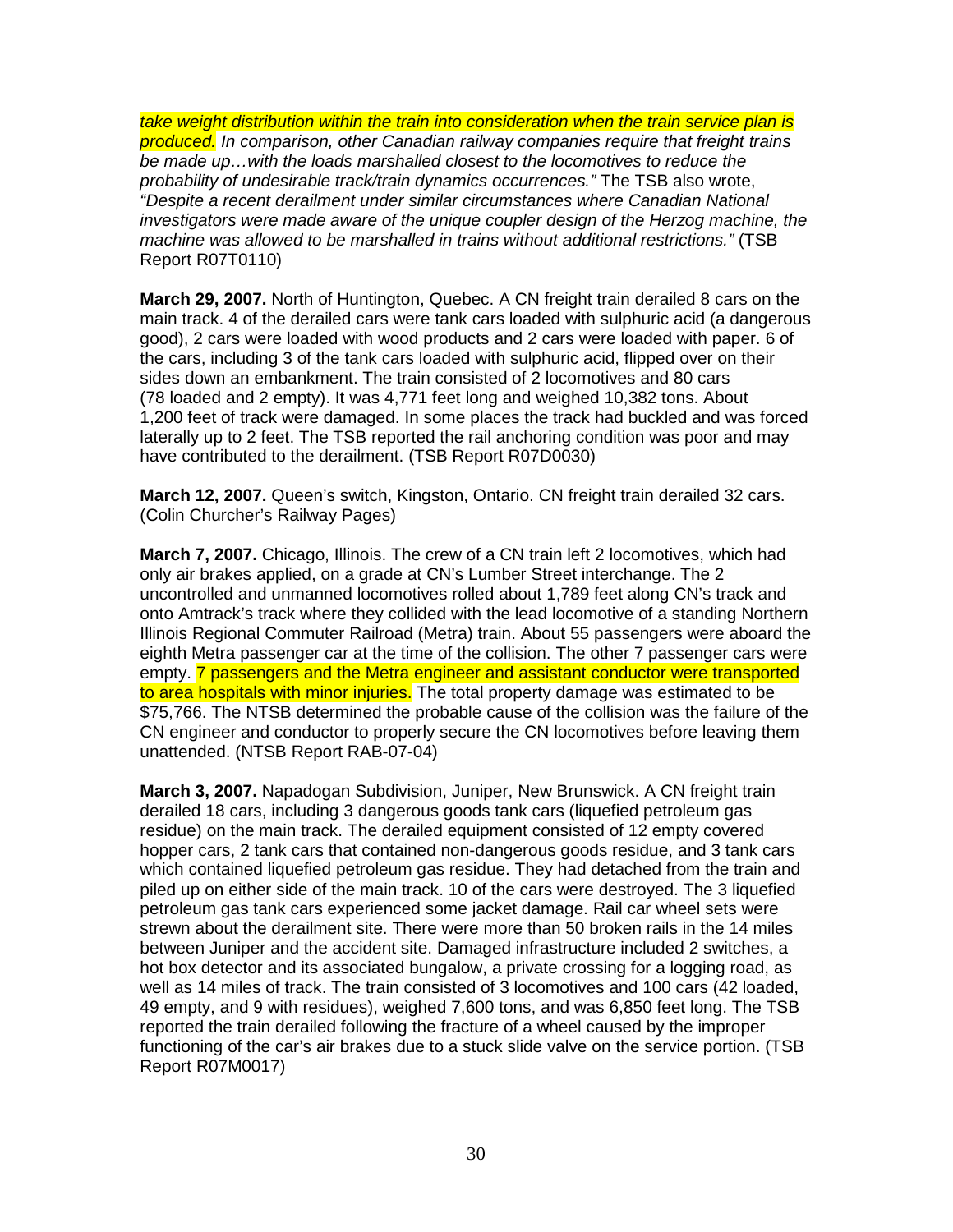**Feb 13, 2007.** Sprague Subdivision, Symington Yard, Winnipeg, Manitoba. A CN train remote controlled by a Beltpack was accidentally made to travel westward during a switching operation when the operator meant to send the train eastward. The remote controlled train sideswiped a second CN train that was outbound. 4 empty covered hopper cars from the remote controlled train derailed. A total of 9 cars were damaged. The first 2 derailed cars were on their side, the third car came to rest at a 45° angle and the fourth derailed car remained upright. On the outbound train, 3 covered hopper cars loaded with grain and 1 empty covered hopper car were damaged. As well, a stationary empty auto rack car, which was stored on an adjacent track, was damaged. The TSB warned that greater care was required by CN operators who control trains in rail yards with remote controls. In this particular case, the operator was sitting in a motor vehicle that was travelling away from the train which made it very difficult to visually monitor the train he was operating by remote control. (TSB Report R07W0042).

**Feb 12, 2007.** Drummondville Subdivision, near Drummondville, Quebec. 8 of 105 cars in a CN freight train derailed when a knuckle on the  $75<sup>th</sup>$  car broke. 1 of the derailed cars was a tank car with aviation fuel residue. About 850 feet of track were damaged. The train was pulled by 5 locomotives all located at the front end of the train, was 7,006 feet long and weighed 10,815 tons. The TSB investigation determined that the improperly assembled train (empty cars ahead of loaded cars) contributed to the derailment. CN and others have been realizing significant cost savings by increasing the length and weight of their trains, and by improperly assembling them, but at the same time this practice is compromising safety. (TSB Report R07D0009)

**Jan 7, 2007.** Montmagny Subdivision, Montmagny, Quebec. A CN freight train derailed 24 cars (19 loaded and 5 empty) on the main track. 4 of the derailed tank cars contained sulphuric acid, a dangerous good. 1 of these cars was damaged which created a risk because it was located on a bridge over a river. The rest of the derailed cars included: 3 tank cars loaded with non-dangerous liquids, 4 centre beam flat cars, 2 automobile carriers, and 11 covered hopper cars. These cars were derailed in an accordion pattern across the main track, the station platform, and into the street behind the station. A workshop trailer owned by CN was destroyed, and the Via Rail station building and 2 inhabited houses were damaged. About 600 feet of track, a main-track turnout, numerous switch parts, the deck and the west span of the bridge over the Rivière du Sud were also damaged. The train consisted of 3 locomotives and 122 cars (72 loaded and 50 empty), weighed 10,587 tons and was 8,384 feet long. The TSB reported that the train derailed when a switch point rail broke under the train. The TSB also suggested that, considering all the derailments in Canada, perhaps there is a need for tracks to be maintained at a level higher than that required by the Railway Track Safety Rules. (TSB Report R07Q0001)

**Nov 11, 2006.** Kingston Subdivision, Moira, Ontario. A spike puller operator on contract to CN was fatally injured while attempting to perform repairs to his Nordco Grabber Model A Spike Puller. The accident occurred when the right side joystick controller of the spike puller was inadvertently activated, causing the right-hand roller frame assembly to drop rapidly onto the machine operator underneath the machine. (TSB Report R06T0281)

**Aug 27, 2006.** Lac-Saint-Jean Subdivision, Chambord, Quebec. A CN freight train derailed 12 cars, 5 loaded and 7 empty, on the main track. The derailed equipment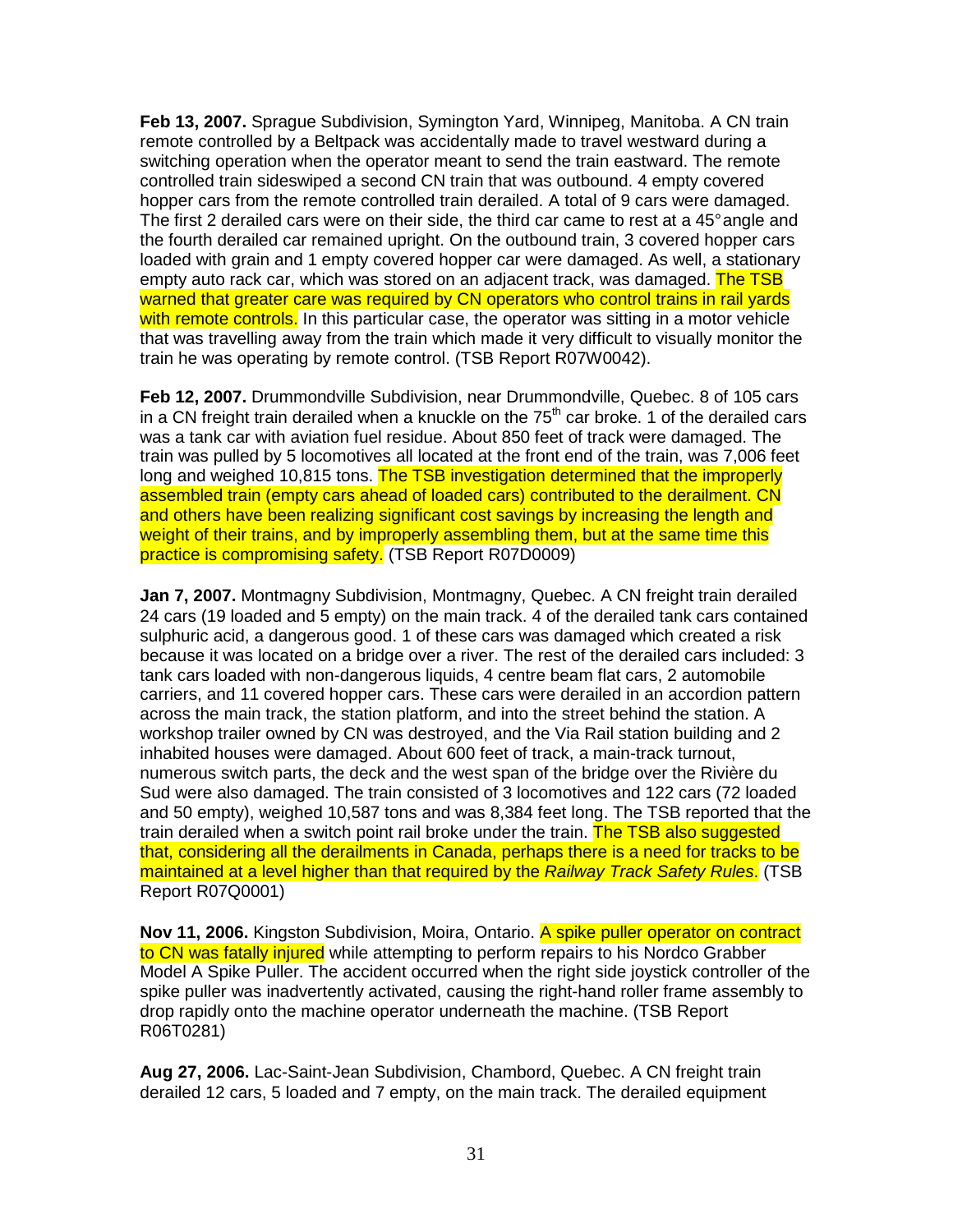consisted of 4 gondola cars loaded with wood chips, 1 tank car loaded with a flammable liquid, 4 empty box cars, and 3 empty gondola cars. About 1,400 feet of track were damaged. The train consisted of 2 locomotives and 93 cars (20 loaded, 73 empty), weighed 4,980 tons and was 6,140 feet long. The TSB reported that the derailment was caused by wheel lift on a loaded wood chip car negotiating a curve in the track. As the car ran derailed, it damaged the track, leading to the derailment of 11 other cars. The TSB also reported on asymmetrical loading of car contents as a contributing factor. (TSB Report R06Q0096)

**July 14, 2006.** Oakville Subdivision, Mimico, Ontario. A CN freight train derailed 7 cars on the main track as it was passing over a switch. Derailed equipment fouled the 3 main tracks. The train derailed at a track buckle in an area of track that had undergone recent upgrades in the form of a new turnout installation and track resurfacing. In addition to the buckled track and damaged turnout, about 650 feet of the 3 main-line tracks were damaged during the derailment. The TSB attributed the derailment to track buckling caused by inadequate rail anchoring. (TSB Report R06T0153)

**June 29, 2006.** Lillooet Subdivision, near Lillooet, British Columbia. A CN freight train consisting of 1 locomotive and 1 car loaded with lumber derailed after losing control while descending a steep grade near Lillooet. When the crew realized the train was in a runaway situation, the conductor decoupled the loaded lumber car from the locomotive, climbed onto the car and began to make his way over the lumber to apply the hand brake located on the other end of the car. With the connection between the locomotive and the car severed, the 2 began to separate. Having separated from the locomotive by about 200 feet, the car derailed to the outside of a curve. The conductor was thrown from the derailing car and was killed. The lumber car came to rest about 1,000 feet below the rail right-of-way. The locomotive continued to accelerate. At a curve in the track, the locomotive derailed and slid about 800 feet down the mountain. The trainman was thrown from the locomotive and sustained fatal injuries. The locomotive engineer was thrown off and sustained serious injuries. The locomotive came to rest about 800 feet below the rail right-of-way. The TSB report contained many criticisms of CN and many recommendations to improve the safety of train travel in steep mountainous terrain. Brake shoe friction fade on the lumber car may well have contributed to the derailment. The TSB expressed concern that Transport Canada and CN had not followed the lead by the Association of American Railroads in improving brake shoe design for heavier cars, and that heavier cars in Canada will continue to be operated using brake shoes designed to an older specification. CN employees had also previously raised concerns about the use of non-Dynamic Brake-equipped locomotives in steep mountainous territory such as Lillooet, but these concerns were not relayed to CN management. The TSB criticized CN for the failure of its safety management system to identify and mitigate risks in steep mountainous terrain and recommended that Transport Canada require CN to do so. Many local residents and ex-B.C. Rail employees criticized CN for not becoming better prepared for the added risks of rail travel in mountainous terrain when they bought B.C. Rail in 2004. (TSB Report R06V0136, several other sources)

**June 4, 2006.** Joliette Subdivision, Charette, Quebec. A CN freight train derailed 14 cars (10 loaded and 4 empty) on the main track, including 7 cars loaded with dangerous goods, while exiting a bridge. The dangerous goods cars included 2 cars loaded with gasoline, 3 cars loaded with fuel oil and 2 cars loaded with sulphuric acid. About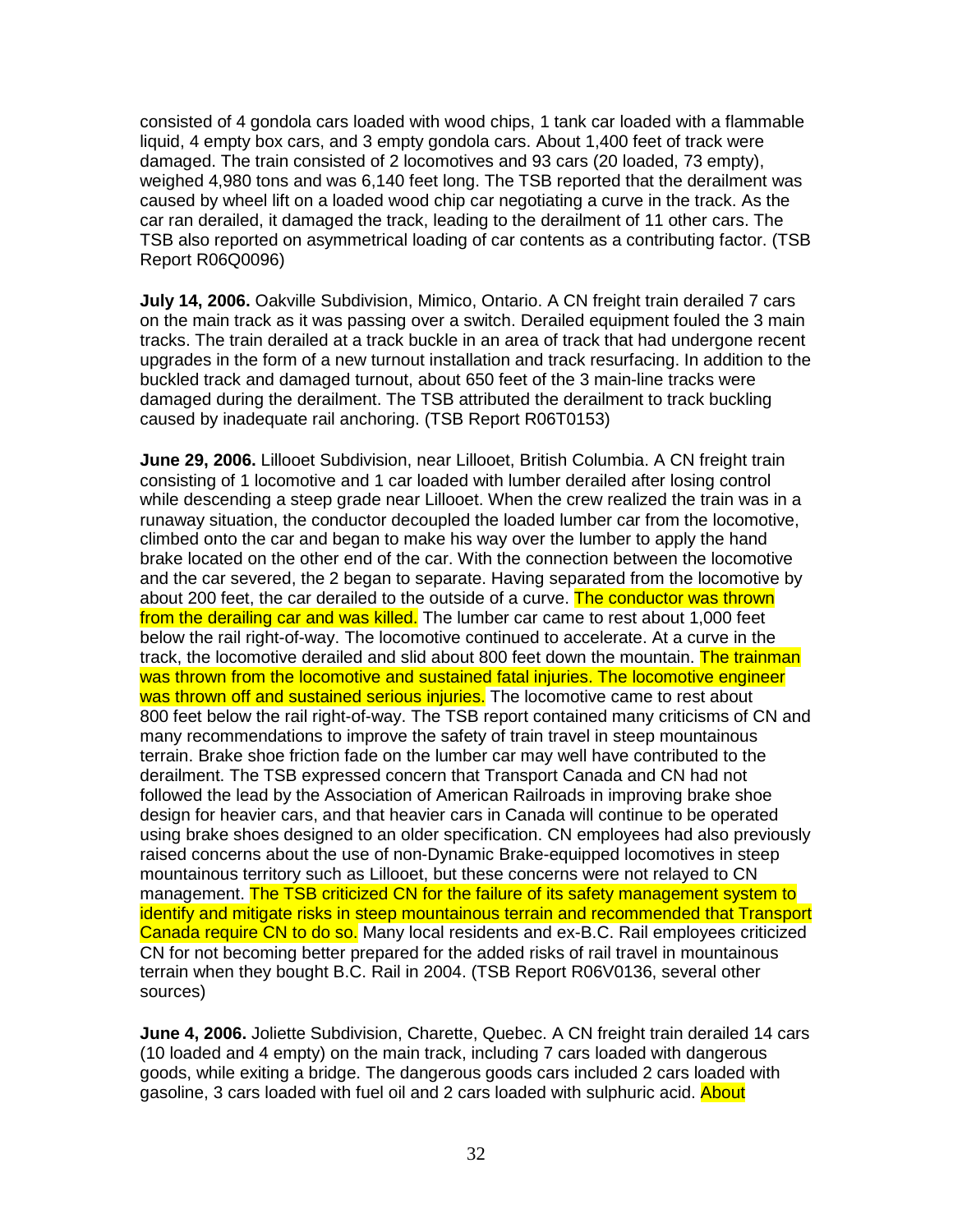233,000 litres of hydrocarbons spilled from 3 tank cars and about 160,000 litres flowed down the river valley and into the Rivière du Loup right next to the derailment. Local fire and police departments; Environment Canada; the Canadian Forest Service; and Quebec Sustainable Development, Environment and Parks responded to the accident. Containment barriers were constructed in an attempt to slow the flow of the remaining hydrocarbons into the river. Skimmers and booms were installed on the Rivière du Loup in an attempt to collect hydrocarbons near the derailment site and downstream near the St. Lawrence River. Because the first responders arrived after most of the hydrocarbons had entered into the Rivière du Loup, only about 73,000 of the 233,000 litres of hydrocarbons were recovered. Spilled liquids continued being collected through the following winter months. The spill negatively impacted the bird and fish life along the Rivière du Loup. The train consisted of 3 locomotives and 142 cars; it was 6,760 feet long and weighed 12,290 tons. The TSB reported that rotting and otherwise deteriorating track ties and a lack of rail anchors were major contributors to the derailment and spill. (TSB Report R06Q0054)

**May 21, 2006.** Kamloops Yard, Kamloops, British Columbia. A CN train involved in a switching operation in the yard collided with an unoccupied Rocky Mountaineer Vacations (RMV) passenger train moving into the yard. 4 passenger cars derailed and the CN locomotive was heavily damaged. The CN train was 2,600 feet long, weighed 3,952 tons and consisted of 2 locomotives pulling 28 loaded and 13 empty cars. The TSB reported that the speed of the CN train and distance to the RMV train, along with the weight and lack of braking power on the trailing cars, resulted in the CN train being unable to stop before colliding with the RMV train. Although the CN train did not exceed 15 mph, the movement was unable to stop within one-half the range of vision of equipment as required by Canadian Rail Operating Rule 105. Communications between the rail traffic coordinator and train crews and between the 2 crews involved were inadequate to assist the crews in identifying each other's whereabouts. (TSB Report R06V0111)

**May 15, 2006.** Lac-Saint-Jean Subdivision, near Lac Bouchette, Quebec. A CN freight train derailed 18 cars (16 loaded, 2 empty) at a curve on the main track. The train consisted of 3 locomotives and 75 cars (72 loaded, 3 empty), weighed 8,780 tons and was 4,750 feet long. The TSB reported that the design and loading of the first 3 derailed cars contributed to the derailment and speculated that there must have been a warp in the track. (TSB Report R06Q0046)

**Aug 5, 2005.** Squamish Subdivision, north of Squamish, British Columbia. 9 CN Rail cars (1 loaded and 8 empty) flipped off the tracks, **spilling 40,000 litres of toxic caustic** soda (sodium hydroxide) into the Cheakamus River. The chemical compound stripped the river of oxygen and had a devastating impact on the river's fish population. All freeswimming fish occupying the river at the time of the spill were killed. More than 500,000 adult and young salmon, steelhead, trout and other fish species were killed. Fish died of suffocation from skin burns and gill haemorrhaging. British Columbia Environment staff said the spill decimated the river's fish population. Angling closures were issued on the Cheakamus and MamQuam rivers and a portion of the Squamish River in an attempt to help fish populations repopulate the sections impacted by the spill. Birds and mammals that relied on Cheakamus River salmon for food were also negatively impacted by the toxic spill. CN was assessed about \$200,000 for river clean up costs and was charged twice under the federal Fisheries Act and 3 times under the B.C. Environmental Management Act, which resulted in fines. The train consisted of 5 locomotives at the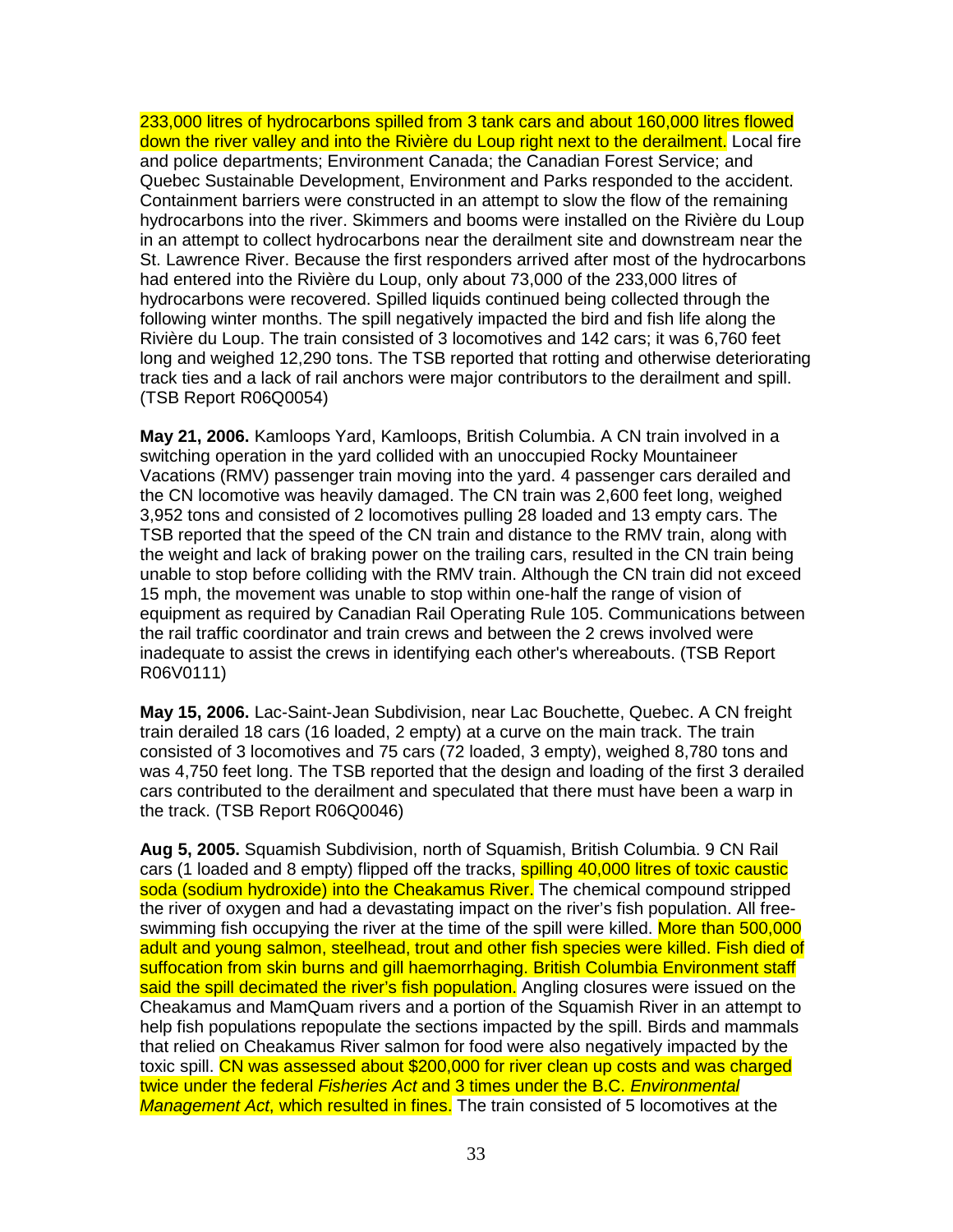head of the train, 144 cars (3 loaded and 141 empty), and 2 locomotives behind the 101<sup>st</sup> car. It was 9,340 feet long and weighed 5,002 tons. The TSB blamed the derailment on human error, poor supervision, use of a too-long train and an improperly assembled train. (TSB Report R05V0141, Canada.com Aug 4/07, several other sources)

**Aug 3, 2005.** Edson Subdivision, Wabamun Lake, west of Edmonton, Alberta. 43 CN cars derailed along the shoreline of Wabamun Lake, spilling 1.3 million litres of heavy bunker C fuel oil that quickly spread across the lake. 100 Wabamun Lake residents blockaded the CN tracks for 5 hours to protest insufficient action by CN to contain or clean up the spill. Oil-slicked birds and other wildlife plus the oil-soaked lake shoreline became instant national news. 4 days later, CN revealed that 700,000 litres of Imperial Pole Treating Oil had also spilled into the lake. This hazardous chemical contained naphthalene and other polycyclic aromatic hydrocarbons that are highly toxic and linked to cancer. People who lived nearby were forced to evacuate their homes and cottages. Hundreds of oil-soaked birds died. Wabamun Lake is a popular angling lake, and fish were negatively impacted. CN spent an estimated \$28 million attempting to clean up the mess, with remaining costs covered by insurance. CN was forced into a compensation program for those whose properties were damaged. In May 2009, CN pleaded guilty to 3 charges, one under Alberta's Environmental Protection and Enhancement Act for failing to take all reasonable measures to contain and remedy the spill, one under the federal Fisheries Act, and a third under the federal Migratory Birds Convention Act. Fines issued by the court totaled \$1.4 million, which many Albertans did not think was sufficient, considering the magnitude of environmental damages, and considering it appeared that CN was more concerned about opening their track again than in containing and cleaning up the spilled dangerous goods. The train consisted of 3 locomotives, 117 loaded cars, 13 residue cars, and 10 empty cars. It was 8,547 feet long and weighed 15,562 tons. The TSB reported that a defective rail caused the train to fall off the tracks. (Wikipedia, TSB Report R05E0059, several other sources)

**July 31, 2005.** Val-d'Or Subdivision, Val-d'Or, Quebec. A CN freight train derailed 9 cars on the main track. 7 of the derailed cars were bulkhead flat cars loaded with logs, and 2 were gondola cars loaded with copper concentrate. 7 of the derailed cars flipped over on their sides and all 9 derailed cars were damaged. 1 wye track was destroyed, and 450 feet of main and wye track were damaged. The train was powered by 2 locomotives, and was hauling 26 loaded cars, 10 empty cars and 19 residue cars. It was 2,940 feet in length and weighed 3,800 tons. The TSB reported the accident occurred when a 25 year-old roller bearing on one of the bulkhead flat cars that derailed overheated and seized. (TSB Report R05Q0033)

**July 13, 2005.** Three Hills Subdivision, Sarcee Yard, Calgary, Alberta. A CN freight train derailed 2 cars in the yard, which fouled a switch and resulted in the following loaded tank car being hit by 2 locomotives of another train that was operated by Beltpack remote control. The collision punctured the tank car, spilling about 106,800 litres of aviation fuel onto the ground. Diesel fuel also spilled from one of the remote controlled locomotives' punctured fuel tanks. The extent of environmental damage was not disclosed. The 2 remote controlled locomotives also derailed. There was extensive damage to the 2 derailed locomotives, the 2 derailed cars, and another empty gondola car. Crossover switches, connecting track and about 300 feet of the yard lead track were destroyed. Calgary police and fire services controlled the site and protected against a potential fire hazard. 4 nearby businesses were evacuated as a precaution. The TSB reported that an improperly assembled train with empty cars ahead of loaded cars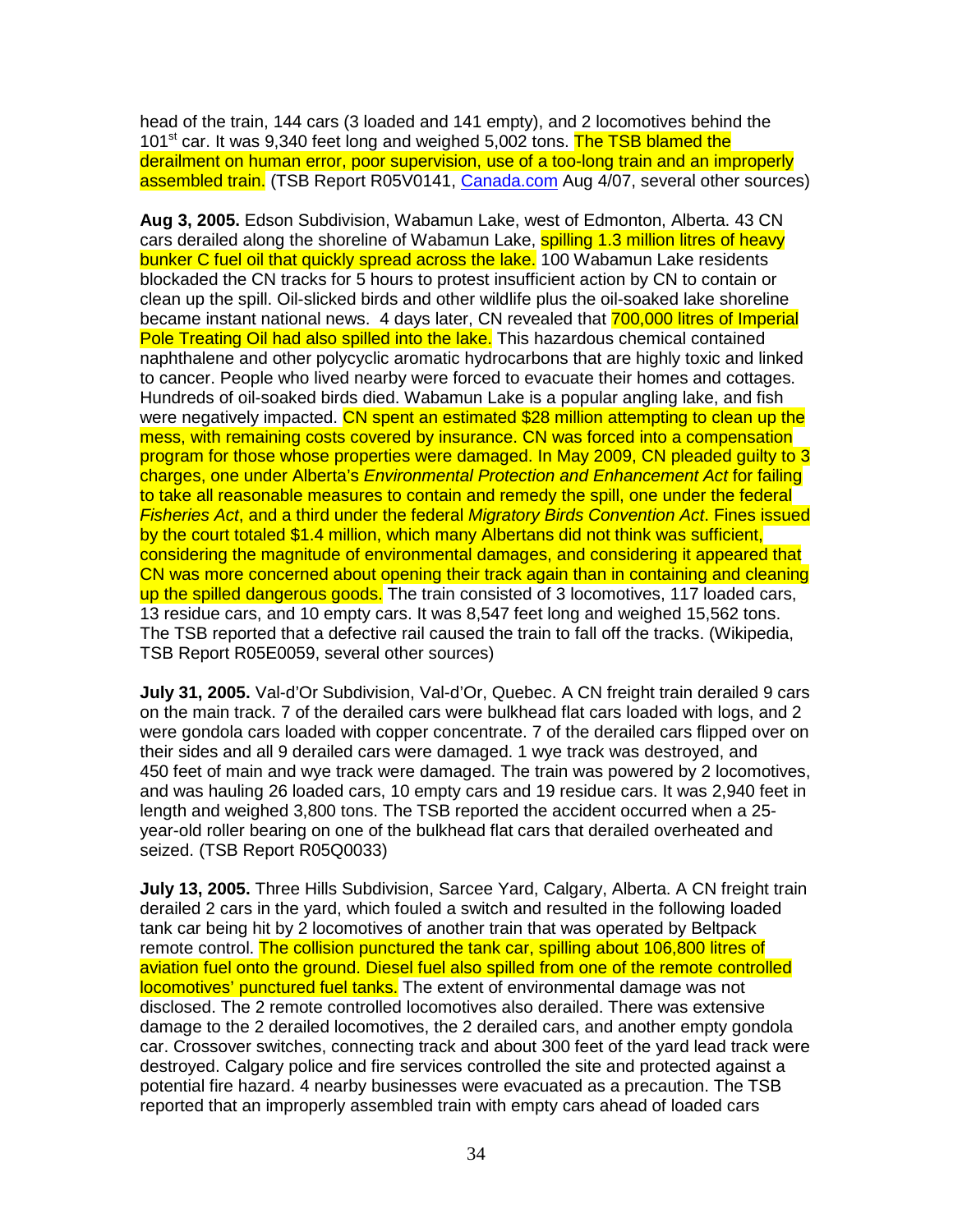contributed to the derailment. Because CN did not investigate nor report to the TSB a prior, similar derailment at the same location, an opportunity was lost to review and identify safety deficiencies. (TSB Report R05C0116)

**July 10, 2005.** CN Yazoo Subdivision, Anding, Mississippi. 2 CN freight trains collided head on. The collision resulted in the derailment of 6 locomotives and 17 cars. About 15,000 gallons of diesel fuel were spilled from the locomotives and resulted in a fire that burned for about 15 hours. 2 crew members were on each train; all 4 were killed. As a precaution, about 100 Anding residents were evacuated. 7 residue tank cars containing hazardous materials were among the cars that derailed. 5 of those cars contained propylene residue, 1 contained isopropylamine residue, and 1 contained carbamate pesticide residue. 1 or more of the propylene tank cars vented due to pressure buildup from the extreme heat of the diesel fuel fire. CN provided the following cost estimates: \$9.6 million for equipment (locomotives and cars); \$65,000 for track and signals; \$316,800 for lading and environmental cleanup; and \$300,000 for wreck clearing. Property damage associated with the accident totaled \$9,665,000. Clearing and environmental cleanup costs totaled \$616,800. The extent of environmental damage was not disclosed. The NTSB determined that the probable cause of the collision was the failure of the northbound train to stop at a red signal, possibly due to crew fatigue. Contributing to the accident was the absence of a positive train control system that would have stopped the northbound train before it exceeded its authorized limits. Also contributing to the accident was the lack of an alerter on the lead locomotive that may have prompted the crew to be more attentive to their operation of the train. (NTSB Report RAR-07-01)

**July 4, 2005.** Kingston Subdivision, Prescott, Ontario. A CN freight train derailed all 51 of its cars on the main track. All of the cars toppled over on their sides. All of the cars contained hydrocarbon residue. 2 cars spilled gasoline and released nitrogen vapours. All of the cars were damaged and about 2,000 feet of main track were destroyed. The train consisted of 2 locomotives and 51 cars; the first 17 cars contained fuel oil residue and the trailing 34 cars contained gasoline residue. The train was 3,180 feet long and weighed 2,240 tons. The TSB reported the derailment was caused when a track moved out of alignment. Another contributing factor was a buckled track resulting from laying the track in cold weather. (TSB Report R05H0013)

**April 6 2005.** Scotford Rail Yard, Fort Saskatchewan, Alberta. An undisclosed amount of hydrogen peroxide spilled out of an overturned car when 8 CN tank cars of a 98-car train derailed. Other CN derailments in the same rail yard include one August 18, 2010 and another one November 21, 2010. (Fort Saskatchewan Record April 8/05)

**Feb 23, 2005.** Drummondville Subdivision, near Saint-Cyrille, Quebec. A CN freight train derailed 29 cars on the main track. 28 cars were destroyed and 1 car was damaged. 1 tank car carrying propane caught fire and exploded, causing major damage to a mill adjacent to the railway right-of-way. Other tank cars carrying dangerous goods including chlorine also derailed. Because of the fire and dangerous goods in the other tank cars, the area within a 1-kilometre radius of the accident site was sealed off and about 20 people were evacuated. About 600 feet of track were destroyed and about 4,000 feet of track were damaged. The train was 5,935 feet long, weighed 6,898 tons and consisted of 2 locomotives, 44 loaded cars and 45 empty cars, including tank cars containing chlorine, propane and other flammable liquids. The TSB reported the derailment was caused by a defective rail car wheel that failed, and pointed out that CN does not have a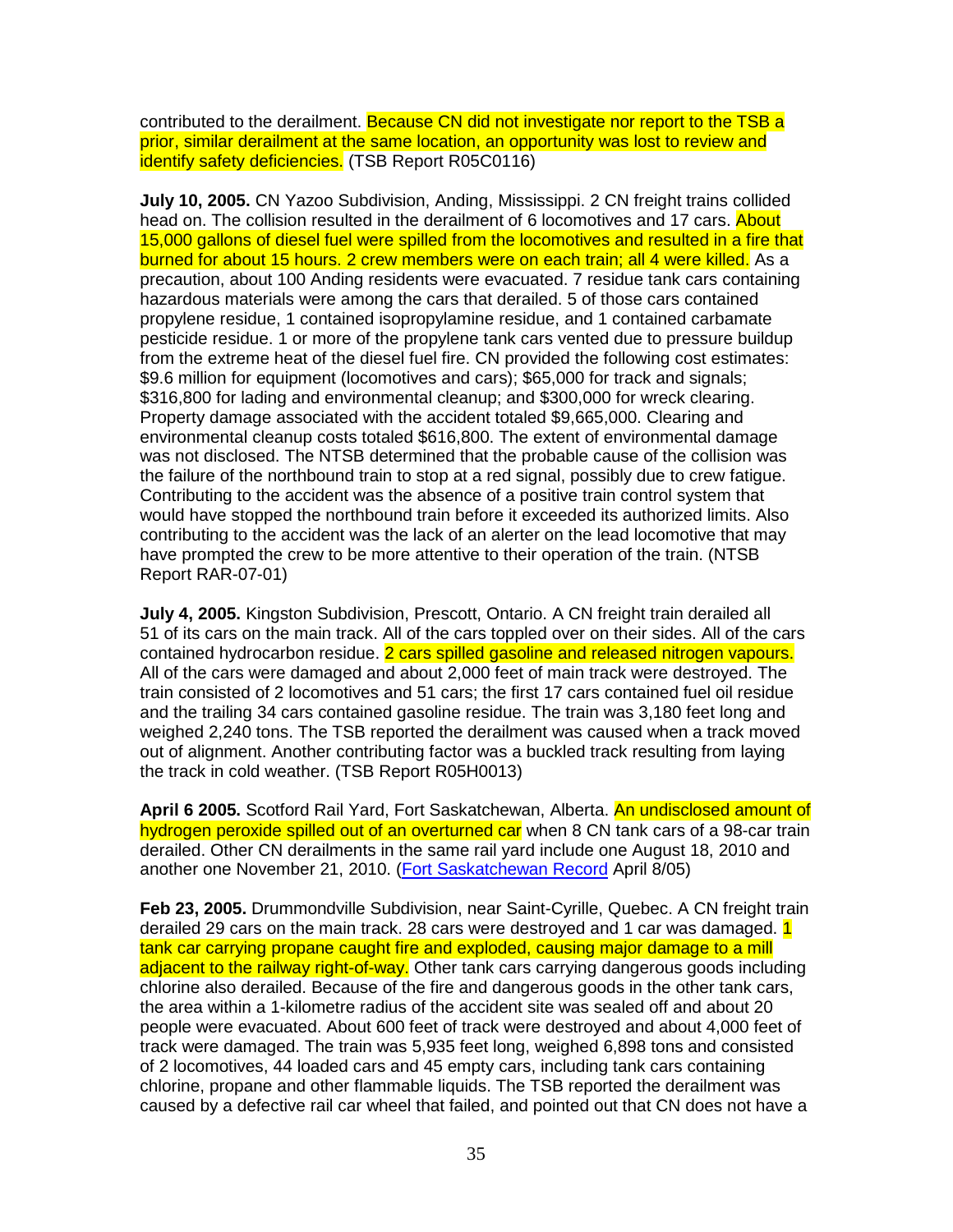wheel impact load detector (WILD) between Halifax and Quebec, increasing the risk of wheel failure in eastern Canada. (TSB Report R05Q0010)

**Jan 12, 2005.** Letellier Subdivision, Winnipeg, Manitoba. A CN freight train derailed 10 cars including a tank car containing liquefied petroleum gas and a tank car loaded with liquid calcium chloride that overturned and spilled an undisclosed amount of its contents. The extent of environmental damage was not disclosed. 2 derailed loaded hopper cars blocked a public crossing. About 400 feet of track were damaged. The train comprised 1 locomotive, 30 loaded cars, 11 empty cars and 1 residue tank car. It weighed 4,297 tons and was 2,598 feet long. Several homes and businesses were evacuated due to the risks associated with derailed tank cars carrying dangerous goods. The TSB reported several factors that contributed to the derailment including track spacing anomalies, track out of alignment, track warp defects and roller bearing adapters that likely failed in 1 of the derailed cars. (TSB Report R05W0014)

**Nov 12, 2004.** Montmagny Subdivision, Levis, Quebec. 10 multi-platform CN container cars derailed on the main track. The cars were damaged, and 2 switches and 500m of track were damaged. The train was made up of 3 locomotives and 39 multi-platform container cars (113 platforms in all). It was 7,500 feet long and weighed 6,200 tons. The TSB reported that wheel failure caused the derailment. (TSB Report R04Q0047)

**July 25, 2004.** Bala Subdivision, Burton, Ontario. A CN freight train derailed 13 multiplatform intermodal cars carrying 88 containers. Containers carrying dangerous goods including paint and paint thinners were heavily damaged with liquid product spilling from at least one of the containers. About 2,300 feet of track were destroyed. The train consisted of 2 locomotives and 28 loaded intermodal cars. It was 5,919 feet long and weighed 5,750 tons. The TSB reported the following as contributing to the rail rollover that caused the derailment: car design, lacking rail lubrication, track fastening system, and track geometry. A local landowner whose property was damaged by the derailment was not contacted by CN. It took some time for CN to finally clean up the mess on the private land left by the derailment. (TSB Report R04T0161)

**March 17, 2004.** Lac-Saint-Jean Subdivision, Linton, Quebec. A CN train derailed 22 cars at a curve on the main track. 18 cars were destroyed, 4 cars were damaged, and about 140m of track were destroyed. The derailed cars slid down the Batiscan River bank. The train consisted of 4 locomotives and 66 cars, 56 loaded and 10 empty. It was 4,060 feet long and weighed 6,960 tons. A broken rail caused the initial derailment. (TSB Report R04Q0016)

**Feb 17, 2004.** Sprague Subdivision, Symington Yard, Winnipeg, Manitoba. A CN train operated by Beltpack remote control derailed 17 intermodal container car body platforms at a switch in the yard. The Beltpack remote control operator was controlling the train movement from inside a motor vehicle, which is routinely done at the Symington Yard. About 1,600 feet of track were damaged. The TSB reported the location of the Beltpack remote control operator inside a vehicle, well in advance of and facing away from the remote controlled train, left the train movement unmonitored and increased the severity of the derailment, which was initially caused by a switch malfunction. (TSB Report R04W0035)

**Feb 7, 2004.** Montmagny Subdivision, Montmagny, Quebec. A CN freight train derailed 27 cars on a bridge over the Du Sud River, including a pressurized tank car loaded with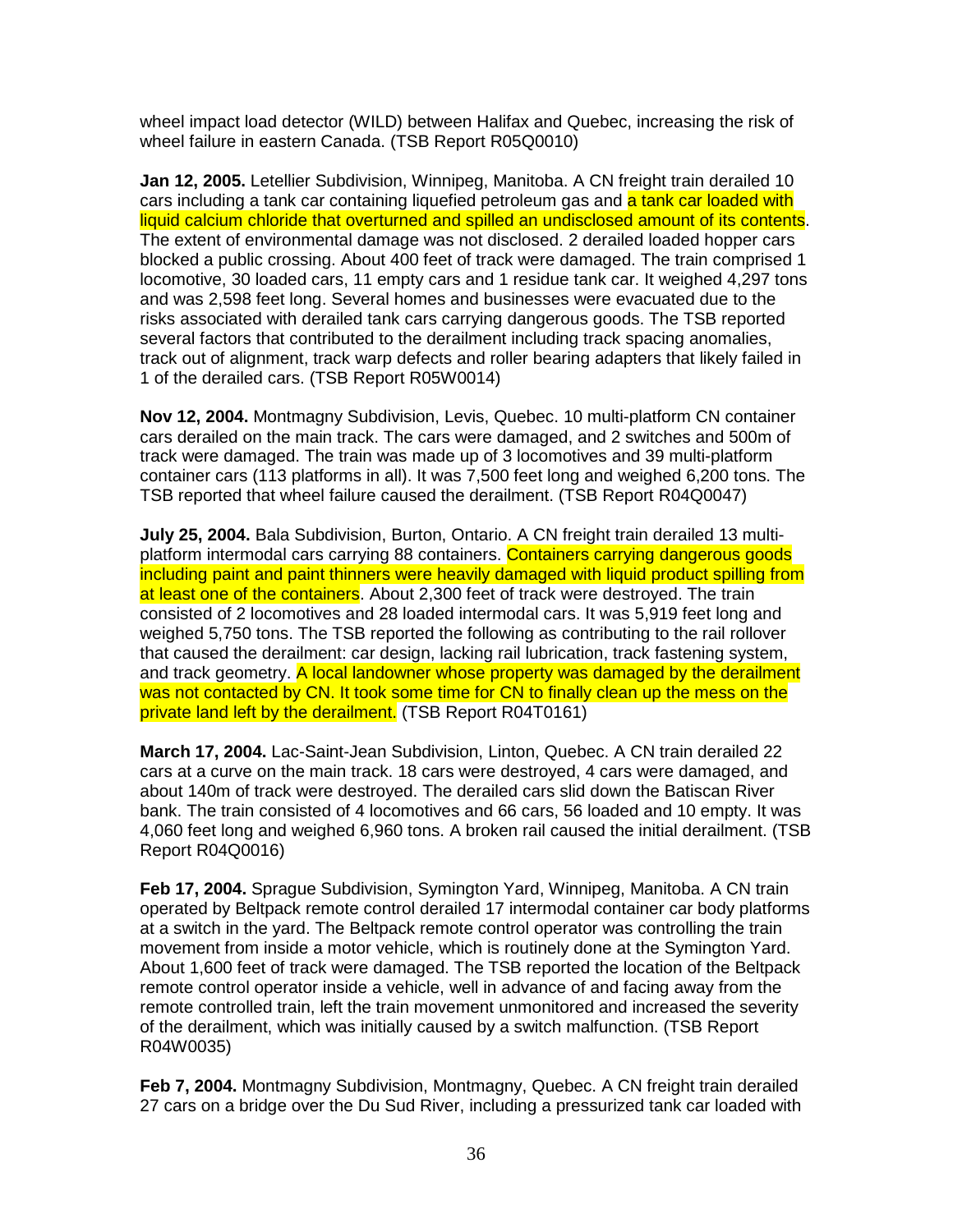liquefied chlorine gas. All of the derailed cars were damaged beyond repair. About 1,500 feet of track and 2 public crossings were damaged. The entire timber deck of the bridge and the pedestrian walkway located on the north side were destroyed. 3 bridge spans were damaged beyond repair and required total replacement. The other 6 spans sustained major damage. The train was 5,489 feet long and weighed 9,102 tons. It consisted of 2 locomotives, 70 loaded and 24 empty. During the derailment cleanup and bridge repair work, traffic had to be rerouted on a temporary bypass track constructed over the river. The extent of environmental damage incurred by the derailment and subsequent repairs was not disclosed. The TSB reported that truck hunting (lateral oscillation of car between the tracks at high speeds) on one or more empty cars contributed to the derailment. The investigation was also confused by an inaccurate list of car positions within the train. (TSB Report R04Q0006)

**July 30, 2003.** Drummondville Subdivision, Villeroy, Quebec. A CN train derailed 32 intermodal platforms on the main track. 31 platforms were damaged, and 1 platform was destroyed. About 2,200 feet of track were destroyed, and another 1,900 feet were damaged by the derailment. The track underneath the last 30 derailed platforms was completely destroyed. In the zone of destruction, the majority of the ties were in poor condition, showing signs of water saturation and rot through half of their thickness. 2 farm crossings were destroyed and the third was seriously damaged. The train, an intermodal express freight train, was 9,973 feet long and weighed 9,310 tons. It consisted of 4 locomotives and 145 loaded intermodal platforms. Some of the cargo was dangerous goods. The TSB reported that the train derailed as a result of a track buckle while travelling above the speed limit over track on which maintenance work was being performed. The TSB also criticized the operators for not following proper safety procedures or CN for not conducting proper safety training. (TSB Report R03Q0036)

**May 21, 2003.** Bala Subdivision, Gamebridge, Ontario. A CN train derailed 49 cars on the main track at a highway crossing. The derailed equipment included 21 tank cars loaded with sulphuric acid, 2 empty box cars, and 26 box cars loaded with paper. About 250 tons of sulphuric acid spilled from 3 tank cars. A small fire started. An underground fibre-optic cable was severed, disrupting service for 16 hours. Some 1,700 feet of track were destroyed. Highway 12 was closed in the vicinity of the derailment area for 5 days. Some 50 people were evacuated due to the toxic nature of the spilled sulphuric acid and to ease clean-up operations. 2 firefighters suffered minor fume inhalation, and a local citizen suffered acid burns to his feet. The extent of environmental damage was not disclosed. The train weighed 11,800 tons and was 5,889 feet long. It was hauling 103 loaded cars, 8 empty cars, and 1 residue car. The TSB reported track defects at the Highway 12 crossing and decreasing time set aside by management for proper inspection and routine maintenance. As well, the train had been improperly assembled with empty cars ahead of loaded cars. (TSB Report R03T0157)

**May 16, 2003.** Thompson, Manitoba. Several thousand hectares of land burned from a CN-caused wildfire. Suppression costs amounted to \$565,000. (Canadian Interagency Forest Fire Centre July 24/07)

**May 14, 2003.** Fraser Subdivision, McBride, British Columbia. A CN freight train derailed 2 locomotives and 5 cars loaded with lumber on a bridge on the main track. Once derailed, the locomotives toppled off the bridge, dropping about 25 feet into the gully below along the main river valley. A fire started and the bridge, the 2 locomotives, and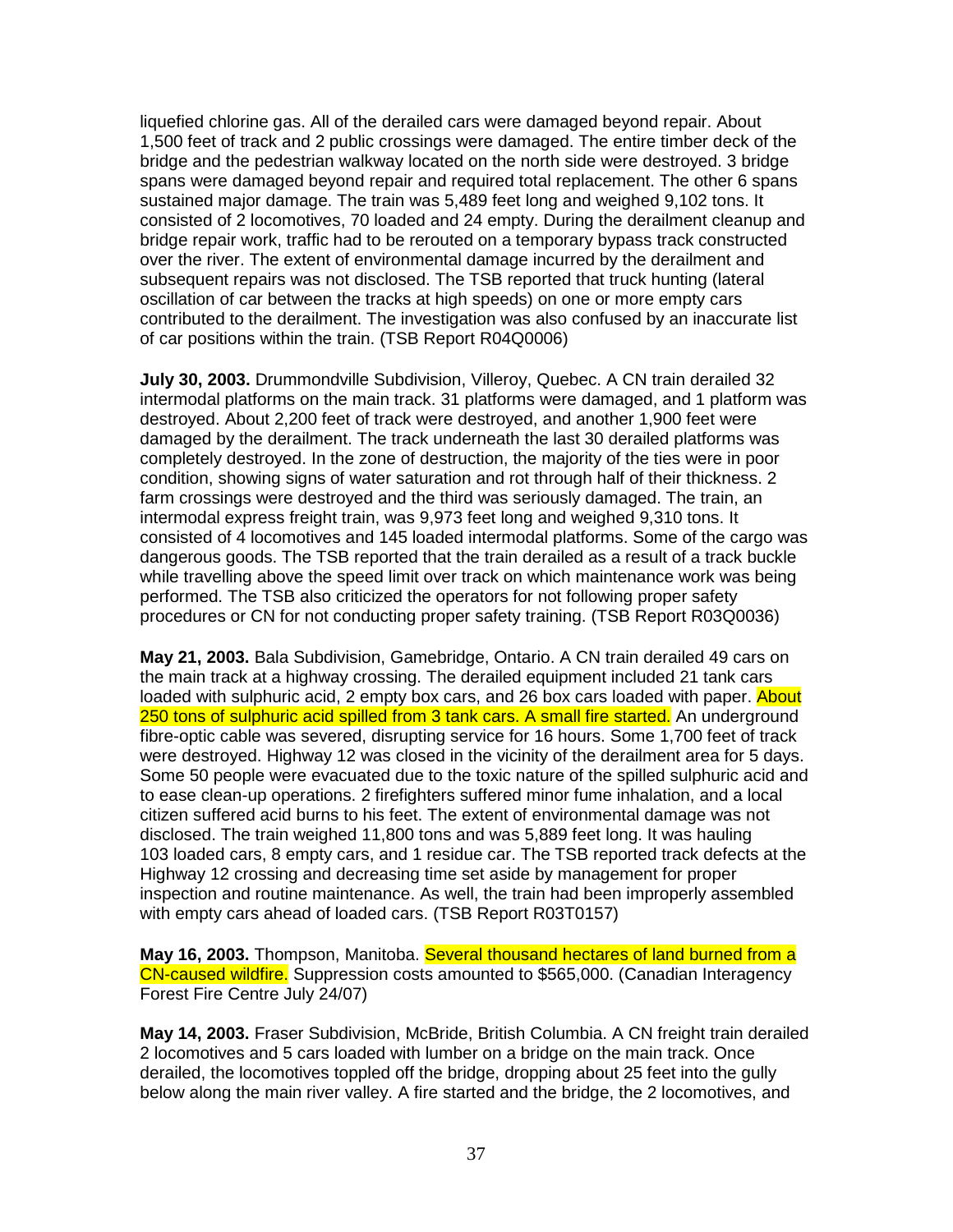the 5 cars and their contents were destroyed by fire. The 2 crew members, the locomotive engineer and the conductor, were fatally injured. Several acres of the surrounding terrain were damaged by the fire and by the ensuing clean-up operation. The extent of environmental damage was not disclosed. The train was 5,730 feet long, weighed 8,800 tons, and was powered by 2 locomotives. The train consisted of 85 freight cars: 68 loaded, 4 empty, and 13 residue tank cars. The complete destruction of the bridge and all its related components, the loss of the locomotive event recorder data, and lack of complete and comprehensive bridge maintenance and inspection records impeded the TSB investigation efforts. However, the TSB reported that the failure to identify the urgency and the severity of the deteriorating condition of the bridge was not recognized because of shortcomings in the inspection, assessment, planning, and maintenance process. (TSB Report R03V0083)

**May 12, 2003.** Drummondville Subdivision, Manseau, Quebec. A CN freight train derailed 17 platforms loaded with 34 containers at a curve on the main track. Most of the containers flipped over on their sides. 3 of the containers were carrying dangerous goods. There was damage to 1,000 feet of main track and 300 feet of siding track. The train was powered by 3 locomotives and consisted of 122 loaded cars. It weighed 5,190 tons and was 8,430 feet long. The TSB reported the derailment occurred when the car body on the platform of a loaded container car collapsed onto the main track, severely damaging the track structure, resulting in the complete loss of track gauge. The platform on the car collapsed due to fatigue at a high stress location where a weld was missing. There also was a discrepancy between the cars recorded as being in the train and the actual cars in the train. (TSB Report R03Q0022)

**Feb 9, 2003.** Tamaroa, Illinois. A CN freight train derailed 22 of its 108 cars. 4 of the derailed cars spilled methanol, and the methanol from 2 of these cars fueled a fire. Other derailed cars contained phosphoric acid, hydrochloric acid, formaldehyde, and vinyl chloride. 2 cars containing hydrochloric acid, 1 car containing formaldehyde, and 1 car containing vinyl chloride also spilled product. About 850 residents were evacuated from the area within a 3-mile radius of the derailment, which included the entire village of Tamaroa. 1 contract employee was injured during cleanup activities. Damages to track, signals, and equipment, and clearing costs associated with the accident totaled \$1.9 million. CN was also forced to pay nearly \$1 million to about 800 residents and businesses for lost time, food spoilage and other expenses. The NTSB determined the probable cause of the derailment was an improper weld on a rail which progressed to rail failure. (NTSB Report RAR-05-01)

**Dec 20, 2002.** Cornwall, Ontario. 10 CN cars derailed. (Colin Churcher's Railway Pages)

**Oct 24, 2002.** Saint-Maurice Subdivision, Hibbard, Quebec. A CN train derailed 6 cars at a curve on the main track. All 6 derailed cars were damaged and 275m of track were destroyed. The derailed cars were loaded with copper ore, toppled over on their sides and slid down the bank almost falling into a lake. The extent of environmental damage was not disclosed, but based on a photo in the TSB investigation report, there was damage to the lake shoreline. The train comprised 3 locomotives and 109 cars, 34 loaded and 75 empty. It was 6,730 feet long and weighed 7,230 tons. The TSB reported a defective rail caused the derailment. (TSB Report R02D0113)

**Aug 13, 2002.** Bedford Subdivision, Milford, Nova Scotia. A CN train derailed 7 container platforms from the last 2 five-pack cars on the main track. About 2.85 miles of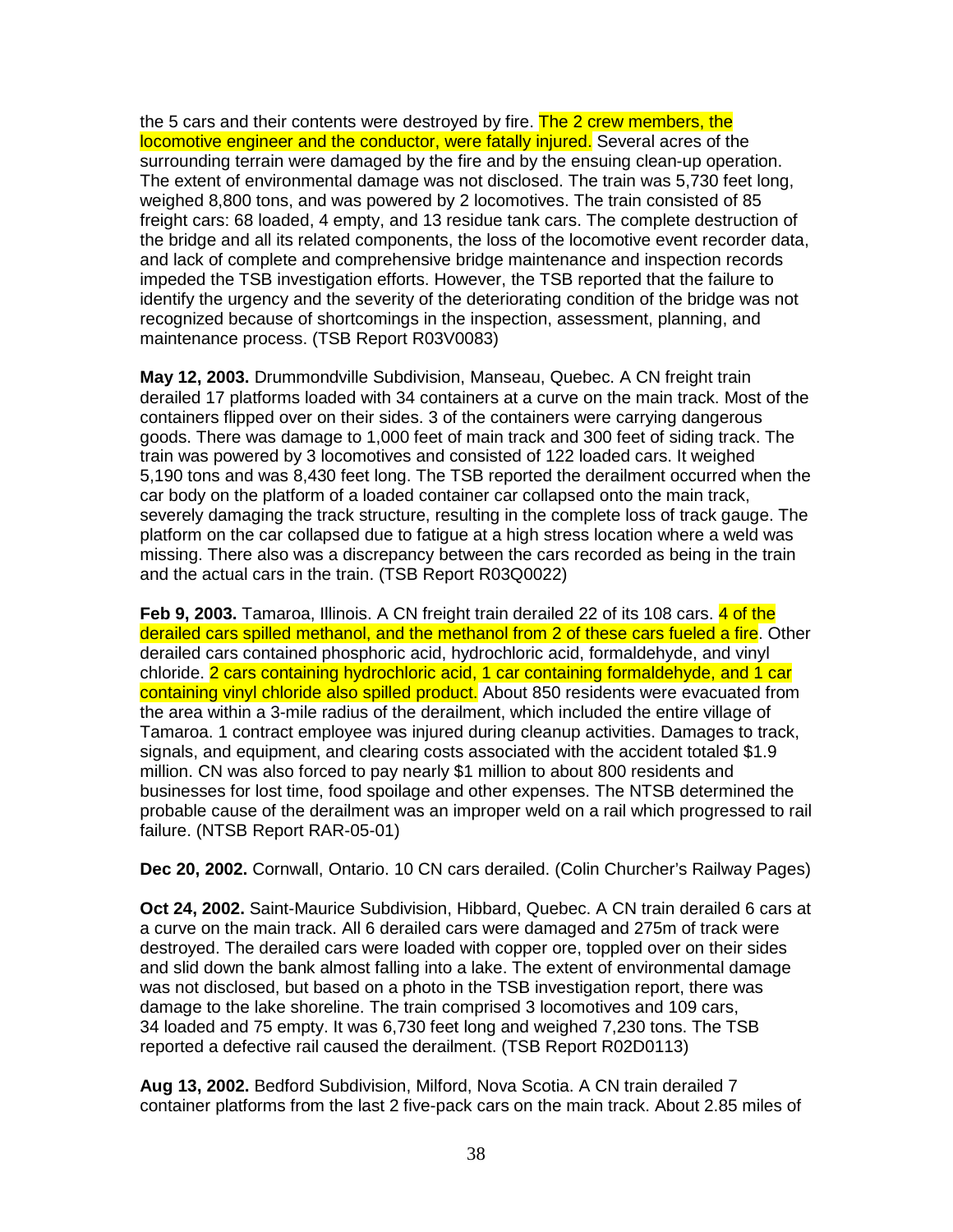track were damaged. The train was 7,540 feet long and weighed 6,230 tons. The TSB reported that significant track buckle, in part resulting from higher-than-normal air temperatures, caused the tracks to move out of alignment and caused the derailment. (TSB Report R02M0050)

**July 22, 2002.** Montmagny Subdivision, Joffre Yard, Levis, Quebec. A CN train operated by remote control (Beltpack) in the yard derailed 52 cars. 51 tank cars, which contained fuel oil and gasoline residue, derailed and rolled over. An empty bulkhead flat car also derailed. 2 switches and about 3,600 feet of track were damaged. The TSB reported that heavy winds set some empty cars (without their brakes on) in motion which caused the initial derailment. (TSB Report R02Q0041)

**July 8, 2002.** Camrose Subdivision, near Camrose, Alberta. A CN freight train derailed 2 locomotives and 14 cars at a curve in the track. The train consisted of 5 locomotives, 146 loaded cars (some carrying dangerous goods), 6 empty cars, 2 residue tank cars, was 9,708 feet long and weighed 17,201 tons. The train was the longest and heaviest train the crew had ever operated on this subdivision. Derailed cars included 2 empty hopper cars right behind the locomotive, 1 empty flat car, 5 loaded intermodal flat cars, and 6 multi-platform intermodal cars. The last derailed car carried 2 containers carrying dangerous goods. The 2 derailed locomotives were damaged. All derailed cars and about 860 feet of track were destroyed. The TSB reported the primary cause of the derailment was an improperly assembled train. The presence of the first locomotive without alignment control couplers behind the operating locomotives played a secondary role in this derailment. (TSB Report R02C0050)

**July 3, 2002.** Joliette Subdivision, L'Assomption, Quebec. A CN freight train derailed 14 cars at a curve on the main track. 9 of the derailed cars flipped over, fouling both sides of the main track and siding. Softwood lumber products were strewn over the right-ofway and the adjacent private property. About 1,830 feet of main track, 660 feet of siding track and a private crossing were destroyed. A 4-inch irrigation water main was severed, and about 150 trees and seedlings were destroyed or damaged in an adjacent nursery. The train consisted of 2 locomotives, 82 loaded, 9 empty and 2 residue cars. It was 5,570 feet long and weighed 10,390 tons. The TSB reported that the higher-than-normal air temperatures buckled the track which caused the derailment. The Board pointed out that even though hot weather inspections were carried out, they were not sufficient to identify the potential for a track buckle. (TSB Report R02D0069)

**May 2, 2002.** Rivers Subdivision, near Firdale, Manitoba. A CN train derailed 2 locomotives and 21 freight cars after colliding with a loaded tractor-trailer at a public crossing. The derailed equipment included 5 tank cars carrying dangerous goods, 1 tank car carrying ethylene glycol and 12 hopper cars carrying plastic pellets. The dangerous goods products included benzene and hexene. During the derailment, 4 of the tank cars sustained multiple punctures and spilled their products which ignited and a large fire engulfed the derailed cars, burning for 2<sup>1/2</sup> days. Water bombers were brought in to help fight the fire. A fibre-optic cable was severed and the Trans-Canada Highway had to be closed. 17 of the derailed cars were destroyed. About 700 feet of the south rail, 450 feet of the north rail, and many of the ties near the public crossing were destroyed. A total of 156 people were evacuated from within a 4-mile radius of the derailment for 2 days. About 13,000 tonnes of impacted soil were excavated and removed for treatment. Water sampling conducted about 1, 2 and 3 months following the spill determined that the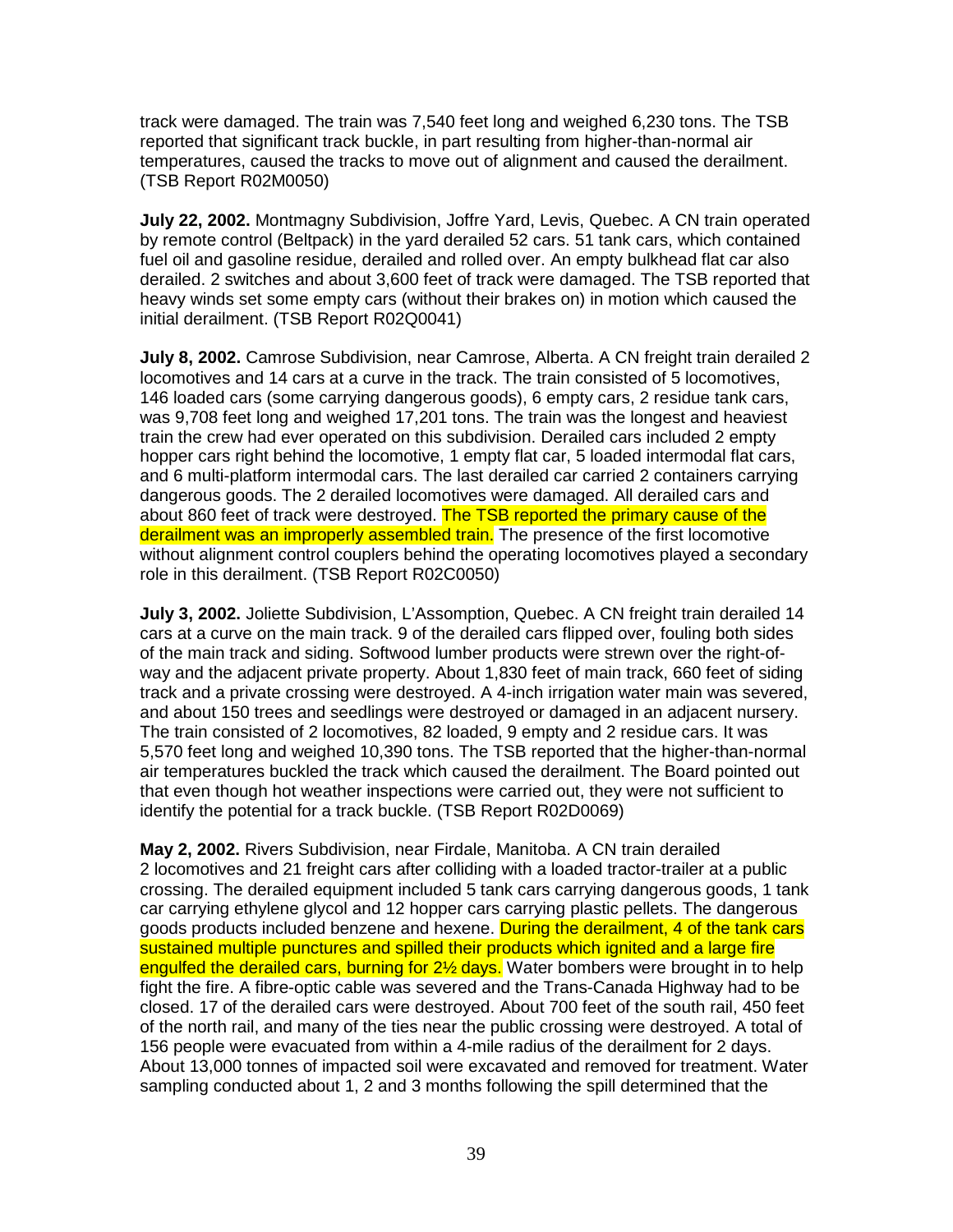groundwater had been contaminated with hydrocarbons. The extent of environmental and groundwater damage was not disclosed. (TSB Report R02W0063)

**April 26, 2002.** Redditt Subdivision, Winnipeg, Manitoba. 8 cars, including 3 box cars loaded with dangerous goods, derailed on the main track as a CN freight train departed Winnipeg. The train consisted of 3 locomotives and 85 cars (76 loaded and 9 empty), was 5,412 feet long, and weighed 9,363 tons. In addition to damaged cars, about 300 feet of track, a roadway underpass, and a fibre-optic system buried in the grade were damaged. 6 homes adjacent to the main track were evacuated. An improperly assembled train contributed to wheel lift on an empty flat car and subsequent derailment. (TSB Report R02W0060)

**Feb 15, 2002.** Dartmouth Subdivision, Dartmouth, Nova Scotia. A CN train derailed 5 cars in the yard, blocking a private crossing to an electrical shop. 3 of the derailed cars were tank cars loaded with liquefied petroleum gas, and the other 2 cars were flat cars loaded with vehicles. 2 derailed tank cars contained propane and 1 derailed tank car contained butane. 1 of the tank cars loaded with propane flipped over on its side as did 1 of the flat cars. The train consisted of 2 locomotives and 15 loaded cars. It was 925 feet long and weighed 1,200 tons. About 300 feet of track were damaged, and the private crossing required repairs. About 800 Dartmouth residents were evacuated from their homes, and the Angus L. MacDonald suspension bridge, one of the 2 major bridges connecting Dartmouth and Halifax, was closed for 12 hours. The TSB reported that deteriorating rail ties contributed to the derailment. (TSB Report R02M0007)

**Nov 15, 2001.** Holly Subdivision, Clarkson, Michigan. 2 CN/Illinois Central Railway trains collided at a switch at the Andersonville Siding. One of the trains missed a red stop signal as it entered the main track and hit the other train on the main track. Both crew members of the train that was hit were killed; the 2 crew members of the other train were seriously injured. The total cost of the accident was about \$1.4 million. The NTSB determined the probable cause of the collision was fatigue by the crew whose train hit the other, and the same train was also traveling above the speed limit. (NTSB Report RAR-02-04)

**Oct 6, 2001.** Napadogan Subdivision, Drummond, New Brunswick. A CN freight train derailed 15 cars after striking an automobile at a farm crossing. 7 of the derailed cars were tank cars carrying liquefied petroleum gas. One of the tank cars suffered damages and **spilled butane**, resulting in undisclosed environmental damage. The train consisted of 3 locomotives at the head of the train, 130 cars (78 loaded and 52 empty), was 8,700 feet long and weighed 10,000 tons. 9 cars and about 1,000 feet of track were destroyed. The TSB investigation determined that an undesired emergency brake application occurred when the train struck the automobile, resulting in rail rollover and the derailment. (TSB Report R01M0061)

**Sept 24, 2001.** Bala Subdivision, Richmond Hill, Ontario. A CN freight train derailed 21 cars on the main track. The running gear on all the derailed cars was damaged. The general merchandise train, powered by 2 locomotives, was hauling 40 loaded cars and 20 empty cars. It was 3,000 feet long and weighed 5,100 tons. The TSB reported that a heavy bulkhead door on one of the cars had opened, swung out, contacted the side of a train passing on an adjacent track and fell onto the track, causing the derailment. The Board indicated the closing device on the bulkhead door was inadequate and should have been replaced. (TSB Report R01T0255)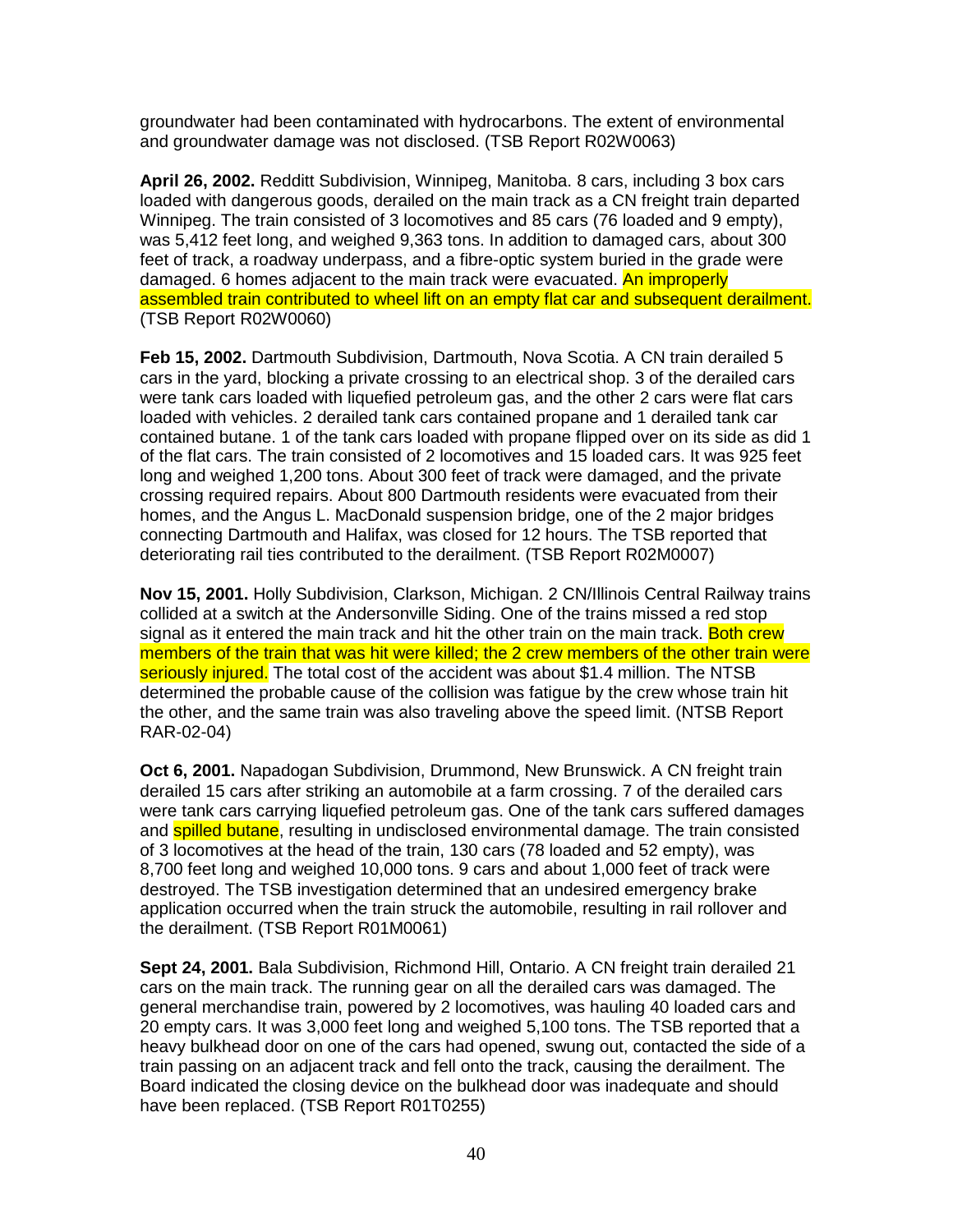**Aug 29, 2001.** Saint-Hyacinthe Subdivision, Montreal, Quebec. A CN train approaching the Turcot Yard in Montreal derailed 8 container cars at a curve in the track. 5 cars rolled down the railway embankment, and came to rest obstructing Butler Street. The train consisted of 2 locomotives and 86 cars (85 loaded and 1 empty). It was 5,900 feet long and weighed 5,200 tonnes. The TSB reported that a wheel of one of the cars climbed over a defective rail and caused the derailment. (TSB Report R01D0097)

**May 23, 2001.** Chisholm, Alberta. CN started one of the largest human-caused fires in Alberta's history that destroyed 116,000 hectares of forest plus 10 homes, a trapper's cabin, 48 outbuildings and some vehicles primarily in the Hamlet of Chisholm. The environmental impacts were devastating – an undisclosed number of mammals, birds and other animals burned, and there was significant loss of wildlife habitat. The forest industry lost about 4.5 million  $m<sup>3</sup>$  of growing timber stock and over 6,300 ha of regenerated cutblocks. The Alberta government spent \$10 million fighting the fire with 514 firefighters and an abundance of equipment. CN eventually accepted responsibility for starting the fire by running locomotives in an inappropriate manner during a high fire hazard period. (Canada.com May 31/07, several other sources)

**April 12, 2001.** Bedford Subdivision, Stewiacke, Nova Scotia. A Via Rail passenger train consisting of 2 locomotives and 14 cars, travelling on CN main track from Halifax to Montreal, derailed at a manually operated main track switch in Stewiacke. A standard CN switch lock used to secure the switch in correct position had been tampered with. As a result of this tampering, the 2 locomotives and the first 2 cars continued on the main track, but the following cars took a diverging route onto an industrial track adjacent to the main track. 9 of the cars derailed and a farm supply building, as well as the industrial track were destroyed. 750 feet of the main track and a main track turnout were extensively damaged. One of the derailed cars was destroyed and the rest were damaged. 4 occupants of the building escaped without injury prior to impact. There were 132 persons on board the train. 22 persons were transported to hospital by ground or air ambulance; 9 were seriously injured. (TSB Report R01M0024)

**Feb 15, 2001.** Drummondville Subdivision, Trudel, Quebec. A CN train derailed 25 cars on the main track. 24 cars were destroyed, and 1 car was damaged. A main-track switch, the signal system, 800 metres of track, and goods stored on the property of a construction material distributor were damaged. A signal bungalow as well as a communications tower belonging to CN were also destroyed. An underground fibre-optic cable was severed. The train was comprised of 3 locomotives and 93 covered hopper cars loaded with wheat. It was 6,043 feet long and weighed 12,158 tons. The TSB reported the train derailed as a result of a fatigue fracture in an axle on one of the cars that derailed. (TSB Report R01Q0010)

**Jan 16, 2001.** Kingston Subdivision, near Mallorytown, Ontario. A CN freight train derailed 26 cars on the main track including 2 tank cars loaded with propane. A public school was closed for a day as a precautionary measure. The train consisted of 2 locomotives at the head of the train, 149 cars (76 loaded and 73 empty), was 9,450 feet long and weighed 11,700 tons. The TSB investigation determined that improperly assembling the long train contributed to a wheel lift and the derailment. Confused communication between the locomotive engineer and the rail traffic controller also appeared to contribute to the derailment. (TSB Report R01T0006)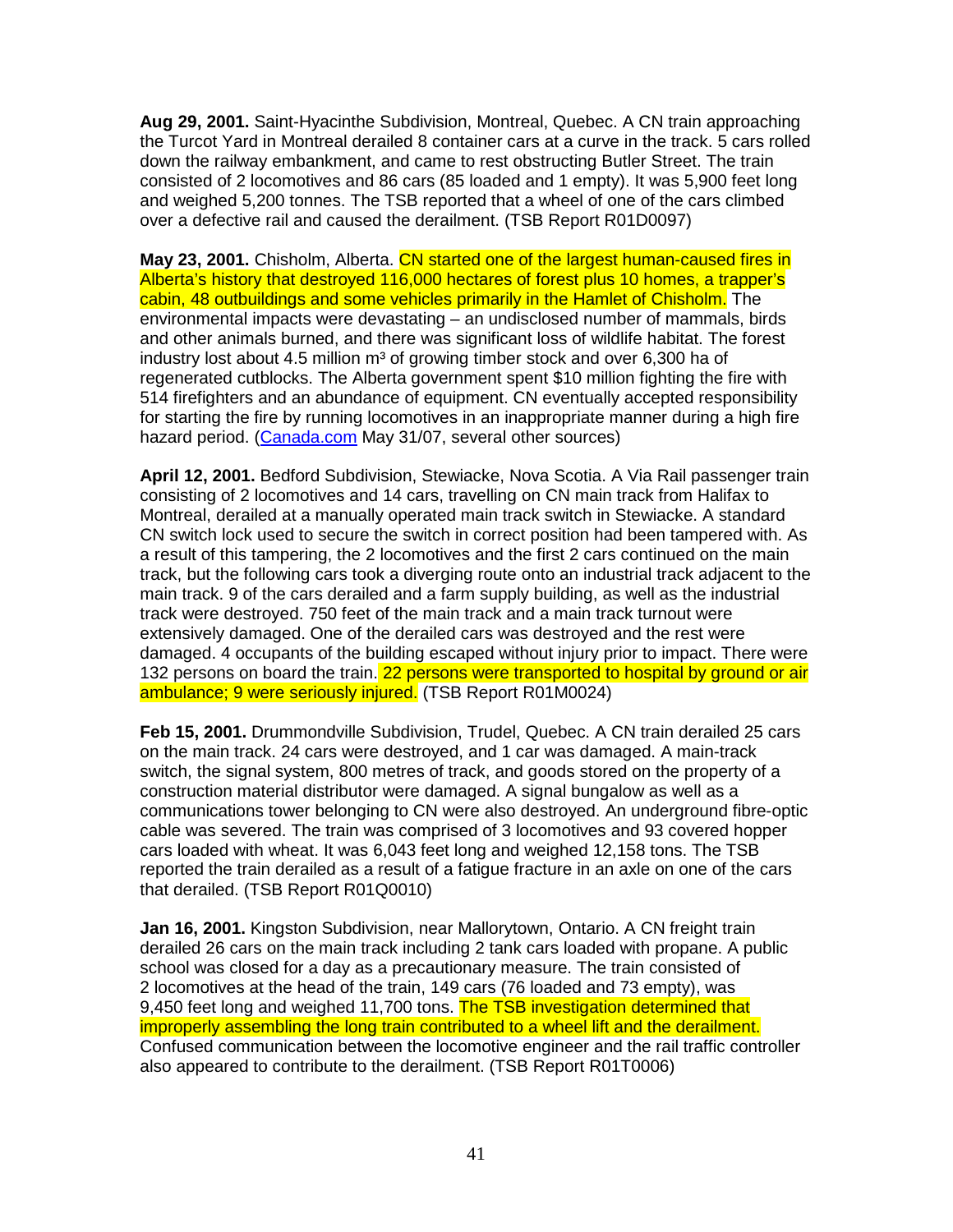**Dec 11, 2000.** Kashabowie Subdivision, Shabaqua, Ontario. A CN freight train derailed 17 cars. The derailed cars included 2 loaded tank cars containing methanol, 1 that had flipped upside down and was damaged, spilling all of its contents, and the other which was leaking methanol from an unloading valve that had opened during the derailment. A total of about 100,000 litres of methanol spilled, most of which entered the Shebandowan River. Methanol is a colourless, flammable and poisonous liquid. Persons living close to the river, downstream, were cautioned not to consume water drawn from wells near the river. Water was not declared free of methanol by local health authorities for almost a month following the spill. The extent of environmental damage to the Shebandowan River's ecosystem was not disclosed. The other derailed cars included 5 loaded cars of grain, 7 empty flat cars and 3 empty box cars. The train comprised 3 locomotives, 59 loaded cars and 27 empty cars. It was 5,400 feet long and weighed 8,500 tons. The TSB reported that emergency brake pressure on a cracked defective rail caused the rail to fail, and resulted in the derailment. (TSB Report R00W0253)

**Dec 10, 2000.** Kingston Subdivision, Marysville, Ontario. A CN train derailed 2 cars in a curve on the main track. 1 of the derailed cars, a bulkhead flat car loaded with lumber, lost its load, blocking the adjacent north main track. The other derailed car was a residue tank car. The train comprised 2 locomotives, 51 loaded and 44 empty cars. It was 6,600 feet long and weighed 8,300 tons. The TSB reported that, in each track curve of the train's journey, the load of lumber shifted slightly laterally, causing the banding around the load of lumber to dig into the corners of the lumber, gradually lessening the degree of securement and allowing even greater movement as the trip progressed. Travelling in an unstable state, the lumber shifted at the curve near Marysville and the unbalanced load caused one or more wheels on the car to lift and derail, destabilizing the trailing tank car which also derailed. (TSB Report R00T0324)

**Dec 9, 2000.** Napadogan Subdivision, Blue Bell, New Brunswick. A CN freight train derailed 7 multi-platform double-stack container cars at a curve on the main track. 36 containers were spread over an area covering both sides of the main track for about ½ km. 11 of the containers were carrying bags of white asbestos (a hazardous material); 2 containers released product onto the right-of-way. A total of 660m of track structure was damaged. The train was powered by 4 locomotives, was 5,700 feet long and weighed 5,200 tons. The TSB reported the derailment occurred due to a rail failure at a curve in the track. (TSB Report R00M0044)

**May 22, 2000.** Saint-Maurice Subdivision, Cressman, Quebec. A CN train derailed 23 cars at a curve on the main track on a bridge over the Saint-Maurice River. Derailed cars included: 13 gondola cars loaded with wood chips, 2 cars loaded with paper, 1 empty hopper car, and 7 tank cars with gasoline residue. 3 of the tank cars with gasoline residue fell into the river. 2 tank cars were punctured, spilling an undisclosed amount of gasoline into the river. The extent of environmental damage was not disclosed. 400 feet of track were destroyed and 2 spans of the railway bridge across the river were heavily damaged. 22 of the derailed cars were damaged and 1 was destroyed. The train consisted of 3 locomotives and 159 cars, including 128 loaded cars, 19 empty cars and 12 tank cars with gasoline or heating oil residue. The train was 9,586 feet long and weighed 15,230 tons. The TSB reported that the derailment was caused by a defective rail in the track curve. (TSB Report R00Q0023)

**May 16, 2000.** Redditt Subdivision, White, Ontario. A CN freight train derailed 19 of its 136 cars along a curve in the main track. 4 of the derailed cars contained dangerous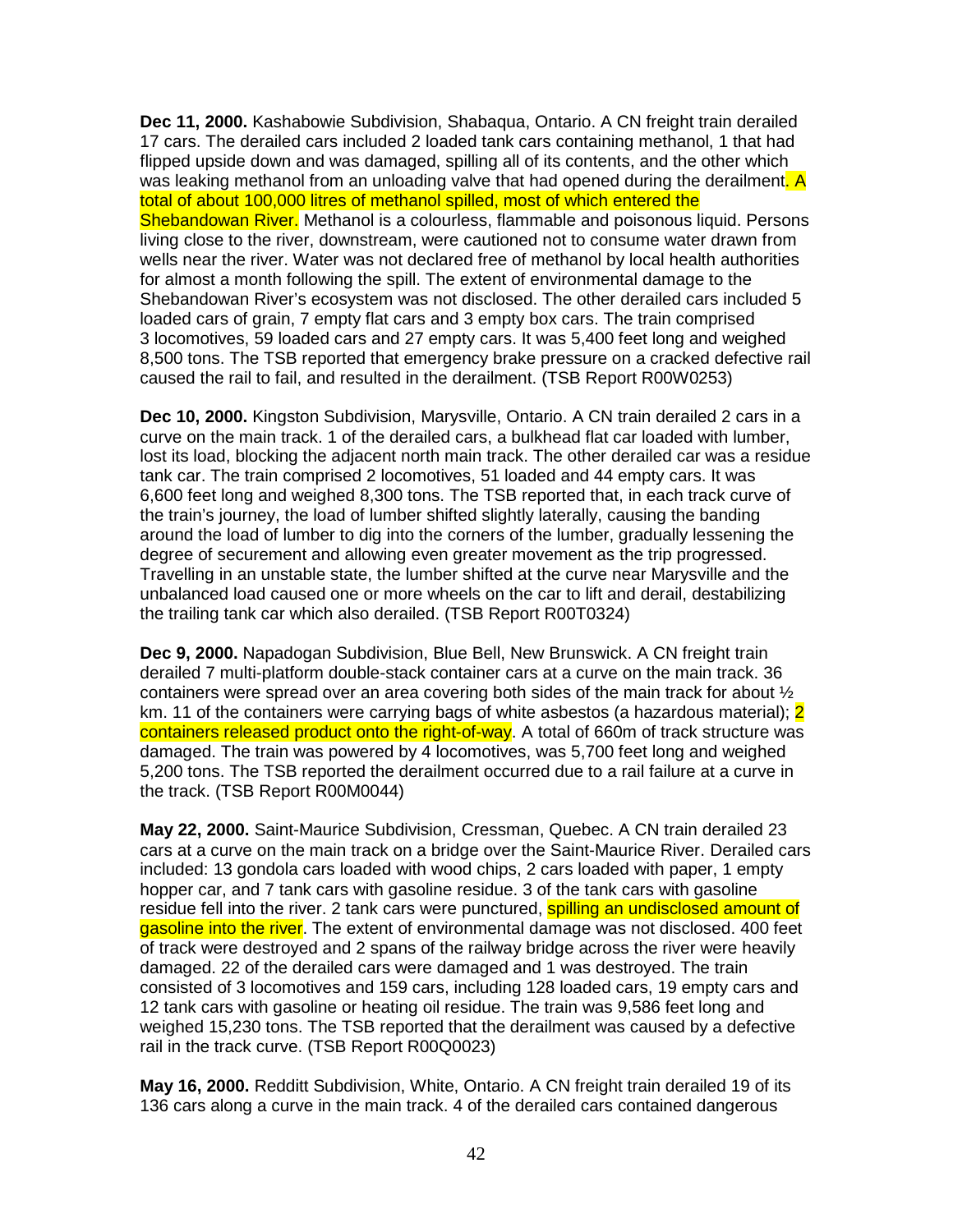goods. The train consisted of 2 locomotives at the head of the train, 136 cars (51 loaded and 85 empty), was 8,800 feet long and weighed 9,440 tons. The TSB investigation determined that, during throttle reduction while in a curve, the train experienced a wheel climb derailment that was a result of a number of factors including *improperly* assembling the train. (TSB Report R00W0106)

**March 10, 2000.** Rouses Point Subdivision, Brossard, Quebec. A CN train derailed 5 cars on the Massena Spur after traveling through a public crossing. 4 cars toppled over on their sides in a ditch; 3 of these contained dangerous goods. 2 of the tank cars were carrying molten naphthalene (a flammable solid), and the third was carrying creosote. The other 2 derailed cars were hopper cars. All 5 derailed cars were damaged. The track was heavily damaged over a length of about 170 feet. The train consisted of 2 locomotives and 11 cars (8 loaded and 3 empty), was about 730 feet long and weighed 1,330 tons. As a precautionary measure, the Brossard Fire Department ordered the evacuation of about 20 people in the area. The TSB reported the train spread the track gauge, and the wheels of the first derailed car dropped inside the rail near the public crossing. The fact that CN had planned to replace the rail ties indicate that CN was aware of track structure problems at this location. (TSB Report R00D0026)

**Dec 30, 1999.** Near Mont-Saint-Hilaire, Quebec. A CN Ultratrain, a petroleum products unit train linking the Saint-Romuald oil refinery with a petroleum depot in Montreal, derailed and collided with another CN Ultratrain traveling in the opposite direction on a neighbouring track. There was a violent explosion and some rail cars burned for more than 4 days, creating a smoke plume about 500m high. The 2 crew members on the train hit by the derailed train were killed. About 350 families had to be evacuated. 2 locomotives and 61 cars were damaged in the accident. About 2.7 million litres of hydrocarbons spilled and caught fire, damaging private property, public property and the environment. The Ultratrain derailed at a broken rail caused by a defective weld, causing the TSB to call into question CN's quality assurance program for rail welds. The quality assurance system in place did not detect the welds that did not meet the company's standards (mismatch between rail ends, absence of a weld tag, weld not entered in the inventory of continuous welded rail [CWR] repairs and adjustments). (TSB Report R99H0010, TSB News Release Sept 26/02)

**Nov 23, 1999.** Kingston Subdivision, Bowmanville, Ontario. A westward CN freight train struck an abandoned tractor-trailer at a farm level crossing. Metal parts from the trucktrailer became entangled under the wheels of the lead locomotive, resulting in the derailment of both locomotives and the following 10 rail cars, 4 of which rolled over onto their side. An eastward Via Rail passenger train struck the debris on an adjacent track and derailed, just before the freight train had come to a halt. The derailing Via train dragged the trailer portion of the truck-trailer for about 700 feet, causing the Via locomotive and the following 5 passenger coaches to derail. The jackknifing passenger train hit the derailed freight train cars. Fuel spilling from the tractor-trailer ignited and a fire started. About 6,800 litres of diesel fuel spilled from the Via locomotive and was also ignited. About 4,550 litres of diesel fuel also spilled from the lead locomotive of the CN freight train. 3 of the derailed freight cars contained liquefied petroleum gas residue and 5 of the derailed freight cars were loaded with butadiene. Minor injuries were sustained by 6 Via Rail employees and 5 passengers. (TSB Report R99T0298)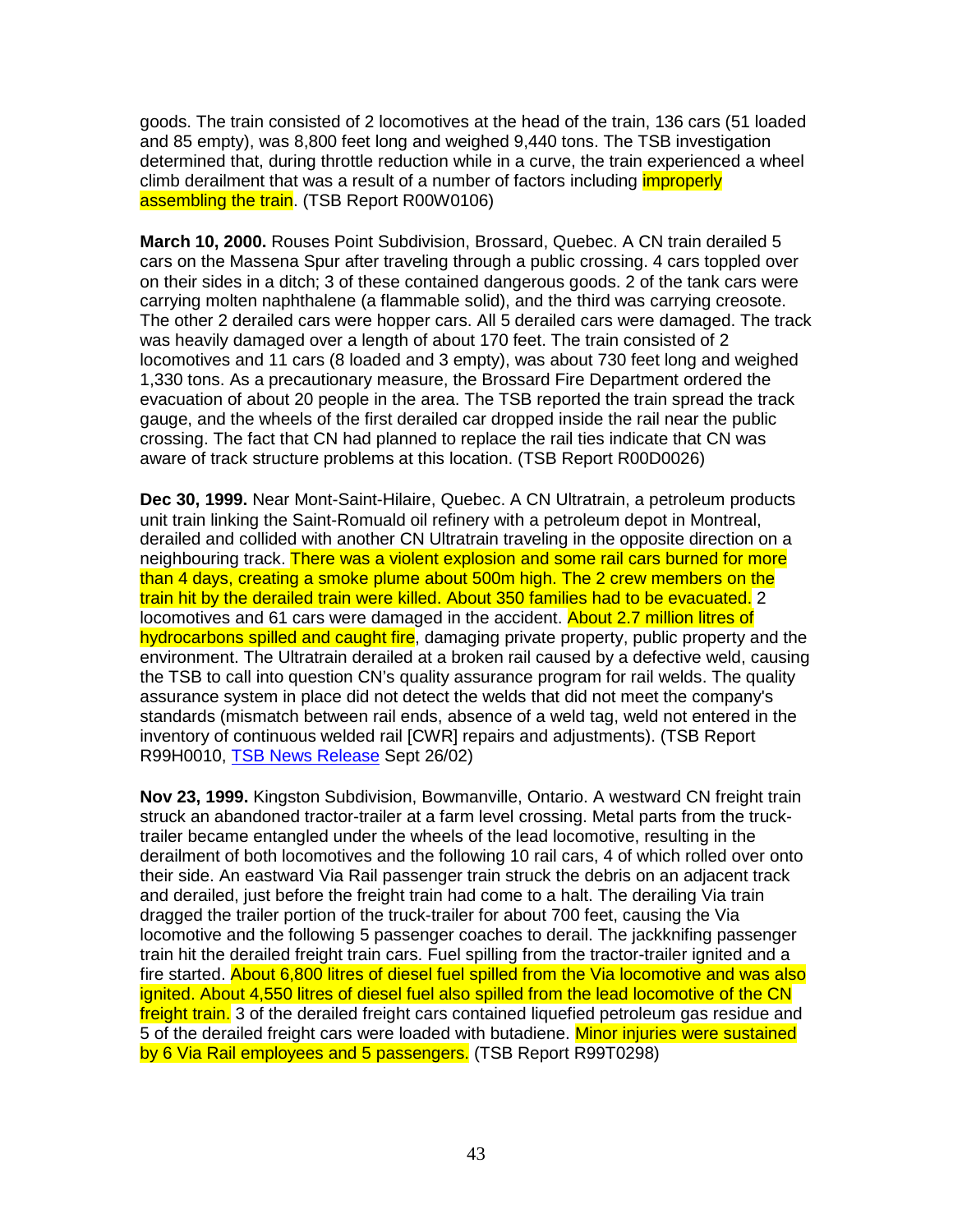**Oct 9, 1999.** Bedford Subdivision, Bedford, Nova Scotia. A CN freight train derailed a locomotive and the first 8 cars. Some of the derailed cars flipped over on their sides and the entire derailment was spread over a distance of about 655 feet. Corn from 2 damaged hopper cars was spread over the derailment site. Over 800 feet of track were damaged. The train comprised 3 locomotives, 64 loaded and 3 empty, and was 4,580 feet long and weighed 4,470 tons. The TSB reported a damaged rail initiated the derailment. (TSB Report R99M0046)

**Sept 23, 1999.** Bala Subdivision, near Britt, Ontario. A CN freight train derailed 26 cars at a curve in the tracks at Mowat, near Britt. The train consisted of 94 cars, 54 of which were tank cars (41 of the 54 were carrying dangerous goods or dangerous good residues). The 26 derailed cars included: 19 tank cars, 2 box cars and 5 hopper cars. Of the 19 tank cars, 1 was a load of liquefied petroleum gas (LPG), 14 had LPG residues, 3 were loaded with anhydrous ammonia, and 1 was empty. The loaded LPG car and 1 of the loaded anhydrous ammonia cars were ruptured, each spilling their product and igniting, causing several fires. The loaded car of LPG exploded, projecting pieces of its tank and jacket in all directions. About 127,000 pounds of LPG and 158,000 pounds of anhydrous ammonia were spilled. A crater in the right-of-way measuring about 2m deep, 3m wide and 15m long was created by the LPG fire and subsequent violent rupture of the tank, which destroyed the roadbed and altered the physical state of the soils and other materials in the area. A box car immediately west of the LPG tank was crushed and bent 90°. About 600 feet of main track and sidi ng were destroyed, the turnout for the siding at Mowat required extensive repairs, and the nearby public crossing required minor repairs. 18 of the derailed cars were damaged, and 8 cars were destroyed. The adjacent trees, other vegetation and earth were scorched black and killed for a radius of about 200 feet by the fire ball and chemical releases. CN employees at the Mowat siding, 3 local woodcutters and 2 hunters located downwind of the accident site were evacuated due to the toxic fumes. An Ontario Provincial Police officer, a local woodcutter, and two firemen suffered minor injuries as a result of contact with ammonia vapours. The TSB reported on many deficiencies as contributing to the derailment including: deficiencies in track gauge and alignment, and improper track condition for freight train speeds they were traveling. The TSB also reported that older-design, belowstandard and defective construction of tank cars contributed to the magnitude of the ensuing fires. The total extent of environmental damage, including to the adjacent Little Key River and shoreline, was not detailed in the TSB investigation report. (TSB Report R99T0256)

**Aug 27, 1999.** Kingston Subdivision, Wesco Spur, Yard CB, Cornwall, Ontario. A CN crew was performing switching operations in the yard when 6 tank cars ran away on one of the tracks. The cars rolled for 475 feet and struck the stop block at the end of the track. 1 car derailed and its tank was punctured. About 5,000 gallons of product, a class 3 combustible liquid, spilled onto the ground. About 2,000 gallons seeped into the ground or flowed into the sewer system. The soil contaminated by the liquid was collected and hauled away for treatment. The extent of environmental damage was not disclosed. Cornwall police and firefighters immediately set up a 1,000-foot safety perimeter and evacuated customers and staff from nearby businesses. The TSB reported the evacuation caused inconvenience and economic losses for nearby businesses. (TSB Report R99D0159)

**Aug 15, 1999.** Clearwater Subdivision, Messiter, British Columbia. A CN freight train derailed 40 cars of a 100-car grain train. 2 of the derailed cars rolled into the North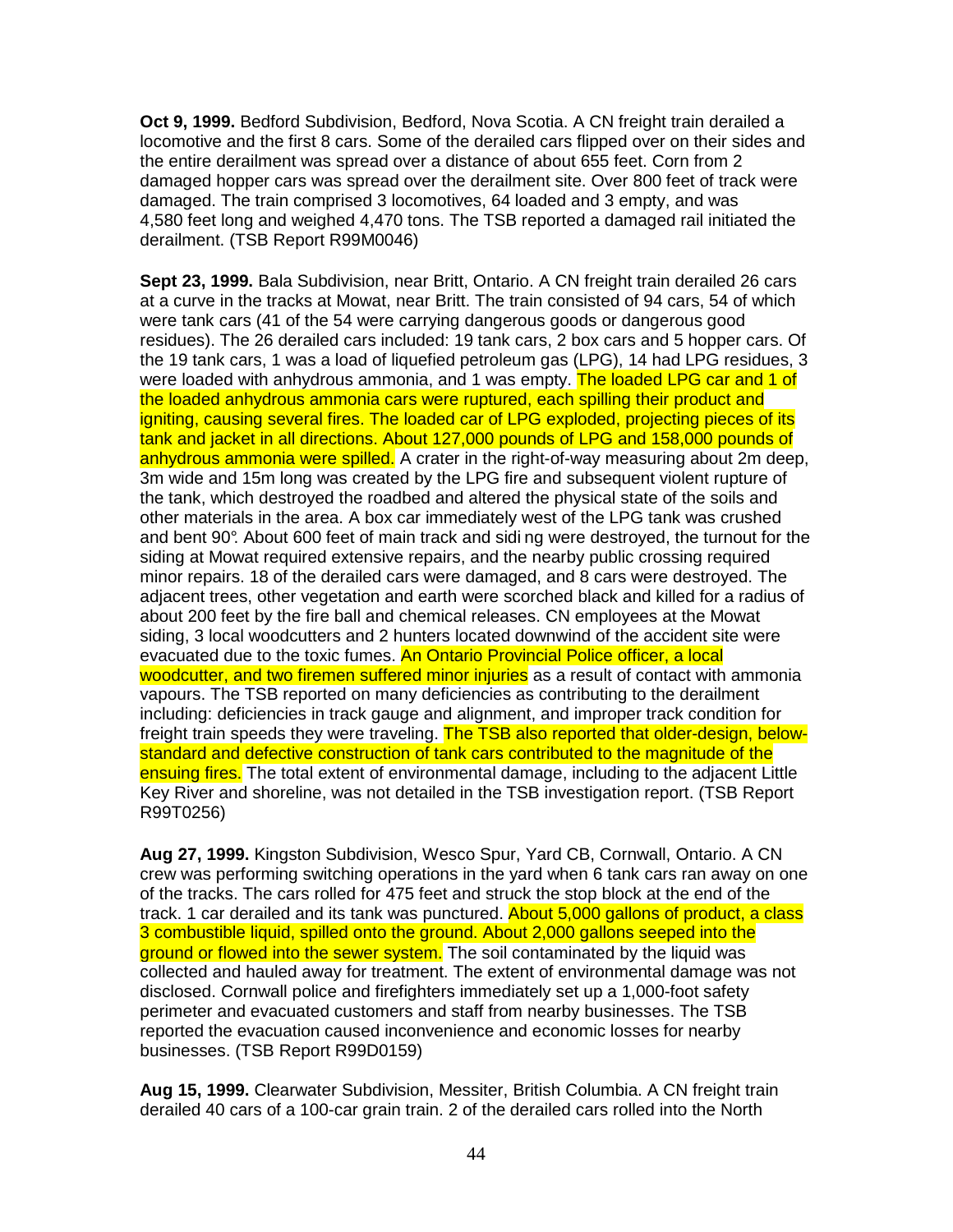Thompson River. About 5,000 tons of mixed grains were spilled over the right-of-way and in the river. Most of the 40 cars sustained extensive damage. About 1,500 feet of track were destroyed and an additional 3,000 feet were damaged. The train was powered by 2 locomotives, was 5,900 feet long and weighed 11,800 tons. The extent of environmental damage to the Thompson River and bank was not disclosed. The TSB reported a defective wheel caused the derailment. (TSB Report R99V0141)

**July 14, 1999.** Kingston Subdivision, Morrisburg Station, Ontario. 16 CN cars derailed in front of the station. (Colin Churcher's Railway Pages)

**April 23, 1999.** Chatham Subdivision, Thamesville, Ontario. A Via Rail passenger train travelling east on the north main track hit an open switch, causing it to tip over and collide with stationary CN cars full of ammonium nitrate on an adjacent yard track. All 4 passenger cars and the locomotive of the passenger train derailed as well as 4 of the stationary cars. The 2 crew members in the locomotive cab were killed. 77 of the 186 passengers and crew on board were treated at the hospital. 4 people were admitted with serious injuries. About 50m of main track and 100m of the adjacent yard track were destroyed. The locomotive was damaged beyond repair and the leading 2 passenger cars sustained substantial damage. A December 18, 2012 version of the TSB investigation report identified safety deficiencies relating to the level of defenses associated with the Occupancy Control System method of train control, particularly in "dark territory," where trains are not always provided with sufficient advance warning of reversed main track switches, and to the storage of dangerous goods in rail cars for prolonged periods of time at locations adjacent to main tracks. The TSB also pointed out the need to eliminate some passenger safety hazards in a timely fashion. (TSB Report R99H0007)

**April 13, 1999.** Montmagny Subdivision, Bégin, Quebec. A CN petroleum product unit train derailed 10 tank cars loaded with gasoline on the main track. Some cars flipped over on their sides and 1 car completely toppled over landing on its top. About 230 litres of gasoline were spilled into Les Quarante Lacs (Forty Lakes), causing undisclosed environmental damage. The 10 derailed cars were damaged, as was another car which did not derail. 450 feet of track were destroyed, and another 300 feet of track were damaged. The TSB reported soft subgrade and a cluster of rotten ties as causing the derailment. Confusion of responsibilities among 3 acting inspectors may also have contributed to the derailment. (TSB Report R99Q0019)

**Feb 6, 1999.** Ruel Subdivision, Neswabin, Ontario. A CN freight train derailed 21 cars. The derailed cars included a tank car loaded with liquefied petroleum gas and 2 tank cars loaded with flammable benzene and dicyclopentadiene. 1 of the tank cars with the benzene mixture was punctured resulting in a fire and a total loss of product. The liquid benzene and some lumber that was strewn about the derailment site fuelled a fire that burned for several days. 16 of the 21 derailed cars were destroyed, including 3 tank cars that were involved in the post-derailment fire. 4 cars were damaged. A power switch and dwarf signal, and 500 feet of track were destroyed. In the main derailment area, 4 telephone poles were destroyed. Another power switch and a hot box detector were damaged. Total property damage exceeded \$1.5 million. The TSB reported a roller bearing on one of the cars overheated and seized, resulting in an axle fracture and the derailment. Unclear lines of authority and communication failures regarding the Wayside Inspection System (WIS) were cited by the TSB as contributing to the derailment. The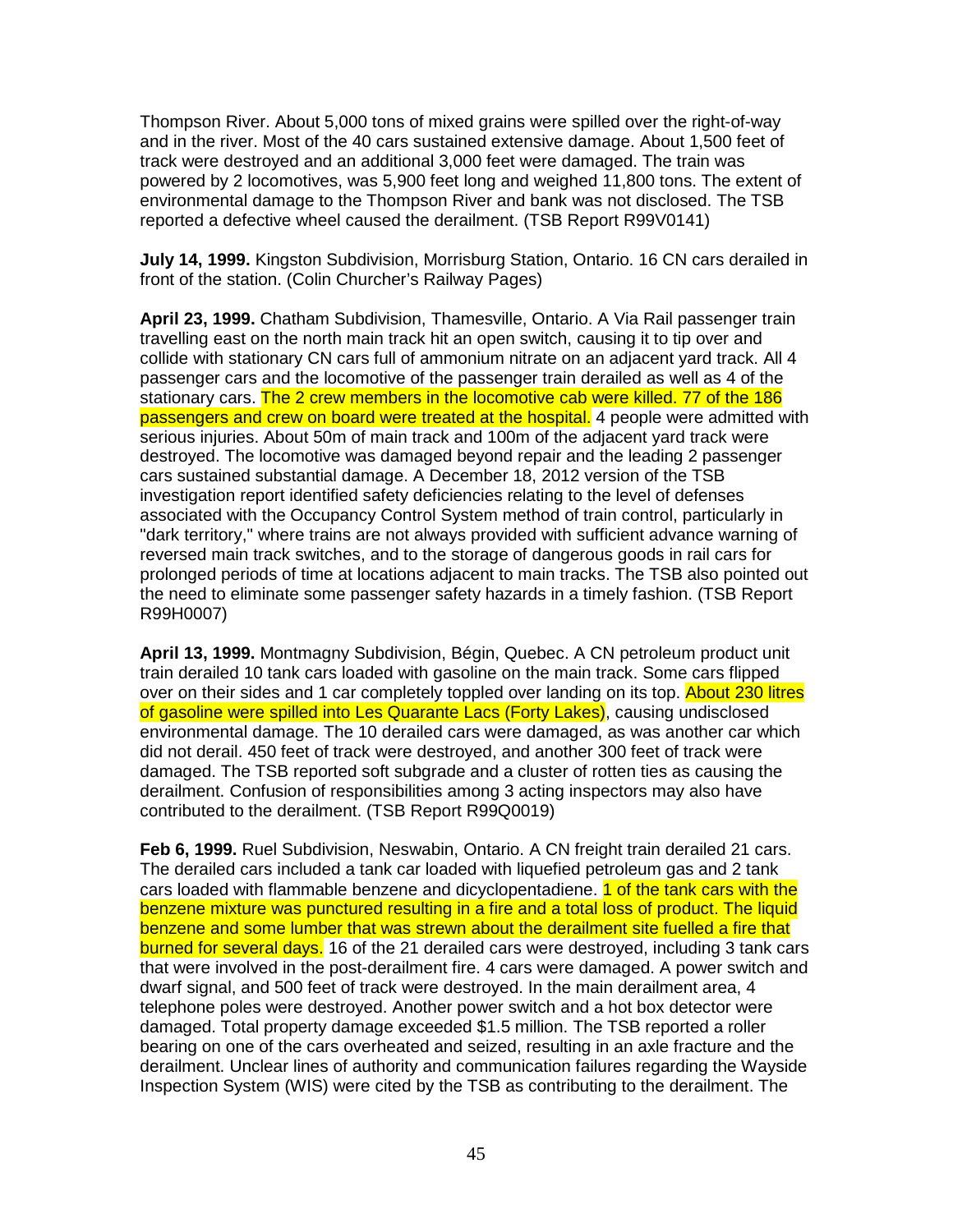TSB also reported Transport Canada has no national program to audit and monitor WISs, to ensure the safety of operating trains. (TSB Report R99T0031)

**Jan 31, 1999.** Albreda Subdivision, Jasper, Alberta. A CN runaway train on the main track entered the rail yard in Jasper and collided head on with a stationary CN train. 5 locomotives and 11 cars derailed. The 3 locomotives and 2 cars on the runaway train were extensively damaged, as were the 2 locomotives and 1 car on the stationary train in the yard. The collision damaged about 520 feet of track and 4 switches. The conductor of the runaway train received minor injuries. The TSB reported the extreme blowing snow conditions during the accident rendered the air brake system ineffective, and the crew was unaware of the condition of the dynamic braking system. The crew of the runaway train was apparently fatigued which may have affected their performance. (TSB Report R99E0023)

**Nov 26, 1998.** Halton Subdivision, MacMillan Yard, Concord, Ontario. A CN train derailed 3 tank cars loaded with anhydrous ammonia. 1 of the tank cars rolled down a 20-foot embankment and another tank car flipped over on its side. 1 of the tank cars was damaged and spilled anhydrous ammonia. The yard was evacuated and the public roadways in the area, including Highway 7, were closed for about 5 hours. The TSB reported the train derailed as a result of 2 rail breaks caused by surface and sub-surface cracking, the wear exceeding CN's allowable limits. The Board identified a safety deficiency relating to the maintenance standards and practices. (TSB Report R98T0292)

**Sept 24, 1998.** Mont-Joli Subdivision, Mont-Joli, Quebec. 25 cars from a CN train rolled downhill uncontrolled on the main track of the Matapédia Railway Company (MRC), and collided with 4 MRC yard locomotives standing on the main track in front of the station at Mont-Joli. The CN crew thought they had secured their locomotives on a grade, then left their train and went to the station to complete some paperwork. Then, both CN and MRC employees heard a loud noise. When they looked out, they realized the CN train had rolled down the hill and crashed into the MRC locomotives. 5 rail cars were damaged, 2 rail cars were destroyed, and 4 yard locomotives and several hundred feet of main and yard tracks were damaged. A tank car, which was crushed and opened by the impact, spilled some residual product into the parking lot and onto the street. A commercial truck carrying cylinders of compressed gas was crushed. The employees in the vicinity of the station immediately left. The derailed cars came to rest close to commercial and residential properties in the centre of the town. 4 automobiles parked in the station parking lot were destroyed by the derailed rail cars. There was extensive damage to the station platform, and several hundred feet of main and yard tracks, including 78 feet of rail and 34 railway ties that required replacing. The police later determined that, once the CN crew left their train unattended, 2 boys had walked over to the train and released the brakes on most of the 25 parked rail cars, causing the train to roll downhill. (TSB Report R98M0029)

**March 1, 1998.** Kingston Subdivision, Lyn, Ontario. 8 CN cars derailed, 2 of which carried dangerous goods – ethylene refrigerated liquid and alkylamines. The train derailed at a track crossover. The train was pulled by 2 locomotives and was 7,482 feet long and weighed 5,866 tons. The TSB investigation determined the derailment occurred when a rail car wheel climbed over a defective switch that was severely chipped. Proper track maintenance and inspection practices had not been followed. (TSB Report R98T0042)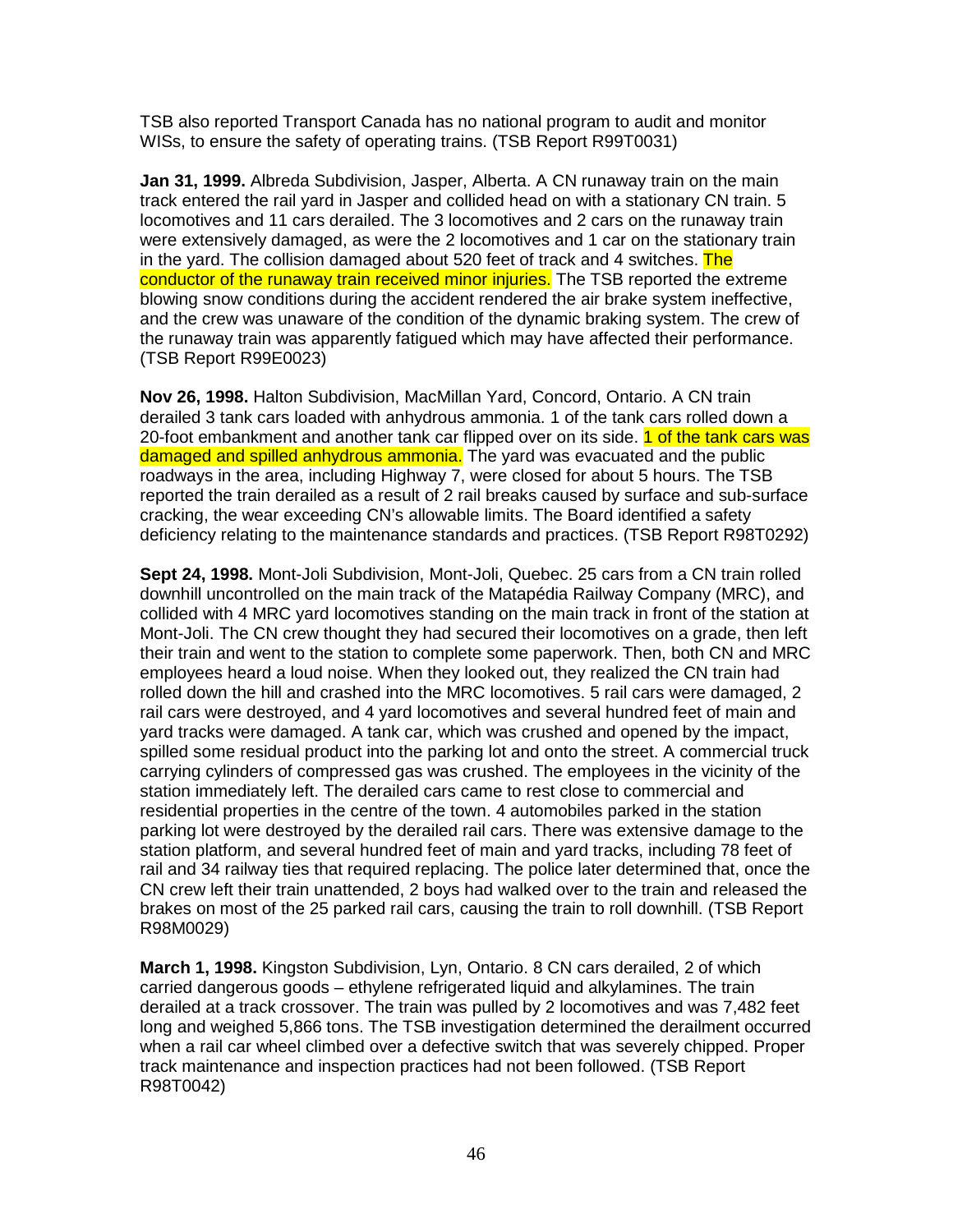**March 1, 1998.** Edson Subdivision, near Obed, Alberta. A moving CN train collided with the tail end of a stationary CN train. The lead locomotive from the moving train and the last car from the stationary train derailed and were extensively damaged. The 2 crew members in the lead locomotive of the moving train were seriously injured, and were taken from the scene by ambulance. The moving train was powered by 2 locomotives and was hauling 20 loaded and 33 empty cars. It was 3,140 feet long and weighed 3,490 tons. The stationary train consisted of 4 locomotives and 100 loaded cars. It was 6,140 feet long and weighed 13,850 tons. The TSB reported the collision occurred because the crew of the moving train did not maintain adequate vigilance and miscalculated how far away the stationary train was located. (TSB Report R98C0022)

**Nov 24, 1997.** Diamond Subdivision, Carrier, Quebec. While a CN train was proceeding from a stop signal at a siding, a tank car loaded with sulphuric acid split open, spilling its entire contents. The extent of environmental damage was not disclosed. The TSB determined that the tank car had been fabricated with a gap and missing butt weld, in variance with approved design drawings, and that it fractured under normal service loading at a pre-existing crack. The TSB has pointed out many times to CN and Transport Canada the risks associated with the frequent inferior construction of tank cars that carry dangerous goods, including oil and other hazardous products. (TSB Report R97D0253)

**May 6, 1997.** Kingston Subdivision, Coteau-du-Lac, Quebec. A CN train dropped into a depression in the subgrade on the main track and derailed 2 locomotives and 12 freight cars. The lead locomotive toppled over on its side. The fuel tanks on both locomotives were punctured and about 12,000 litres of diesel fuel spilled into the Rouge River which was only 10m from the railway tracks. Although emergency personnel placed booms and absorption materials in the river, very little diesel fuel (1,000 litres) was recovered. The extent of environmental damage, especially to the river and the river shoreline, was not disclosed. 2 crew members were injured. The train consisted of 2 locomotives and 19 loaded cars. It was 1,060 feet long and weighed 1,000 tons. The 2 locomotives and 12 freight cars were damaged, and about 270 feet of track were destroyed. The TSB reported the derailment occurred because the subgrade collapsed under the moving train as a result of weak, water-saturated clays in and around the embankment. The Board was concerned that CN maintenance and inspection employees were not apparently sensitive to the hazards posed by unusual events in bodies of water adjacent to railway embankments. The TSB also reported that locomotive fuel tanks are particularly prone to puncture and spilling of diesel fuel at derailment. (TSB Report R97D0113)

**March 27, 1997.** Ashcroft Subdivision, Conrad, British Columbia. A CN train travelling from Boston Bar to Kamloops encountered a large railbed depression and derailed on the main track near Conrad. Both crew members were killed. 2 locomotives, 14 freight cars and about 1,200 feet of main track and siding were destroyed. Loaded open hopper sulphur cars stored on an adjacent siding were hit and also derailed, and some of these cars overturned and spilled their contents. Fuel spilled from the derailed locomotives and ignited. The resulting fire engulfed the derailed equipment and scattered container contents. The fire was finally extinguished March 28. Fire again erupted around the locomotives March 29 and took several hours to extinguish. The TSB ascertained that improper drainage of run-off from the adjacent Trans-Canada Highway contributed to destabilizing the railway subgrade which then collapsed, causing the derailment. (TSB Report R97V0063)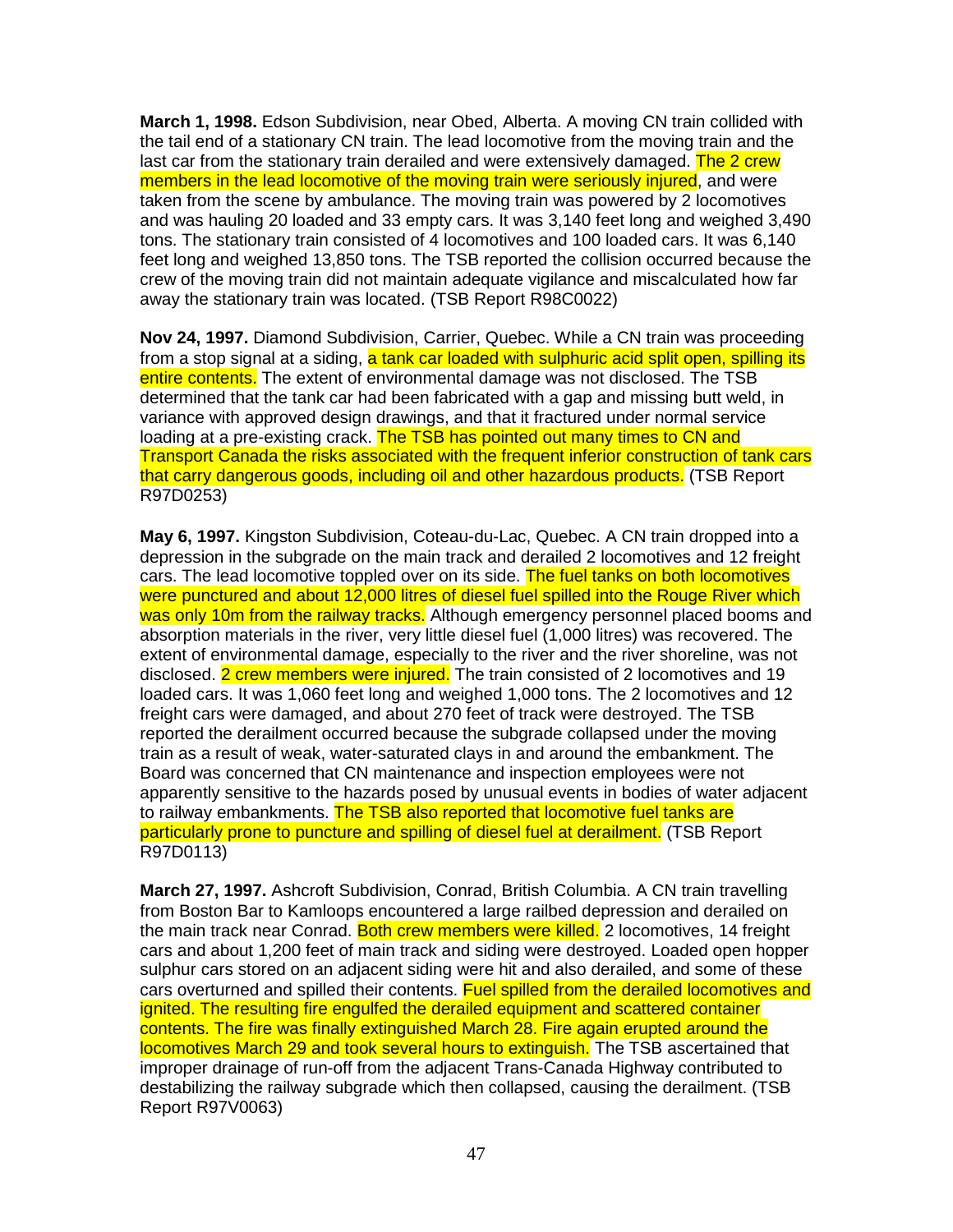**Aug 12, 1996.** Edson Subdivision, east of Edson, Alberta. All 3 occupants in the lead locomotive of a CN freight train were fatally injured when their train, which was travelling about 54 mph on the main track, collided head-on with 20 runaway cars moving toward them at about 30 mph. The runaway cars had been left on a track in the Edson Yard with their hand brakes on, which eventually failed to hold them, causing them to move onto the main track uncontrolled. The TSB reported that, for the years 1991 to 1996, 190 runaways were reported to the TSB and in spite of repeated warnings and recommendations issued by the TSB, the problem persisted. This particular runaway situation, which ended in 3 deaths, triggered a TSB investigation with wider scope and depth. Consequently, the TSB raised serious questions about the effectiveness of standard railway operating rules, rail traffic control systems, rail safety regulatory overview, and CN's safety management programs. (TSB Report R96C0172)

**July 2, 1996.** Aberdeen Subdivision, North Battleford, Saskatchewan. A CN train was unintentionally diverted onto a spur track, and collided head-on with a stationary and uncrewed CN freight train. The locomotives of both trains were extensively damaged, and 10 freight cars derailed. The **locomotive engineer was injured** when he jumped from the train. The moving train consisted of 3 locomotives and 88 loaded cars. It weighed 10,000 tons and was 6,500 feet long. The TSB determined that the switch for the spur track was inadvertently left in the reverse position. The train was also travelling at an excessive speed, according to the TSB. (TSB Report R96W0171)

**April 24, 1996.** Hagersville Subdivision, Nanticoke, Ontario. A CN train crew was switching at the Esso oil refinery near Nanticoke, when 5 tank cars went out of control. The cars rolled southward about 2 miles, crossed over 2 public road crossings and through the Ontario Hydro thermal generating plant building. The cars continued another 600 feet to the end of the track where the 2 leading cars derailed. 1 derailed car contained sulphuric acid and the other derailed car that flipped over on its side contained sulphuric acid residue. Both derailed cars were damaged. There was substantial damage to private property, including a car mover which had been standing on the track in the Ontario Hydro building. It was pushed ahead of the runaway cars to the end of the track and was destroyed. The entrance gate to Ontario Hydro's property was also destroyed. There was damage to CN's track. The TSB determined the tank cars rolled away and derailed because they were not securely coupled during a switching operation. (TSB Report R96T0137)

**March 11, 1996.** Sussex Subdivision, River Glade, New Brunswick. A CN train derailed 22 freight cars on the main track. 16 of the derailed cars were tank cars loaded with various dangerous goods including gasoline, butane and fuel oil. About 455 litres of gasoline spilled from 1 tank car and butane was released into the atmosphere from 2 leaking pressure tank cars. As a precautionary measure, 8 residents in the area were evacuated. The extent of environmental damage was not disclosed. About 400 feet of track were destroyed and about 1,000 feet of track were extensively damaged. 18 derailed cars were destroyed, and the remaining 4 were damaged. The train was powered by 3 locomotives and was hauling 27 loaded cars, 17 empty cars and 9 residue cars. It was 3,200 feet long and weighed 3,500 tons. The TSB determined that a defective rail led to the derailment. (TSB Report R96M0011)

**March 10, 1996.** Saint-Maurice Subdivision, Dix, Quebec. A CN freight train derailed 27 cars. 4 of the derailed cars were residue cars, 2 contained gasoline residue and the other 2 contained diesel fuel residue. 4 of the derailed loaded gondola cars were dug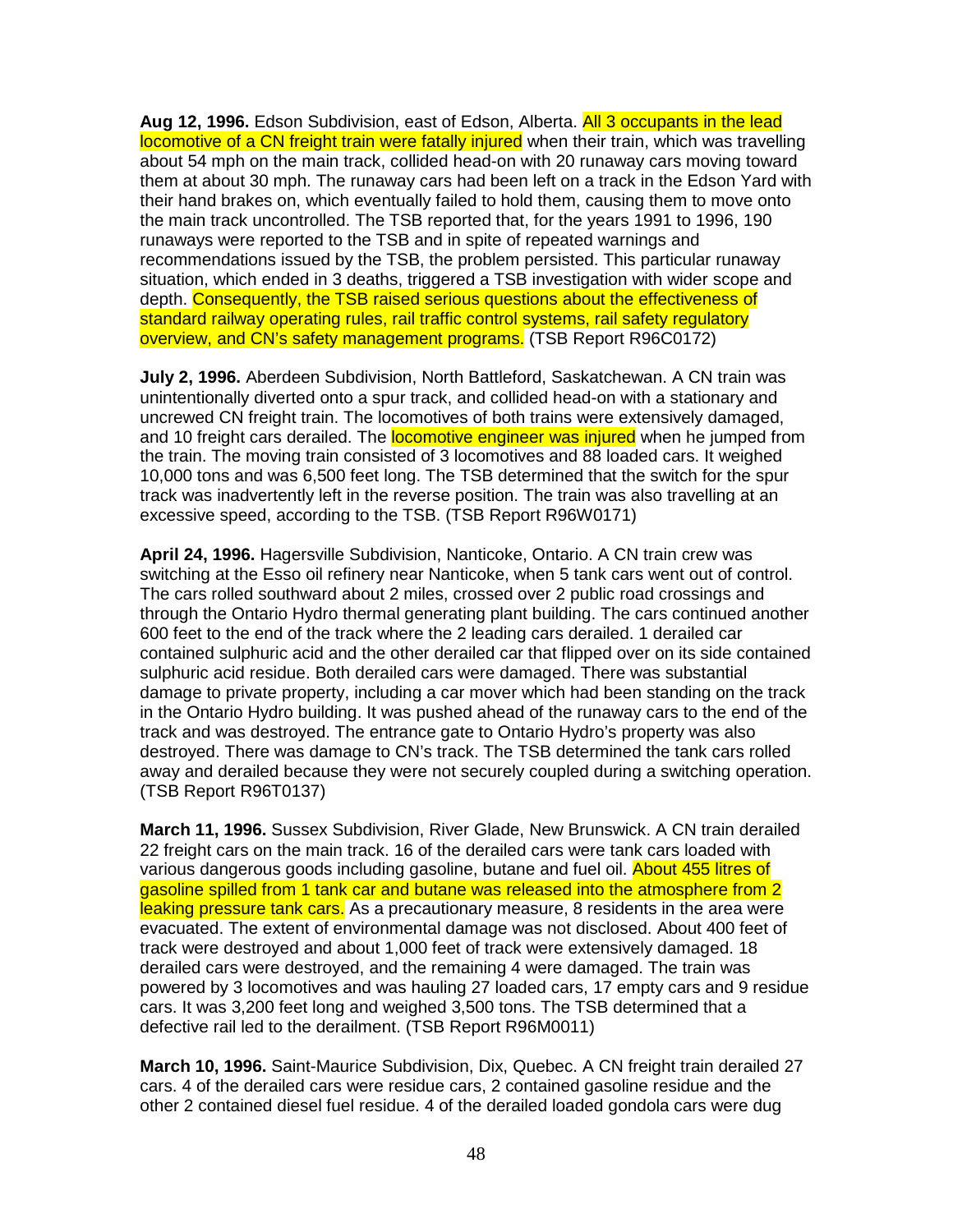into the subgrade and several other cars were piled on top of the gondola cars. The ore concentrate from the gondola cars spilled over the subgrade and covered the tracks. At least 1 of the derailed cars came to rest on a bridge deck. The bridge deck was destroyed and the girders were extensively damaged. The train consisted of 3 locomotives and 76 cars. It was 4,526 feet long and weighed 7,394 tons. The TSB was not able to determine the cause of the derailment because key rail car components and pieces of rail were missing. (TSB Report R96D0035)

**March 6, 1996.** Halton Subdivision, MacMillan Yard, Toronto, Ontario. A remote controlled CN train collided with a standing CN train in the yard, derailing 7 cars. 4 of the derailed cars rolled down a small embankment onto a paved yard roadway. A tank car loaded with ethylene oxide flipped upside down and came to rest on its top, and was extensively damaged. 2 tank cars containing petroleum product residue also derailed, 1 of them knocked over on its side. Because of the upside down tank car with flammable and toxic contents, emergency procedures were implemented. 2 yard locomotives and 7 cars were damaged, some of them extensively. About 250 feet of track and 1 crossover switch were damaged. The TSB determined that the derailment occurred because the crew running the train by remote control lost sight of the head of the train in an unsafe part of the yard. (TSB Report R96T0080)

**Feb 27, 1996.** Bécancour Subdivision, near St. Grégoire, Quebec. 59 cars from a CN train that had been left on the main track, standing unattended with no hand brakes applied, rolled away unnoticed for about 4,000 feet and struck another CN train on the Lama Warehouse Spur. The impact derailed 1 locomotive and 13 cars, 11 of which were tank cars containing dangerous goods residue. The locomotive and 2 tank cars containing caustic soda (corrosive substance) residue were knocked on their sides; and 7 other tank cars containing caustic soda residue, 2 containing chlorine (poisonous gas) residue and 2 box cars also derailed. A fuel tank on the overturned locomotive was punctured and spilled about 9,000 litres of diesel fuel. The extent of environmental damage was not disclosed. 1 box car was destroyed, 1 locomotive and 7 cars were extensively damaged, and 6 cars were damaged. About 200 feet of track were destroyed. 1 crew member was seriously injured. The runaway train weighed 3,600 tons and was 3,000 feet long. The TSB determined that the air brakes on the 59 runaway cars were accidentally released when the cars were uncoupled. Unfortunately, hand brakes had not been applied to any of the cars. (TSB Report R96D0029)

**Jan 31, 1996.** Joliette Subdivision, Charette, Quebec. 2 CN trains carrying dangerous goods residue cars collided. 2 box cars were destroyed, and 1 locomotive, 2 box cars and 1 flat car were extensively damaged. One of the trains comprised 2 locomotives, 60 loaded cars and 6 residue cars. The train was 3,980 feet long and weighed 6,770 tons. The other train consisted of 2 locomotives, 8 loaded cars, 28 empty cars and 3 residue cars. It was 2,200 feet long and weighed 1,830 tons. The TSB reported that the crew in the train that caused the collision and derailment should have used the automatic brake as well as the independent brake to stop their train. (TSB Report R96D0018)

**Jan 11, 1996.** Allanwater Subdivision, near Armstrong, Ontario. Opposing CN hi-rail vehicles collided in a curve. The driver of 1 of the vehicles sustained serious injuries in the collision. The driver of the other vehicle sustained minor injuries after jumping from the vehicle prior to impact. The TSB determined that the opposing hi-rails, travelling in an area of restricted sight-lines and frosty rail conditions, were operated at excessive speeds that did not permit them to stop before colliding. (TSB Report R96T0008)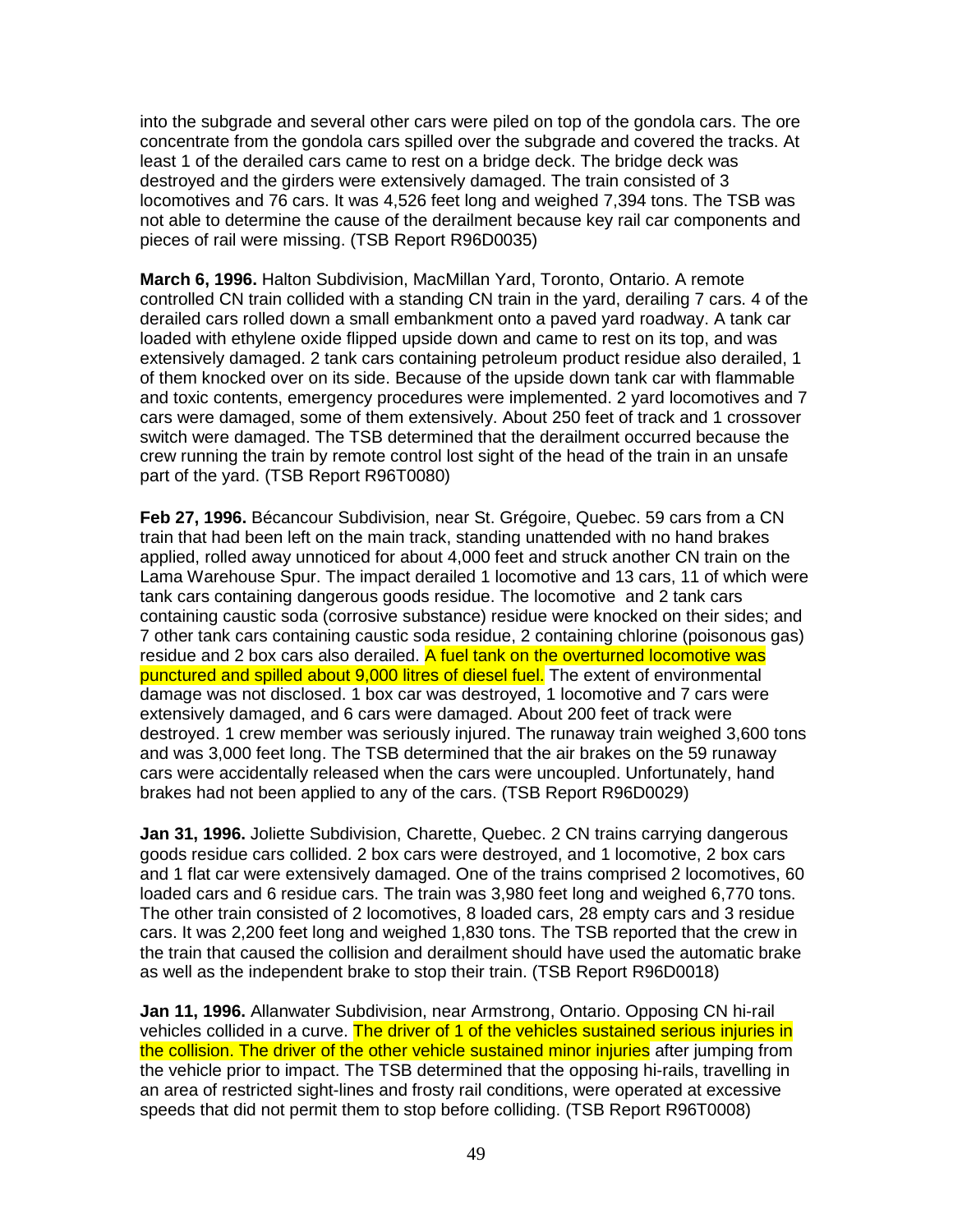**Dec 14, 1995.** Pelletier Subdivision, Edmundston, New Brunswick. A group of unattended freight cars recently uncoupled from locomotives in the Edmundston Yard rolled away uncontrolled for about 4,800 feet through a main track switch. They came to a stop with about 15 cars standing on the main track. A switch that the cars had rolled through onto the main track was damaged. The TSB reported the cars were not properly secured (hand brakes not applied) when the locomotives were uncoupled, which resulted in the cars running away downhill uncontrolled. (TSB Report R95M0072)

**Nov 5, 1995.** Sprague Subdivision, Symington Yard, Winnipeg, Manitoba. A remotely controlled CN train in the yard separated, which led to the derailment of 1 locomotive and 12 cars. The derailed cars fouled the adjacent track and were struck by another remote-controlled CN train, derailing 2 locomotives, 2 booster units and 6 cars from that train. 12 cars were destroyed, and 1 locomotive and 1 car were damaged from one of the remote controlled trains. 1 car was destroyed and 2 locomotives, 2 booster units, and 5 cars were damaged from the other remote controlled train. Some of the derailed cars toppled over on their sides and were piled on top of one another. About 600 feet of track were damaged. The TSB determined that, in both accidents, the remote control operating system did not provide the operators with safeguards and technology sufficient to ensure the safe operation of their respective trains. (TSB Report R95W0291)

**Aug 20, 1995.** Dundas Subdivision, Brantford Yard, Brantford, Ontario. A CN train derailed 3 tank cars loaded with dangerous goods (butane) in the yard. The residents of 9 nearby homes were evacuated as a safety precaution. The TSB reported the derailment was a result of the conductor not being positioned properly to control the train being shoved into the yard tracks. He also miscalculated the number of cars that would fit on a particular yard track. (TSB Report R95T0262)

**June 23, 1995.** Saint-Laurent Subdivision, Taschereau Yard, Saint-Laurent, Quebec. A CN train collided with another CN train in the yard. 1 employee was injured. The TSB determined the collision was caused by the crews from the 2 trains receiving simultaneous permission to use the same track in opposing directions (toward one another). They were both operating at speeds that did not allow them to stop as they approached one another. The TSB has repeatedly suggested that the Canadian Rail Operating Rules build in a speed safety margin to account for trains that are approaching one another. (TSB Report R95D0097)

**June 21, 1995.** Cran Subdivision, La Doré, Quebec. A CN freight train derailed 4 locomotives and 8 cars at a washout. About 31,800 litres of diesel fuel were spilled from the derailed locomotives. The extent of environmental damage was not disclosed. 3 cars were destroyed, and 4 locomotives and 5 cars were extensively damaged. About 700 feet of main track were destroyed. The train consisted of 4 locomotives, 3 loaded cars and 57 empty cars. It was 3,800 feet long and weighed 2,300 tons. The TSB determined the derailment was caused by a washout of subgrade and ballast resulting from a sudden surge of water from a breached beaver dam at Sarry Lake. The train was also traveling above the maximum permissible speed just before the derailment. (TSB Report R95D0093)

**June 6, 1995.** Saint-Laurent Subdivision, Langelier Spur, Saint-Léonard, Quebec. A locomotive was pushing a tank car toward a public crossing when the train hit a tractortrailer. The conductor and trainman were riding on the platform at the leading end of the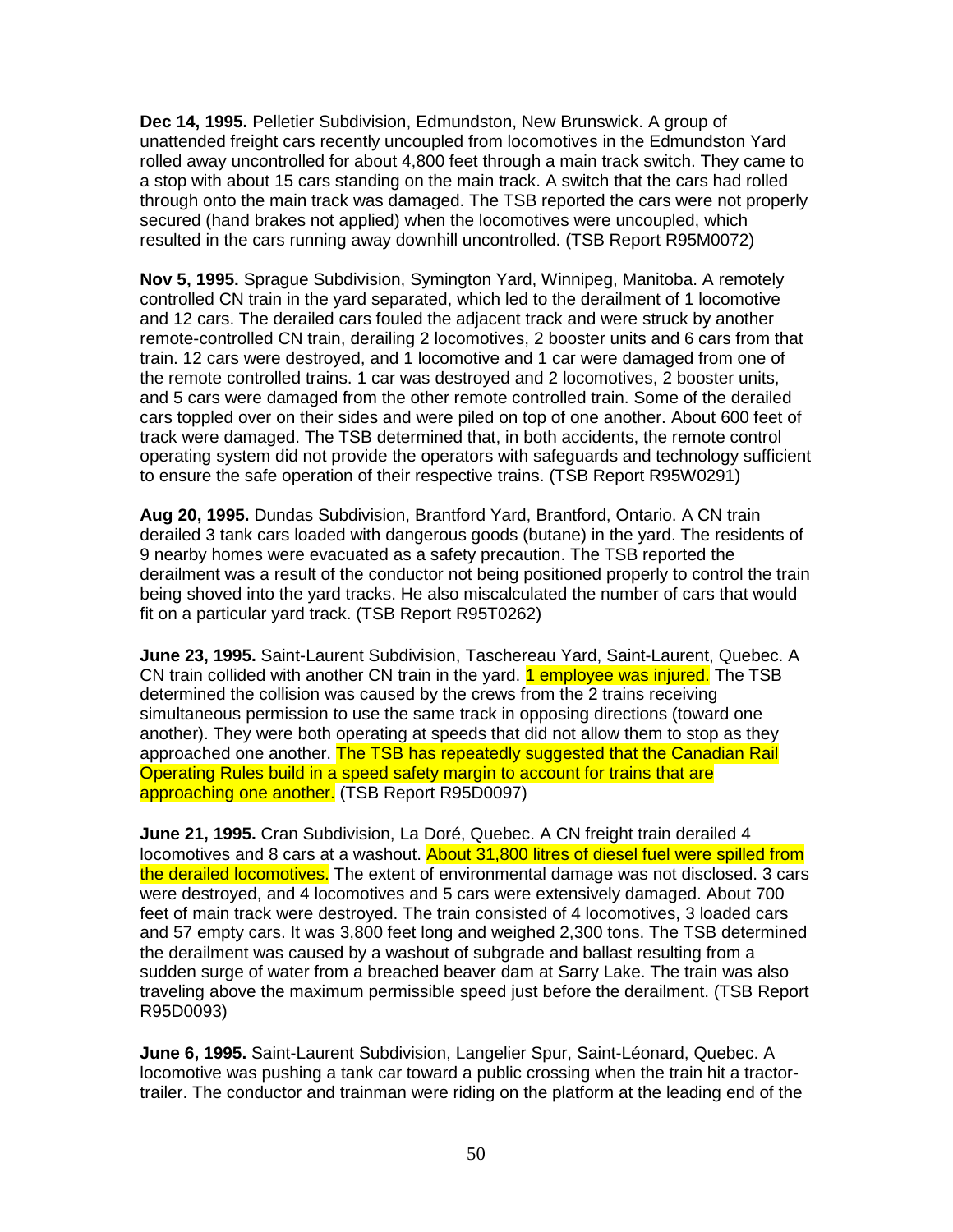tank car. Although some hand gestures were made by the trainman as the tractor-trailer approached the crossing, no one got off the train to flag and stop the truck, as required. The conductor got caught between the train and the tractor-trailer and was fatally injured. The TSB reported the collision resulted when the train crew elected not to stop and flag traffic from the ground. The absence of a flagman at the crossing permitted the tractor-trailer to approach the crossing without stopping. Ambiguous hand gestures from the trainman interpreted by the tractor-trailer driver as an indication to proceed rather than stop also contributed to the accident. (TSB Report R95D0081)

**April 6, 1995.** Napadogan Subdivision, Napadogan, New Brunswick. A CN train derailed 8 freight cars. 2 of the derailed cars were tank cars loaded with dangerous goods caustic soda. 3 of the derailed cars were damaged. About 400 feet of track and a switch were destroyed. Rail ties were severely damaged for about 150 feet. The train consisted of 3 locomotives, 51 loaded cars and 15 empty cars. It was 4,200 feet long and weighed 6,100 tons. The TSB reported the train came off the main track at an excessive speed. Track irregularities induced oscillations, and a wheel climb derailment of a covered hopper car destroyed the track and derailed 7 other cars. (TSB Report R95M0027)

**Feb 23, 1995.** Montmagny Subdivision, Saint-François, Quebec. The trailing sleeper car derailed from a Via Rail passenger train at a switch and side-swiped an empty box car. The derailed Via car sustained extensive damage and the box car sustained minor damage. About 5,460 feet of track were damaged, and 2 switches were extensively damaged. The 7 passengers occupying the derailed Via car continued their trip in forward coaches. The train consisted of 1 locomotive, 4 coaches, 5 sleeper cars, 1 diner car and 1 baggage car. There were 195 passengers and 13 service personnel on the train. The TSB reported that a switch broke, which resulted in the last Via car being diverted onto another track and derailing. Switch parts were worn. CN was responsible for maintaining the track and switches. (TSB Report R95Q0014)

**Feb 16, 1995.** Strathroy Subdivision, London, Ontario. A CN freight train collided with the rear of a stationary CN freight train. The force of the collision propelled the stationary train forward where it collided with another stationary CN freight train. The locomotive engineer and conductor in the train that caused the collisions sustained serious injuries. A total of 2 locomotives and at least 10 cars derailed. 2 cars were destroyed, 2 locomotives and 3 cars were extensively damaged, and 3 cars sustained minor damage. 400 feet of track were extensively damaged. 1 fuel tank was punctured, spilling about 500 litres of diesel fuel. The extent of environmental damage was not disclosed. The TSB determined the locomotive engineer of the moving train probably fell asleep and not only missed a signal, but did not appear to do anything to try and stop his train from colliding with the first stationary train. The conductor was not attentive to train operation and did not provide the necessary backup to the locomotive engineer. (TSB Report R95S0021)

**Jan 29, 1995.** Stamford Subdivision, near Netherby, Ontario. A CN freight train collided with the rear end of another CN freight train. The derailed units included: the 3 locomotives from the train that rear-ended the other train, and 3 covered hopper cars and the caboose from the train that was hit. The caboose and 2 hopper cars were destroyed. 3 locomotives and 1 hopper car were damaged. The train that hit the other one consisted of 3 locomotives, 53 loaded cars and 6 empty cars; and was 3,473 feet long and weighed 6,189 tons. The train that got hit consisted of 2 locomotives, 19 loaded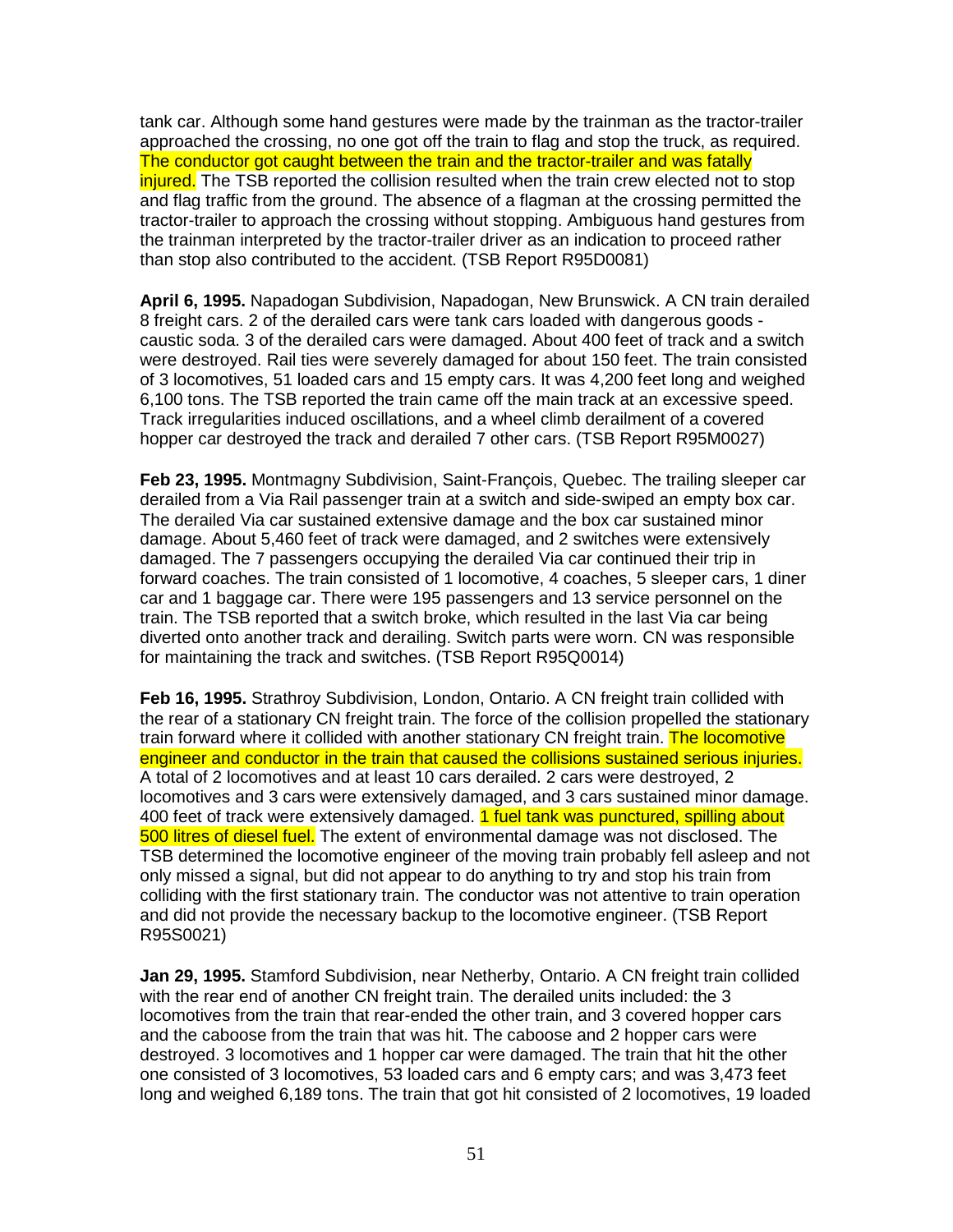cars and an unoccupied caboose; and was 2,011 feet long and weighed 1,793 tons. The locomotive engineer and a conductor, located in the lead locomotive of the train that was hit, were injured. The TSB reported that the collision occurred because the train that hit the other train was travelling much faster than the maximum speed permitted. (TSB Report R95T0023)

**Jan 21, 1995.** La Tuque Subdivision, Gouin, Quebec. A CN train derailed 28 cars at a curve in the track. The cars were loaded with sulphuric acid, which spilled from 11 derailed tank cars into Petit lac Masketsi and the Tawachiche River. 3 cars fell into Petit lac Masketsi, 14 lay inverted near the lake shore and 11 were lying on their sides near the track. 2 tank cars lost their entire sulphuric acid loads, 6 lost about 50%, and 3 others lost about 20%. About 230,000 litres of toxic sulphuric acid spilled and settled on the bottom of Petit lac Masketsi in about 33m of water. Provincial authorities instructed local residents not to use lake water until the contamination was "neutralized". It took over 3 months to bring the pH level of the water in the lake back to its normal level. About 725 tonnes of limestone were used to neutralize the acid. Although the TSB reported that the spill caused environmental damage, the extent of damage was not disclosed. It can be expected that the environmental damage was significant, considering the volume of toxic sulphuric acid that was spilled. This would have been devastating to fish, other wildlife and other aquatic life. (The lake is a popular fishing lake.) 22 of the derailed cars were extensively damaged and 6 were scrapped. About 2,000 feet of track were destroyed and 500 feet of track were damaged. A railway bridge was extensively damaged. The TSB determined the derailment was caused by lateral track movement, likely attributable to rotting rail ties. The Board also reported that sulphuric acid tank cars are usually loaded to the maximum allowable weight, which causes severe weight stress over a relatively short length of track. (TSB Report R95D0016)

**Oct 28, 1994.** Halton Subdivision, Etobicoke, Ontario. A CN freight train collided with the rear of a stationary CN freight train on the main track. The lead locomotive of the moving train and 2 empty hopper cars in the stationary train derailed. The TSB determined the moving train was traveling much faster than the prescribed maximum limit, and the crew was fatigued. (TSB Report R94T0334)

**Oct 19, 1994.** Lac-Saint-Jean Subdivision, Lac Edouard, Quebec. A CN freight train derailed 12 cars at a curve in the track - 7 box cars and 5 gondola cars. 6 cars were extensively damaged and 6 sustained minor damage. The train consisted of 3 locomotives, 50 loaded cars and 1 empty car. It weighed 4,976 tons and was 3,482 feet long. The TSB determined that a misaligned track rolled over and caused the derailment. (TSB Report R94Q0054)

**March 6, 1994.** York Subdivision, Markham, Ontario. As a CN freight train passed through a curve, it derailed 21 cars. 18 rail cars sustained extensive damage and 3 were slightly damaged. The contents of 1 car loaded with clay were spilled throughout the derailment area. Other derailed cars carried paper products and 2 tank cars were loaded with caprolactam. About 1,700 feet of main track were destroyed and a railway bridge was damaged. The train consisted of 2 locomotives, 42 loaded cars and 50 empty cars. It was 5,320 feet long and weighed 6,600 tons. The TSB determined the derailment was a result of a rail that failed. The Board reported that the rail at the accident site was nearly worn to condemning limits, and was scheduled for replacement. (TSB Report R94T0072)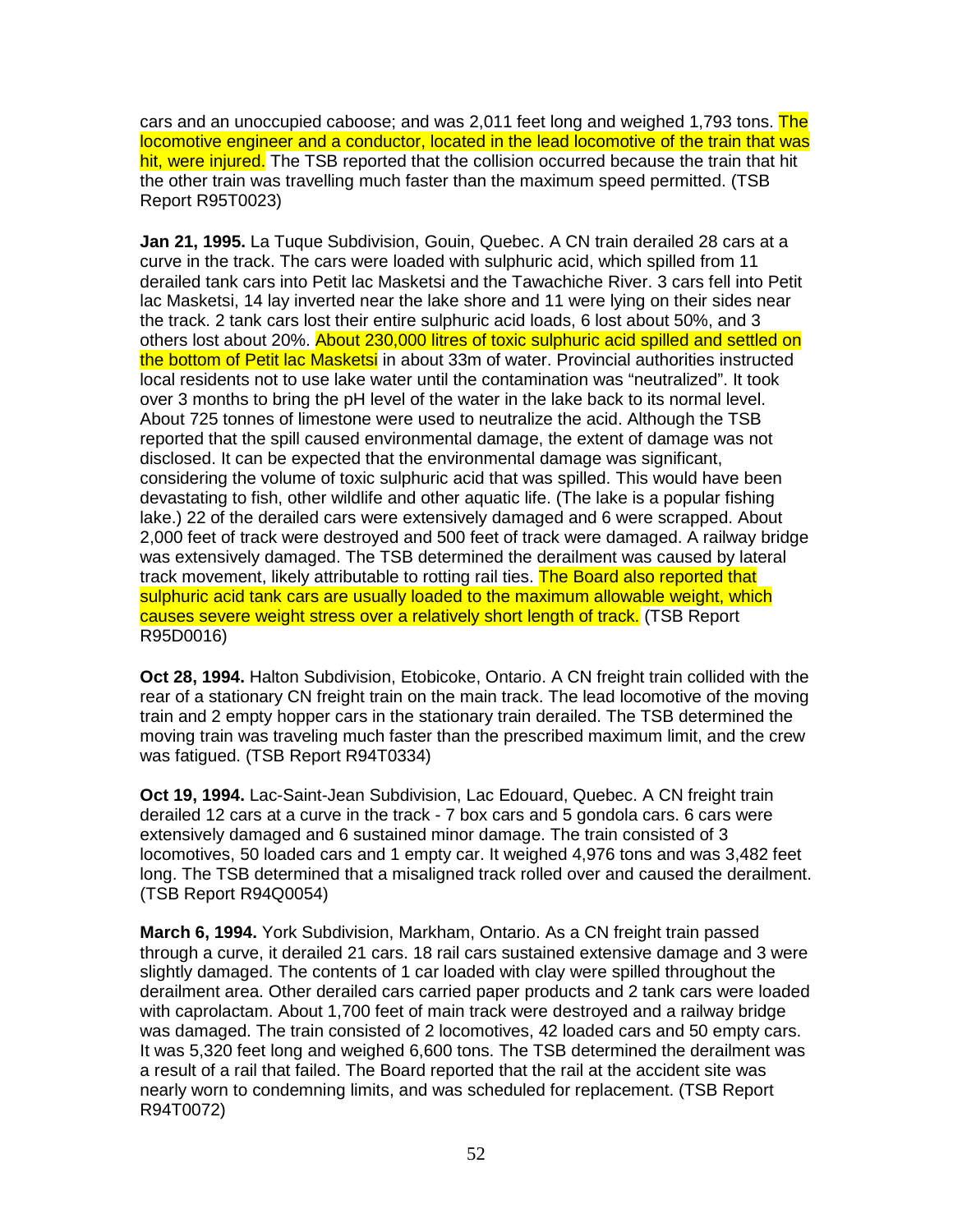**Jan 30, 1994.** Ruel Subdivision, near Westree, Ontario. A CN freight train derailed 23 cars as the train passed through a curve. 3 tank cars containing dangerous goods spilled their product. 1 tank car full of vinyl acetate had been punctured and spilled its entire load. Another tank car loaded with vinyl acetate was damaged and was leaking. A total of about 79,000kg of vinyl acetate were spilled. A tank car loaded with methanol was damaged and spilled product. Most of the spilled vinyl acetate and methanol flowed into the adjacent bog area. No attempt was made to recover the spilled products. The extent of environmental damage was not disclosed. A tank car loaded with liquefied propane gas was extensively damaged. In total, 21 cars were destroyed and 2 cars were damaged. 500 feet of main track were destroyed and 600 feet of track sustained substantial damage. The train consisted of 2 locomotives, 65 loaded cars and 17 empty cars. Dangerous goods hauled included: liquefied petroleum gas, anhydrous ammonia, methanol and vinyl acetate. The train was 5,300 feet long and weighed 8,000 tons. The TSB reported that the derailment was a result of a failed rail. (TSB R94T0029)

**Feb 8, 1986.** East of Hinton, Alberta. One of the most lethal rail disasters in Canadian history occurred when a CN freight train ran a stop signal and collided head on with a Via passenger train. The accident killed 23 passengers and crew, and another 95 people were injured. A Commission of Inquiry indicated several human errors at the root of the accident, and investigations revealed serious flaws in CN's employee practices. (Wikipedia)

**Sept 1, 1947.** Dugald, Manitoba. A Canadian National Railway excursion train known as the Minaki Campers' Special loaded with hundreds of cottagers returning to Winnipeg failed to move onto a siding and collided with the No. 4 Transcontinental train that was standing on the main line. 31 people were killed and dozens of others were injured, most by fire breaking out in two gas-lit wooden cars on the excursion train. Only 7 bodies could be identified, 2 were likely incinerated in the blaze and another 24 were buried in a mass grave in Brookside Cemetery in Winnipeg. It remains Canada's third worst train disaster. (Wikipedia)

**Aug 9, 1941.** Montreal, Quebec. CNR passenger train #242 from Vaudreuil collided with a stationary switch engine in the Turcot Yards. The locomotive and 2 cars of the passenger train derailed. The fireman was killed and the engineer was severely burned when the boiler ruptured. 53 passengers were injured. (Wikipedia)

**Note:** This list generally does not include accidents that involve pedestrians or accidents at railway crossings unless such accidents involve the derailment of a train. Some Via Rail derailments are included because CN owns, and is generally responsible for managing and maintaining, most of the track upon which Via travels.

**Note:** There are thousands of additional CN derailments, spills, fires, other accidents and incidents. A few are investigated by the Transportation Safety Board (TSB) of Canada and the United States National Transportation Safety Board (NTSB) – most are not. Hundreds of derailments, other accidents and incidents are intentionally not reported at all by CN, according to the TSB, the RAC and CN employees, in order to falsely improve the corporation's safety and efficiency statistics. CN is currently being sued by several parties for allegedly manipulating data to improve safety and productivity statistics and for allegedly misleading shareholders. For many derailments that the media report based on tips from the public, CN provides very little information or in some cases misleading information, in an attempt to downplay the severity of the